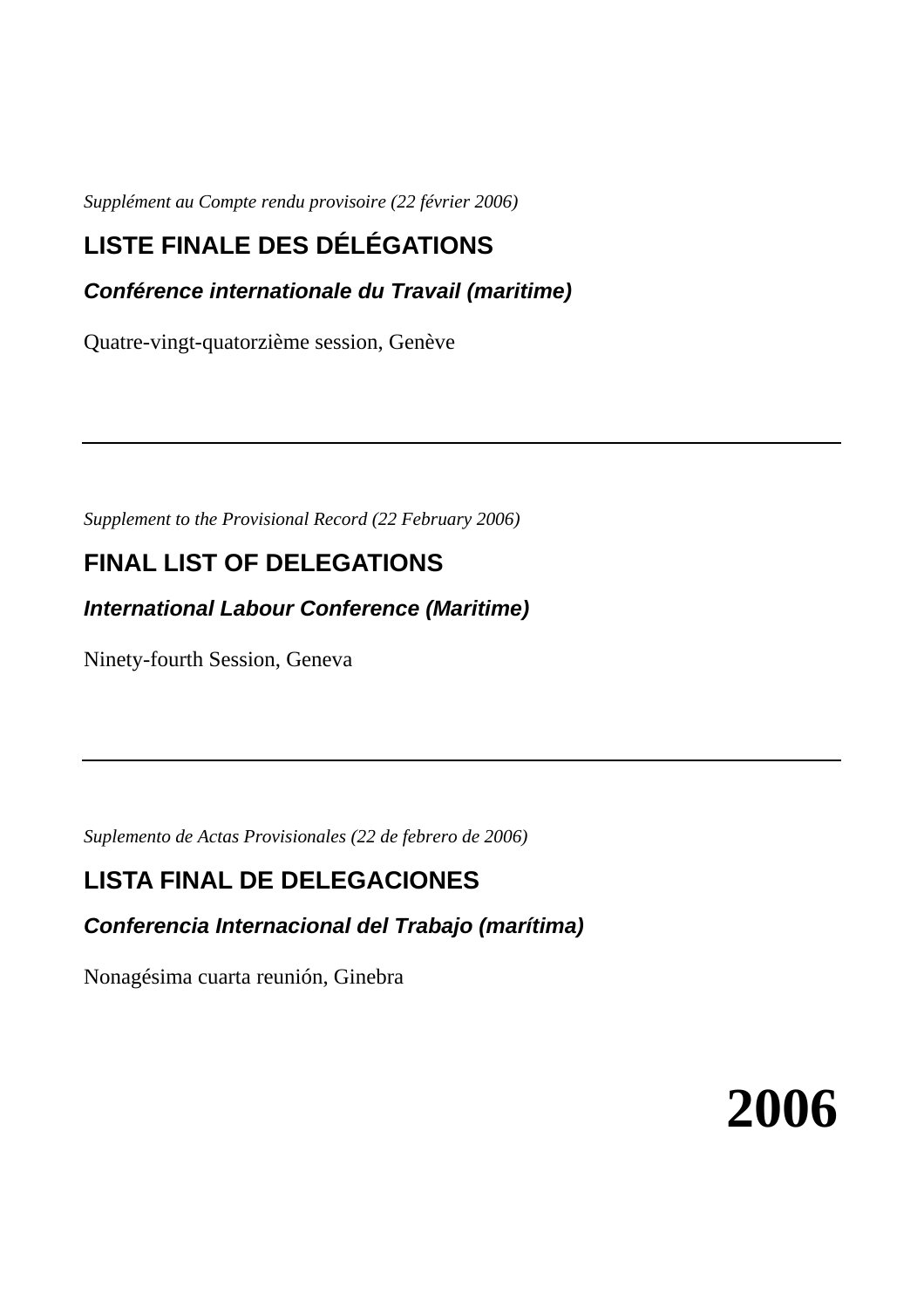La liste des délégations est présentée sous une forme trilingue. Elle contient d'abord les délégations des Etats membres de l'Organisation représentés à la Conférence dans l'ordre alphabétique selon le nom en français des Etats. Figurent ensuite les représentants des observateurs, des organisations intergouvernementales et des organisations internationales non gouvernementales invitées à la Conférence.

Toutes les informations concernant les noms des pays ou des organisations sont données en français, en anglais et en espagnol. Toute autre information (titres et fonctions des participants) est indiquée dans une seule de ces langues: celle que doit utiliser le Bureau international du Travail dans la correspondance officielle avec le pays dont relève la personne intéressée.

Les noms, titres et qualités figurant dans cette deuxième liste provisoire des délégations correspondent aux indications fournies dans les pouvoirs officiels reçus au mardi 21 février 2006, midi. La liste finale sera publiée le mercredi 22 février.

The list of delegations is presented in trilingual form. It contains the delegations of the member States represented at the Conference in the French alphabetical order, followed by the representatives of the observers, intergovernmental organizations and international non-governmental organizations invited to the Conference.

The names of the countries and organizations are given in French, English and Spanish. Any other information (title and functions of participants) is given in the language used for official correspondence between the ILO and the country in question.

The names and designations appearing in this second provisional list of delegations are those given in the official credentials received up to Tuesday 21 February 2006 at noon. The final list will be published on Wednesday 22 February.

La lista de delegaciones se presenta en forma trilingüe. En primer lugar figuran los Estados miembros de la Organización en orden alfabético francés. Seguidamente aparecen las delegaciones de los observadores, organizaciones intergubernamentales y organizaciones internacionales no gubernamentales invitados a la Conferencia.

Figuran en francés, inglés y español los nombres de los Estados y organizaciones asistentes a la Conferencia. Los demás datos (títulos y cargos de los participantes) aparecen sólo en la lengua utilizada por la Oficina Internacional del Trabajo para sus comunicaciones oficiales con el correspondiente Estado.

Los nombres, títulos y cargos que figuran en esta segunda lista provisional de delegaciones son los que constan en los poderes oficiales recibidos hasta el martes 21 de febrero a mediodía. Se publicará la lista final el miércoles 22 de febrero.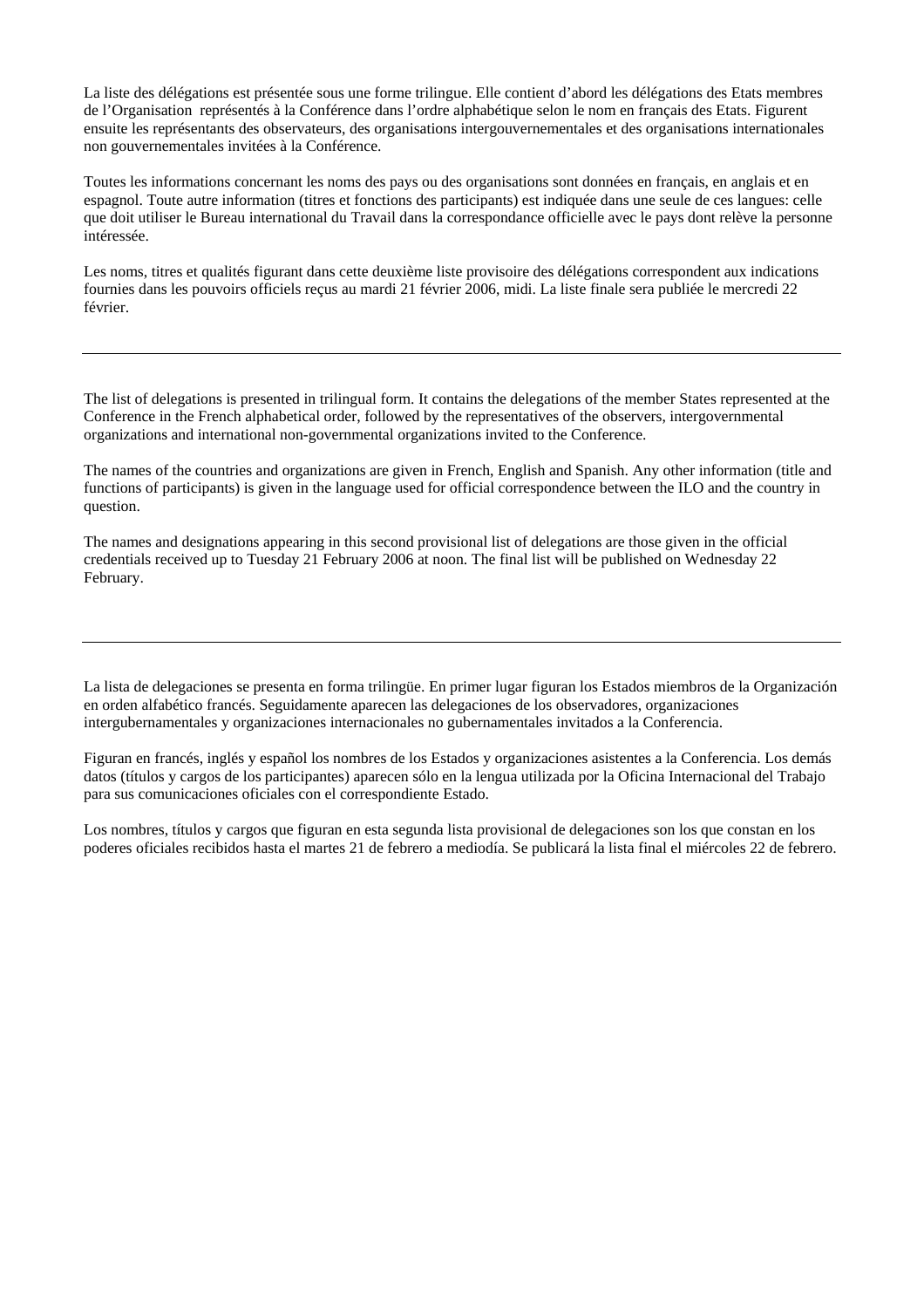# **Afrique du Sud South Africa Sudáfrica**

## Minister attending the Conference

MDLADLANA, M.M.S., Mr., Minister of Labour.

### Persons accompanying the ministers

MOTHEOHANE, T., Ms., Personal Assistant to the Minister of Labour.

MTSHALI, G., Mrs., Ambassador, Permanent Representative, Permanent Mission, Geneva.

PHILLIPS, I., Mr., Special Advisor to the Minister of Transport.

#### **Government Delegates**

MDLADLANA, M.M.S., Mr., Minister of Labour. MPOFU, M, Mrs., Director-General, Ministry of Transport.

#### Advisers and substitute delegates

SEAFIELD, V., Mr., Manager, Employment Standards, Ministry of Labour.

MSOMI, N., Ms., Deputy-Director General, Public Entity and Oversight.

MASWANGANYE, A., Mr., Director, Maritime Safety, Security and Bilateral Affairs.

Persons appointed in accordance with Article 2, paragraph 3(i)

NAIDOO, K., Ms., Director, Industry Development and Multilateral, Department of Transport

NDEBELE, S., Mr., Counsellor Labour, Permanent Mission, Geneva.

### Other persons attending the Conference

CAMPBELL, N, Mr., Head, OHS UNIT, SAMSA.

SOLER, J., Mrs., Secretary, SAPM.

MABUELA, T, Mr., Assistant Director, Maritime Safety Regulation, Department of Transport.

### **Employers' Delegate**

BAILEY, Selwyn, Mr., Fleet Commander, Irvin and Johnson Ltd.

## **Workers' Delegate**

MESATYWA, V., Mrs., Maritime National Sector Coordinator, SATAWU.

## **Albanie Albania Albania**

#### Minister attending the Conference

BARKA, Koço, Mr., Minister of Labour, Social Affairs and Equal opportunities.

## Person accompanying the Minister

THANATI, Vladimir, Mr., Ambassador, Permanent Representative, Permanent Mission, Geneva.

### **Government Delegates**

BARJABA, Kosta, Mr., Director of Cabinet. MIÇO, Thoma, Mr., General Director, State Inspectorate for Labour.

### Advisers

XHANGOLLI, Gramoz, Mr., Specialist of Labour Relations.

BERISHA, Dajana, Mrs., Specialist for Foreign Relations. METALLA, Osman, Mr., Adviser of the Minister of

Public Works, Transport and Telecommunication.

NINA, Ervin, Mr., Second Secretary, Permanent Mission, Geneva.

## **Employers' Delegate**

KOKA, Vladimir, Mr., Chairman, Council Employment Organization.

## **Workers' Delegate**

NIKOLLI, Kol, Mr., Chairman, Albanian Confederate of Syndicates.

## **Algérie Algeria Argelia**

### **Délégués gouvernementaux**

JAZAÏRY, Idriss, M., Ambassadeur, Représentant permanent, Mission permanente, Genève. REZAL, Abdelkrim, M., Directeur de la Marine

marchande, Ministère des Transports.

## Conseillers techniques et délégués suppléants

BOURBIA, Ahmed, M., Directeur des Relations du travail, Ministère du Travail et de la Sécurité sociale.

KHENIDJOU, Mohamed, M., Chef de Projet, Direction de la Marine marchande, Ministère des Transports.

ZEBIRI, Necerddine, M., Colonel, Département des Affaires maritimes, Service national des Gardes-Côtes.

#### Conseiller technique

SEDKI, Boualem, M., Ministre, Mission permanente, Genève.

#### **Délégué des employeurs**

KENDOUCI, Abdelkader, M., Cadre supérieur, Entreprise HIPROC SHIPPING.

## Conseillers techniques

MOHELLEBI, Said, M., Cadre, Société nationale du Transport maritime des Voyageurs. AZRAR, Ahmed, M., Commandant.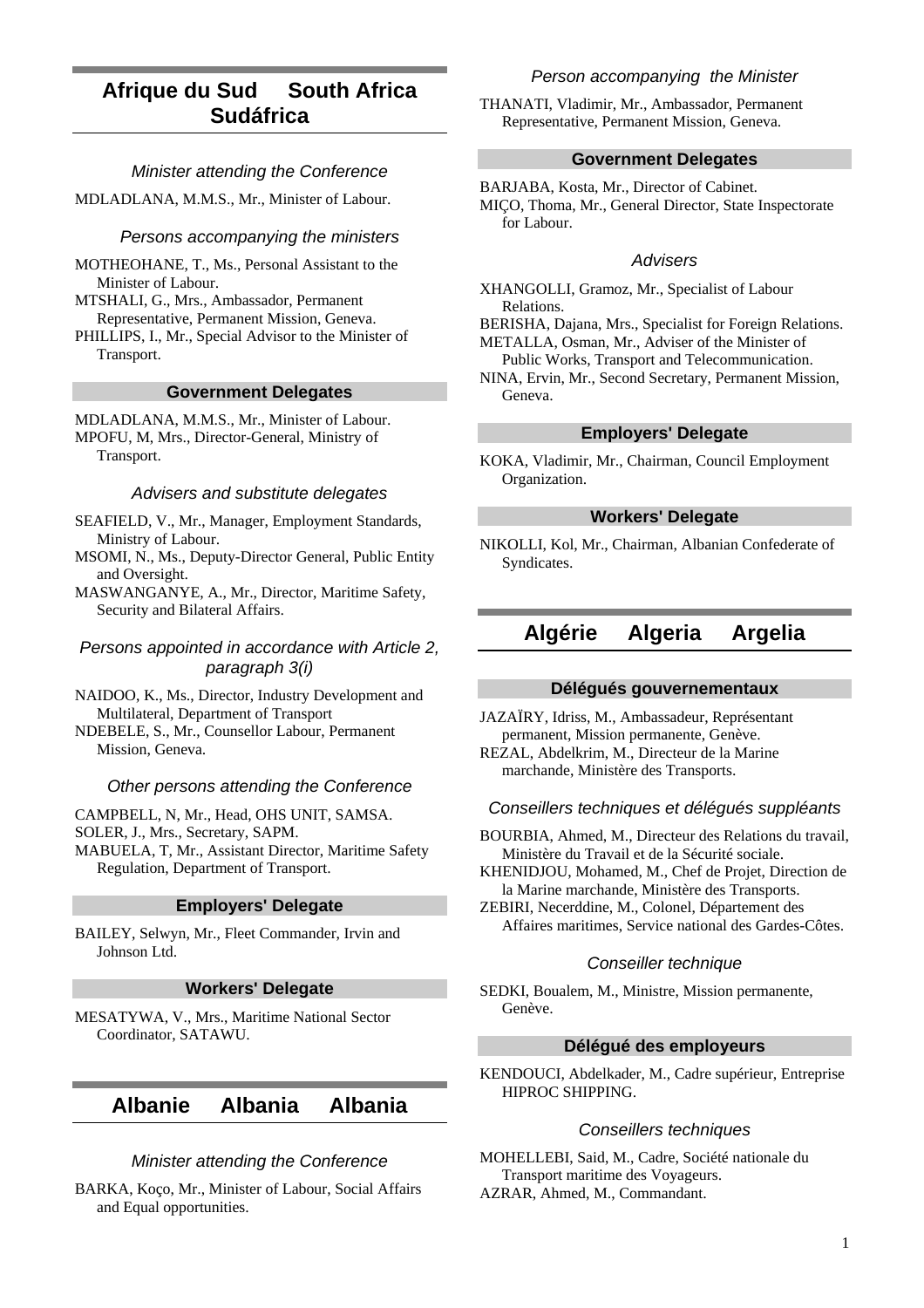## **Délégué des travailleurs**

CHEMMANI, Youcef, M., Union générale des Travailleurs algériens (UGTA).

## **Allemagne Germany Alemania**

#### **Government Delegates**

- KREUZALER, Ernst, Mr., Director for International Organizations, Federal Ministry of Labour and Social Affairs; Substitute Government Representative, Governing Body of the ILO.
- SCHLEEGER, Magdalena, Mrs., Head, Division for ILO and UN Affairs, Federal Ministry of Labour and Social Affairs; Substitute Government Representative, Governing Body of the ILO.

#### Advisers and substitute delegates

- MÜLLER, Christopher, Mr., Head, Division "General Principles of Labour Law", Federal Ministry of Labour and Social Affairs.
- GRENSEMANN, Klaus, Mr., Head, Division "Traffic Regulations, Navigation, Technology, Seamen", Federal Ministry of Transport, Building and Urban Development.
- HOFFMANN, Susanne, Ms., Counsellor, Permanent Mission, Geneva.

### **Adviser**

DIRKS, Jan, Mr., Assistant Head of Division "Traffic Regulations, Navigation, Technology, Seamen", Federal Ministry of Transport, Building and Urban Development.

Person appointed in accordance with Article 2, paragraph 3(i)

BERMIG, Klaus, Mr., Ministry of Labour and Social Affairs, Labour Law Department.

#### **Employers' Delegate**

LINDEMANN, Dierk, Mr., Managing Director, German Shipowners' Association.

## **Workers' Delegate**

BENZE, Dieter, Mr., Ver.di (United Services Union).

#### Adviser and substitute delegate

BIESOLD, Karl-Heinz, Mr., Ver.di (United Services Union).

## **Angola Angola Angola**

## **Délégués gouvernementaux**

- N'GOVE LUSSOKE, David, M., Directeur, Cabinet des Relations et Coopérations internationales, Ministère de l'Administration publique, de l'Emploi et de la Sécurité sociale.
- LUVAMBANO, Alain Michel, M., Directeur, Cabinet de Relations internationales, Ministère des Transports.

### Conseillers techniques

- VENÂNCIO, Francisco, M., Conseiller technique du Vice-Ministre des Transports.
- MBUNGA, Mbizi, M., Technicien supérieur, Direction nationale de la Marine marchande et Ports.
- CARDOSO PINTO, Duarte Eduardo, M., Chef, Département des Organisations internationales, Cabinet des Relations internationales, Ministère des Pêches.

### **Délégué des employeurs**

ANDRÉ, Victor Manuel, M., Juriste, Entreprise Sonangol; Représentant, Chambre du Commerce et de l'Industrie de l'Angola (CCIA).

#### Conseillers techniques

- KUNDONGENDE, Joâo Da Cruz, M., Chef, Cabinet des Ressources humaines, Entreprise Sonachipp.
- DE CARVALHO, Lago, M., Directeur, Agence angolaise de Navigation "ANA".

#### **Délégué des travailleurs**

ANTÓNIO, Ernesto Manuel, M., Secrétaire général, Travailleurs maritimes, portuaires, ferroviaires de la Province de Luanda; Représentant de l'UNTA-CS.

## **Arabie saoudite Saudi Arabia Arabia Saudita**

#### **Government Delegates**

ALHARIRI, Hassan Saleh, Mr., Director, Marine Department, Seaports General Organization. ALTURKI, Saleh Abdulaziz S., Mr., Fleet Development Department, Ministry of Transport.

#### Advisers

ALFARDAN, Khalil Ahmed A., Mr., Director, Registration and Classification, Ministry of Transport.

AL GHORRI, Ahmed Hussain, Mr., Legal Adviser, International Organizations' Directorate, Ministry of Labour.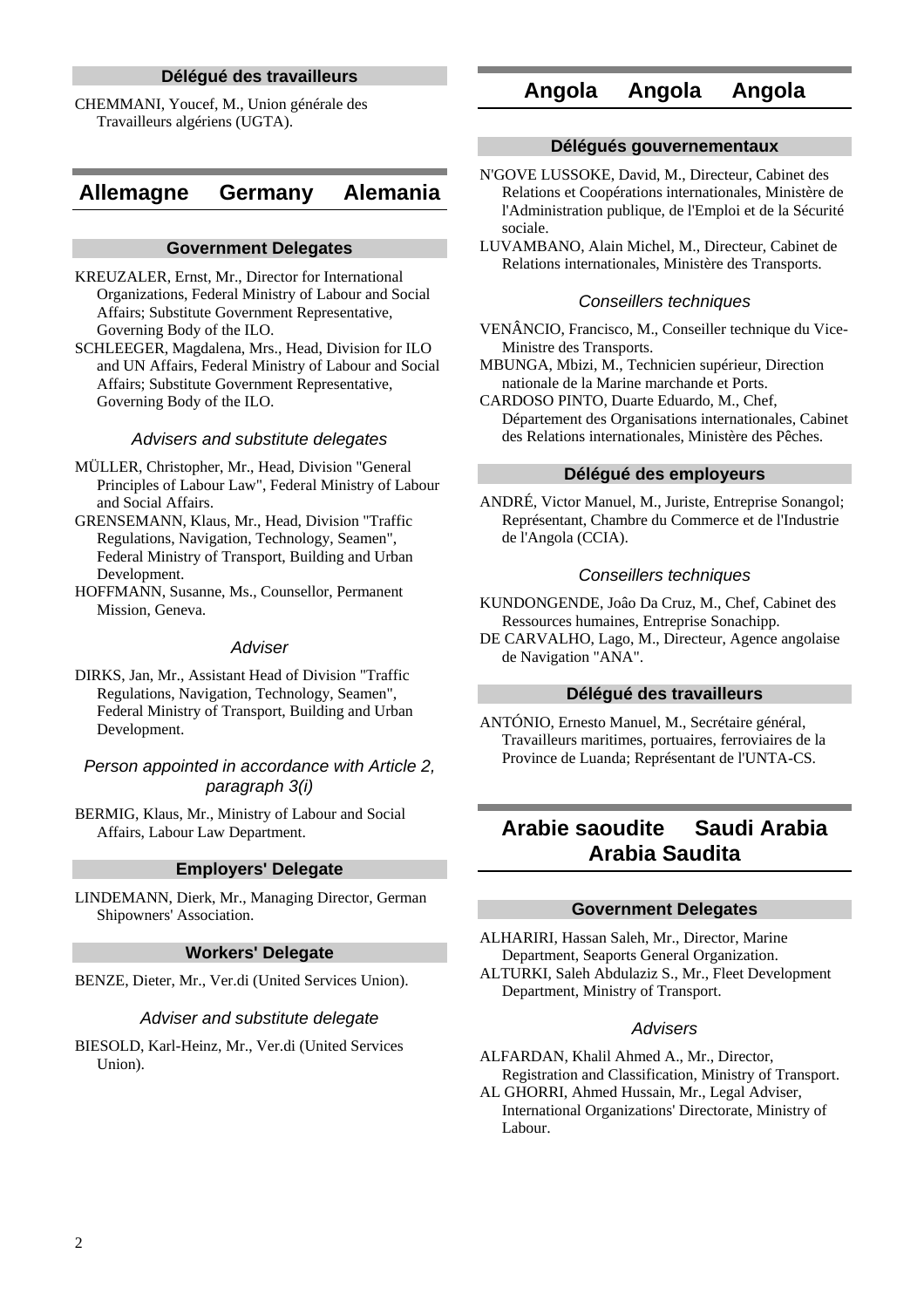## **Employers' Delegate**

MATTAR, Sahir A., Mr., Branch Manager, National Shipping Company.

#### **Workers' Delegate**

ALDHAMEN, Hassan Ali Hassan, Mr., Adviser, Workers' Committee, Globe Marine Services Co.

## **Argentine Argentina Argentina**

### Ministro asistente a la Conferencia

TOMADA, Carlos, Sr., Ministro de Trabajo, Empleo y Seguridad Social.

### Persona que acompaña al Ministro

GUIDI, Mónica, Sra., Ministerio de Trabajo y Seguridad Social.

#### **Delegados gubernamentales**

DUMONT, Alberto, Sr., Embajador, Representante Permanente, Misión Permanente, Ginebra.

ALONSO, Lilia, Sra., Ministerio de Trabajo, Empleo y Seguridad Social.

#### Consejeros técnicos y delegados suplentes

CELAYA ÁLVAREZ, Darío, Sr., Consejero, Misión Permanente, Ginebra.

BECKER, Rubén, Sr., Prefecto, Prefectura Naval Argentina.

#### **Delegado de los empleadores**

CABRAL, Guillermo Marcelo, Sr., Asesor, Cámara Naviera Argentina.

### **Delegado de los trabajadores**

SUÁREZ, Enrique Omar, Sr., Secretario General, Sindicato de Obreros Marítimos Unidos (SOMU).

#### Consejero técnico y delegado suplente

CASTRO, Marcos, Sr., Representante Sindical.

#### Consejero técnico

VENTURINI, Enrique, Sr., Representante Sindical.

Persona designada de conformidad con el artículo 2, párrafo 3, i)

SCHMID, Juan Carlos, Sr., Representante Sindical.

#### Otra persona que asiste a la Conferencia

RINALDI, Juan, Sr., Representante Sindical.

## **Australie Australia Australia**

### **Government Delegates**

- EVANS, Scott, Mr., Assistant Secretary a/g, International Relations, Department of Employment and Workplace Relations.
- KINLEY, Mick, Mr., General Manager, Maritime Operations, Australian Maritime Safety Authority.

#### **Advisers**

- RUHULLAH, Ahmed, Mr., Assistant Director, Maritime Branch, Department of Transport and Regional Services.
- SMITH, Mike, Mr., Ambassador, Permanent Representative, Permanent Mission, Geneva.
- SAWERS, Mark, Mr., First Secretary, Permanent Mission, Geneva.

## **Employers' Delegate**

HATCH, Teresa, Ms., Director, Maritime Operations, Australian Shipowners' Association.

## **Workers' Delegate**

CRUMLIN, Padraig, Mr., National Secretary, Maritime Union of Australia.

## **Autriche Austria Austria**

## **Government Delegates**

DEMBSHER, Iris, Ms., Head, International Social Policy Unit, Federal Ministry of Economics and Labour.

PRINZ, Walter, Mr., Director for Post, Ship and Air Transport, Transport Labour Inspection, Federal Ministry of Transport, Innovation and Technology.

#### Advisers and substitute delegates

- WOJDA, Alexander, Mr., First Secretary, Permanent Mission, Geneva.
- ZWERENZ, Georg, Mr., International Social Policy, Federal Ministry of Economics and Labour.

#### **Advisers**

FEHRINGER, Eva, Ms., Deputy Director, European Labour Law and International Social Policy, Federal Ministry of Economics and Labour.

MAYER, Katharina, Ms., Permanent Mission, Geneva.

## **Employers' Delegate**

TOMEK, Peter, Mr., Manager, Boehringer Ingelheim Austria; Substitute Member, Governing Body of the ILO.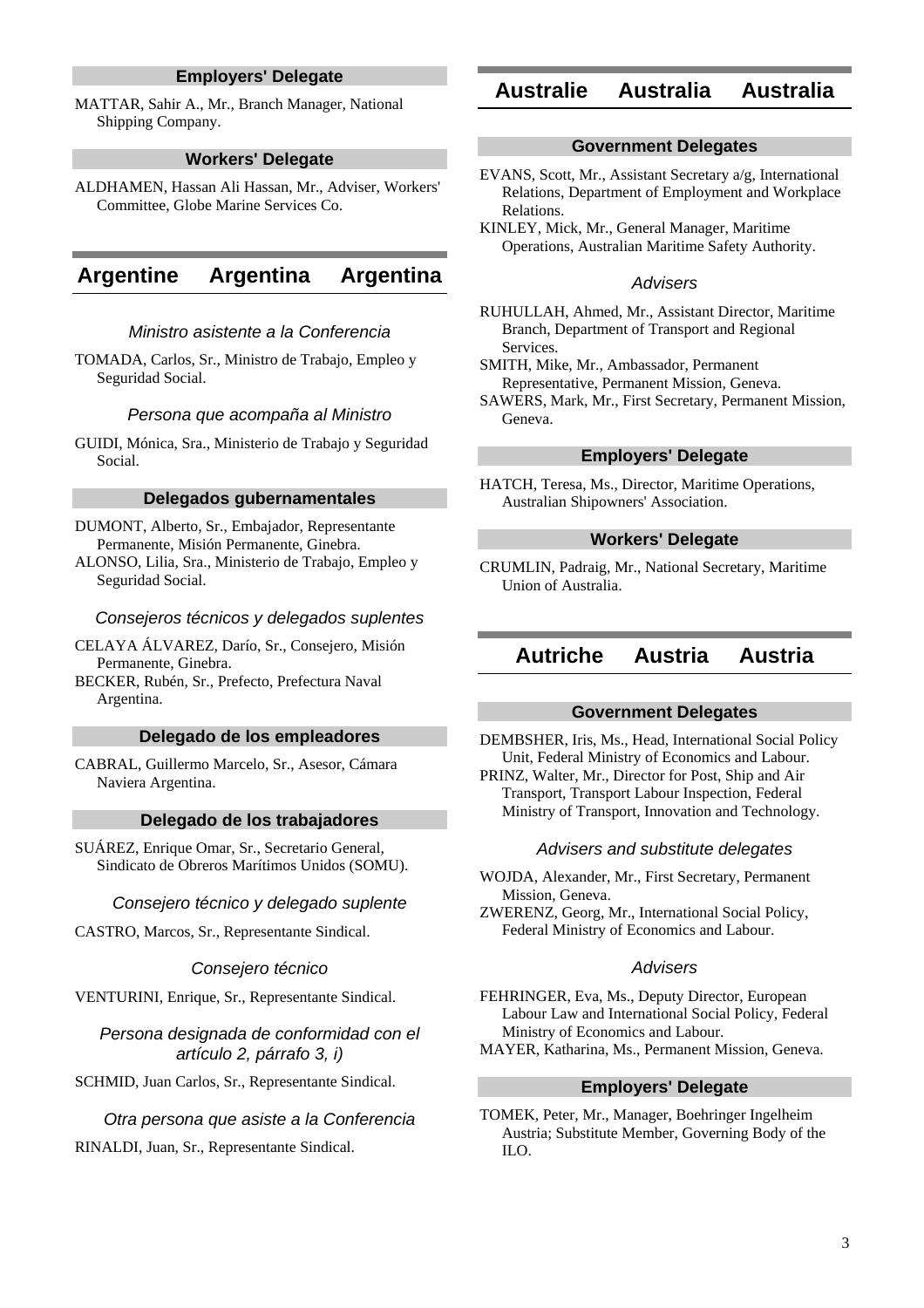## **Workers' Delegate**

BÖGNER, Johanna, Ms., Boehringer Ingelheim Austria.

## **Azerbaïdjan Azerbaijan Azerbaiyán**

### **Government Delegate**

ISGANDAROVA, Arzu, Ms., Senior Legal Adviser, Ministry of Transport.

## **Employers' Delegate**

MAMMADOV, Alakbar, Mr., President, National Confederation of Entrepreneurs' Organization.

#### Adviser and substitute delegate

EYVAZOV, Tahmasib, Mr., Legal Adviser, Azerbaijan State Caspain Shipping Company.

#### **Workers' Delegate**

GULIYEV, Boyukaga, Mr., Chairman, Seafarers' Trade Unions Committee, Azerbaijan State Caspain Shipping Company.

## **Bahamas**

#### **Government Delegates**

BROWN, Harcourt, Mr., Director of Labour, Ministry of Labour.

FRANCIS, Judith, Ms., Maritime Attaché, Bahamas High Commission.

### Advisers

- BELL, Douglas, Mr., Deputy Director, Bahamas Maritime Authority.
- NOTTAGE, Kenia, Ms., Legal Attaché, Bahamas High Commission.

BARNETT, Arthur, Mr., Deputy Director, Bahamas Maritime Authority.

#### **Employers' Delegate**

CORNELIUS, Patrick, Mr., Bahamas Shipowners' Association.

#### Adviser and substitute delegate

HALANEN, Garth, Mr., Stena Line.

## **Workers' Delegate**

WILSON, Denise, Ms., Bahamas Labour Union.

## **Bangladesh**

#### **Government Delegates**

- ALI, Toufiq, Mr., Ambassador, Permanent Representative, Permanent Mission, Geneva.
- ZAMAN, Mahbub-uz, Mr., Minister, Permanent Mission, Geneva.

#### Adviser and substitute delegate

AHMED, Nayem U., Mr., Second Secretary, Permanent Mission, Geneva.

## **Belgique Belgium Bélgica**

#### **Délégués gouvernementaux**

ROUX, François, M., Ambassadeur, Représentant permanent, Mission permanente, Genève.

LEEMANS, Bernard, M., Conseiller général, Direction générale, Relations collectives de Travail, Service public fédéral Emploi, Travail et Concertation sociale.

#### Conseiller technique et délégué suppléant

PIRSON, Jules, M., Conseiller, Direction générale, Transport maritime, Service public fédéral Mobilité et Transports.

### Conseillers techniques

GUSTIN, Françoise, Mme, Conseillère, Représentante permanente adjointe, Mission permanente, Genève.

DE PRETER, Jan, M., Premier Secrétaire, Mission permanente, Genève.

## **Délégué des employeurs**

VAN ECHELPOEL, Nicole, Mme, Directrice adjointe, Union des Armateurs belges.

#### **Délégué des travailleurs**

KERKHOFS, Joris, M., Secrétaire du Secteur de la Navigation intérieure, Confédération des syndicats chrétiens - Transcom.

## **Benin**

#### **Délégués gouvernementaux**

GLELE, Théodore, M., Directeur de Cabinet, Ministère des Travaux publics et des Transports.

ANKI DOSSO, Rahanatou, Mme, Directrice de la Marine marchande.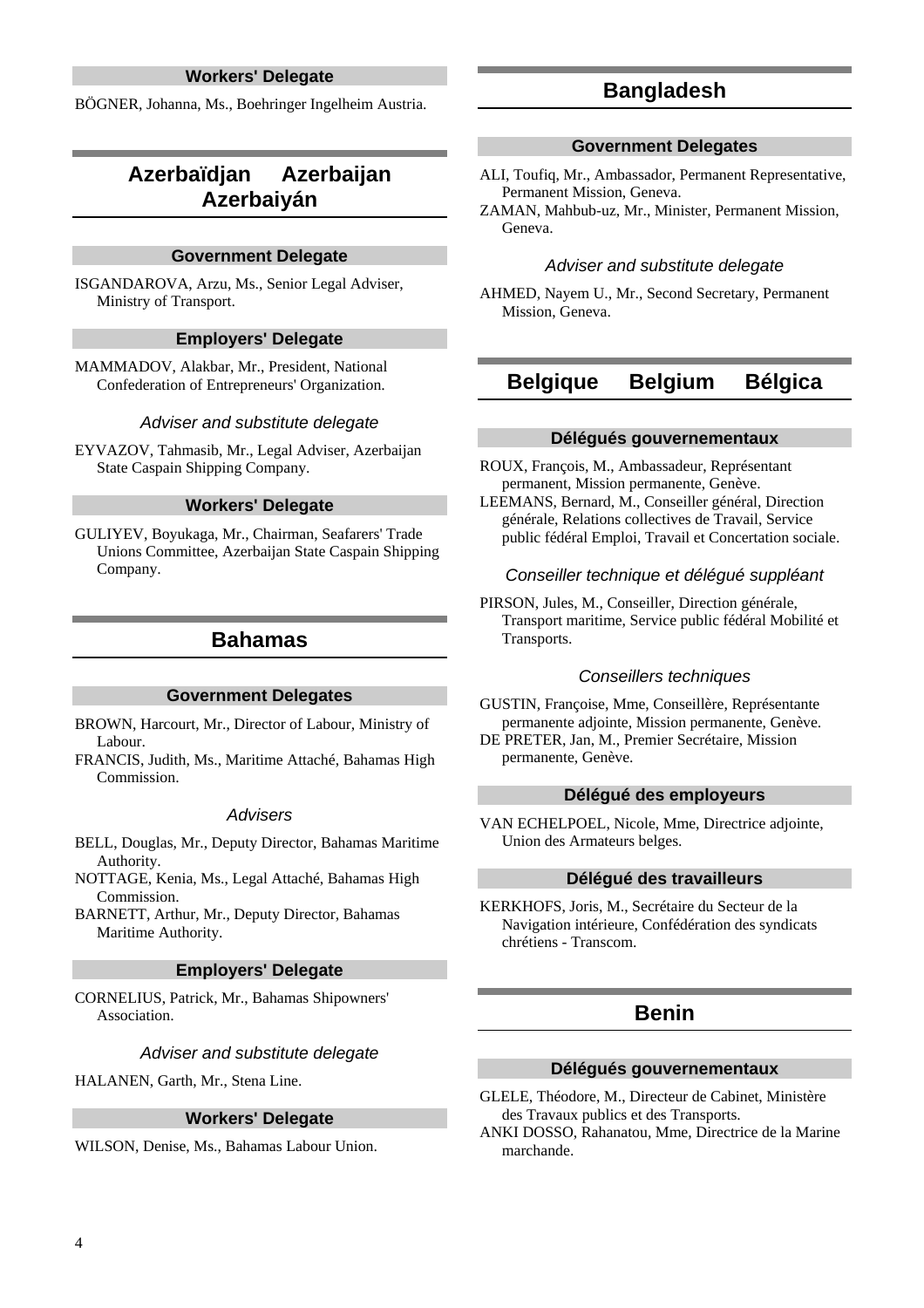## Conseiller technique

ONI, Jules, M., Directeur général du Travail.

#### **Délégué des employeurs**

KOKOSSOU, Hippolyte, M., Chef, Service du Personnel et de la Solde, Port autonome de Cotonou.

### **Délégué des travailleurs**

SABOU, Daniel, M., Chef, Service matériel flottant, Port autonome de Cotonou.

## **Bolivie Bolivia Bolivia**

#### **Delegado gubernamental**

POGGI BORDA, Gino, Sr., Encargado de Negocios a.i., Misión Permanente, Ginebra.

## **Brésil Brazil Brasil**

## **Delegados gubernamentales**

RIBEIRO ALBUQUERQUE, Vera Lúcia, Sra., Inspectora del Trabajo, Delegación Regional del Trabajo del Estado de Río de Janeiro, Ministerio del Trabajo y Empleo.

PAULON SILVA, José Roberto, Sr., Capitán de Mar y Guerra (RMI-CA), Comando Militar de la Marina, Ministerio de Defensa.

## Consejeros técnicos y delegados suplentes

HUGUENEY, Clodoaldo, Sr., Embajador, Representante Permanente, Misión Permanente, Ginebra.

DA ROCHA PARANHOS, Carlos Antonio, Sr., Embajador, Representante Permanente Alterno, Misión Permanente, Ginebra.

#### Consejeros técnicos

DO NASCIMENTO PEDRO, Antonio Carlos, Sr., Ministro Consejero, Misión Permanente, Ginebra.

ANTUNES PARMEGGIANI, Eduardo, Sr., Procurador Regional del Trabajo y Vicecoordinador de la Coordinación Nacional de Combate a la Explotación del Trabajo Portuario y Acquaviario.

## Personas designadas de conformidad con el artículo 2, párrafo 3, i)

DE CASTRO SALDANHA, Pedro Marcos, Sr., Segundo Secretario, Misión Permanente, Ginebra.

SANT'ANNA RESENDE, Igor, Sr., Tercer Secretario, División de Temas Sociales, Ministerio de Relaciones Exteriores.

## **Delegado de los empleadores**

AMORIM FERREIRA VIDIGAL, Armando, Sr., Almirante, Asesor para Asuntos Internacionales, Sindicato Nacional de las Empresas de Navegación Marítima (SYNDARMA).

## **Delegado de los trabajadores**

ALMEIDA FILHO, Severino, Sr., Presidente, Confederación Nacional de los Trabajadores en Transportes Acuaviarios y Aéreos, en la Pesca y los Puertos (CONTTMAF).

#### Consejero técnico

MARTINS AREIAS, Edson, Sr., Consultor Jurídico, CONTTMAF.

# **Bulgarie Bulgaria Bulgaria**

## **Government Delegates**

MARTINOVA, Krasimira Radkova, Mrs., Deputy Minister of Transport.

NAYDENOV, Nikolay Naydenov, Mr., Head of Section "International Organizations", Ministry of Labour and Social Policy.

## Adviser and substitute delegate

DRAGANOV, Petko Nedelchev, Mr., Ambassador, Permanent Representative, Permanent Mission, Geneva.

#### Advisers

HRISTOVA, Iliana Ognianova, Ms., Senior Expert, Bulgarian Maritime Administration, Ministry of Transport.

KALEVA, Mariya Georgieva, Ms., Head, Department "International Legal Standards", Legal Directorate, Ministry of Transport.

POPOVA-GUENOVA, Jasmine, Ms., State Expert, Directorate "Human Rights and International Humanitarian Organizations", Ministry of Foreign Affairs.

## Persons appointed in accordance with Article 2, paragraph 3(i)

KARDZHEVA, Anna Svetoslavova, Ms., Chief Expert, Department "European Integration", Directorate "European Integration and International Relations", Ministry of Transport.

TSANKOV, Georgi Tsankov, Mr., State Expert, Directorate "Safety, Technical Supervision, Safety and Health at Work", Ministry of Transport.

#### Other persons attending the Conference

KIROV, Peter, Mr., Expert, Bulgarian Maritime Administration, Ministry of Transport.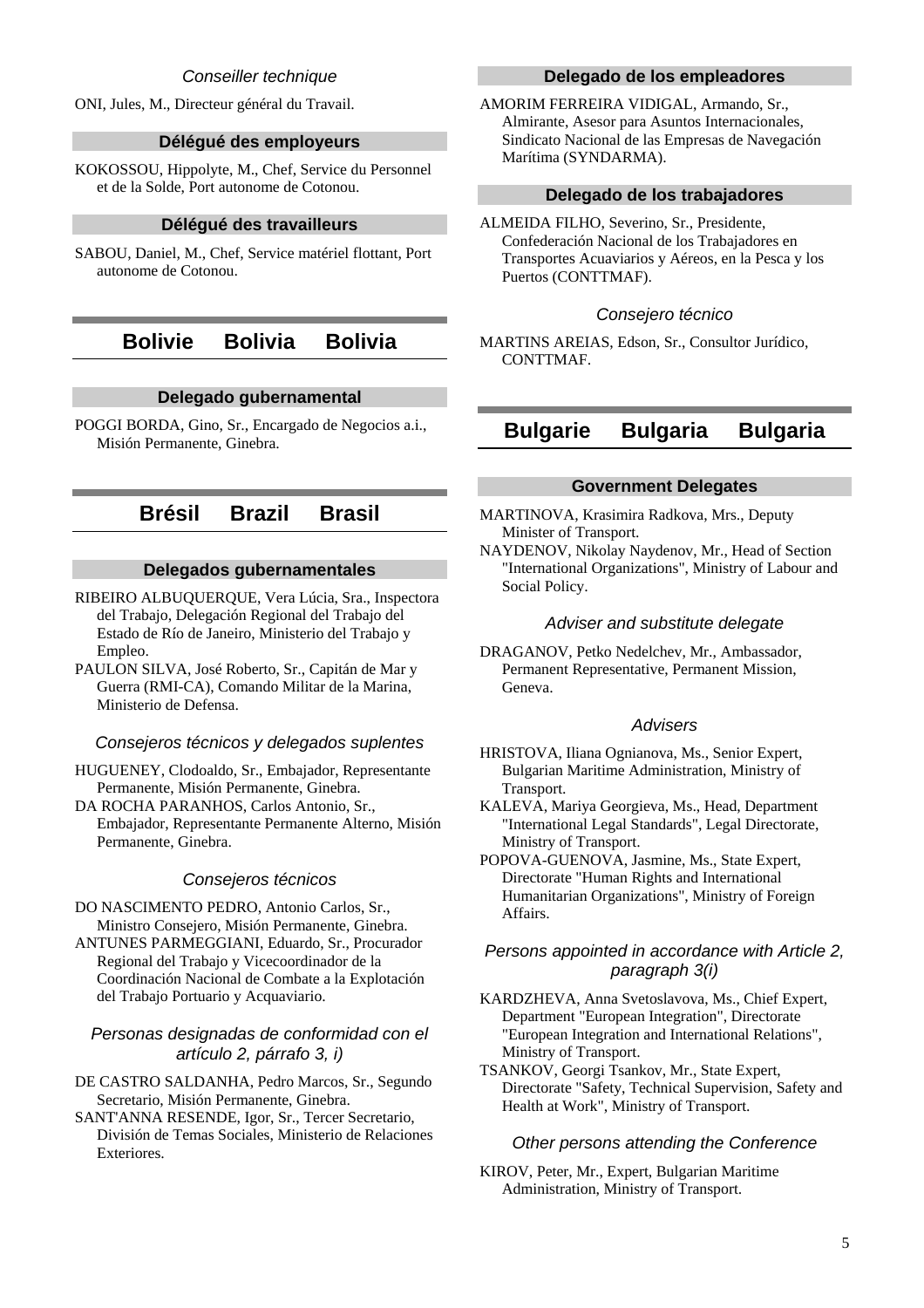- SAVOV, Krasimir, Mr., Junior Expert, "International Organizations" Section, Ministry of Labour and Social Policy.
- YOTOVA, Milena Marinova, Ms., Third Secretary, Permanent Mission, Geneva.

### **Employers' Delegate**

PETROV, Marin Petrov, Mr., General Secretary, Bulgarian Shipowners' Organization.

#### **Adviser**

GENCHEV, Georgi Genchev, Mr., Head, Department "Human Resources", Bulgarian Maritime Navigation.

## **Workers' Delegate**

VALCHEV, Krasimir Hristov, Mr., Chairman, Seafarers' Trade Union of the Confederation of Independent Trade Unions in Bulgaria.

## **Cambodge Cambodia Camboya**

#### **Government Delegate**

PHAN, Peuv, Mr., Second Secretary, Permanent Mission, Geneva.

## **Canada**

## **Government Delegates**

#### **Délégués gouvernementaux**

- ROUSSEL, Donald, Mr., Director, Marine Personnel Standards and Pilotage, Marine Safety, Transport Canada.
- BÉDARD, Julie, Ms., Senior Policy Analyst, International Labour Affairs, Labour Programme, Human Resources and Skills Development Canada.

#### **Advisers**

#### Conseillers techniques

- MANNION, Paul, Mr., Manager, Engineering Certification and Personnel Safety, Marine Personnel Standards and Pilotage, Marine Safety, Transport Canada.
- PINEAU, Berthier, Mr., Manager, Inspection and Operation Standards, Operations and Environmental Programmes, Marine Safety, Transport Canada.
- OLDHAM, Peter, Mr., Counsellor and Consul, Permanent Mission, Geneva.

### **Employers' Delegate**

#### **Délégué des employeurs**

GREENWAY, John, Mr., Vice-President, Operations Seaway Marine Transport.

### **Workers' Delegate**

#### **Délégué des travailleurs**

MEREDITH, James, Mr., Vice-President, Seafarers' International Union of Canada.

## **Chili Chile Chile**

## **Delegados gubernamentales**

- DONAIRE, Claudia, Sra., Asesora Subsecretario del Trabajo.
- DEL PICÓ, Bernardo, Sr., Segundo Secretario, Misión Permanente, Ginebra.

#### Consejero técnico

SILVA TOMASONI, Felipe, Sr., Capitán de Navío, Subdirector de Intereses Marítimos y Medio Ambiente Acuático, Dirección General del Territorio Marítimo y Marina Mercante.

#### **Delegado de los empleadores**

MORALES, Hernán, Sr., Asesor Laboral, Asociación Nacional de Armadores A.G.

## **Delegado de los trabajadores**

MATELUNA, Mario, Sr., Presidente, Federación de Tripulantes de la Marina Mercante de Chile, FETRICH.

## **Chine China China**

#### **Government Delegates**

- XU, Zuyuan, Mr., Vice Minister, Ministry of Communications.
- SHA, Zukang, Mr., Ambassador, Permanent Representative, Permanent Mission, Geneva.

#### Advisers and substitute delegates

- LI, Guangling, Mr., Deputy Director-General, International Cooperation Department, Ministry of Communications.
- LU, Xiaoping, Ms., Counsellor, Permanent Mission, Geneva.

#### **Advisers**

ZHENG, Heping, Mr., Deputy Director-General, China Martitime Safety Administration.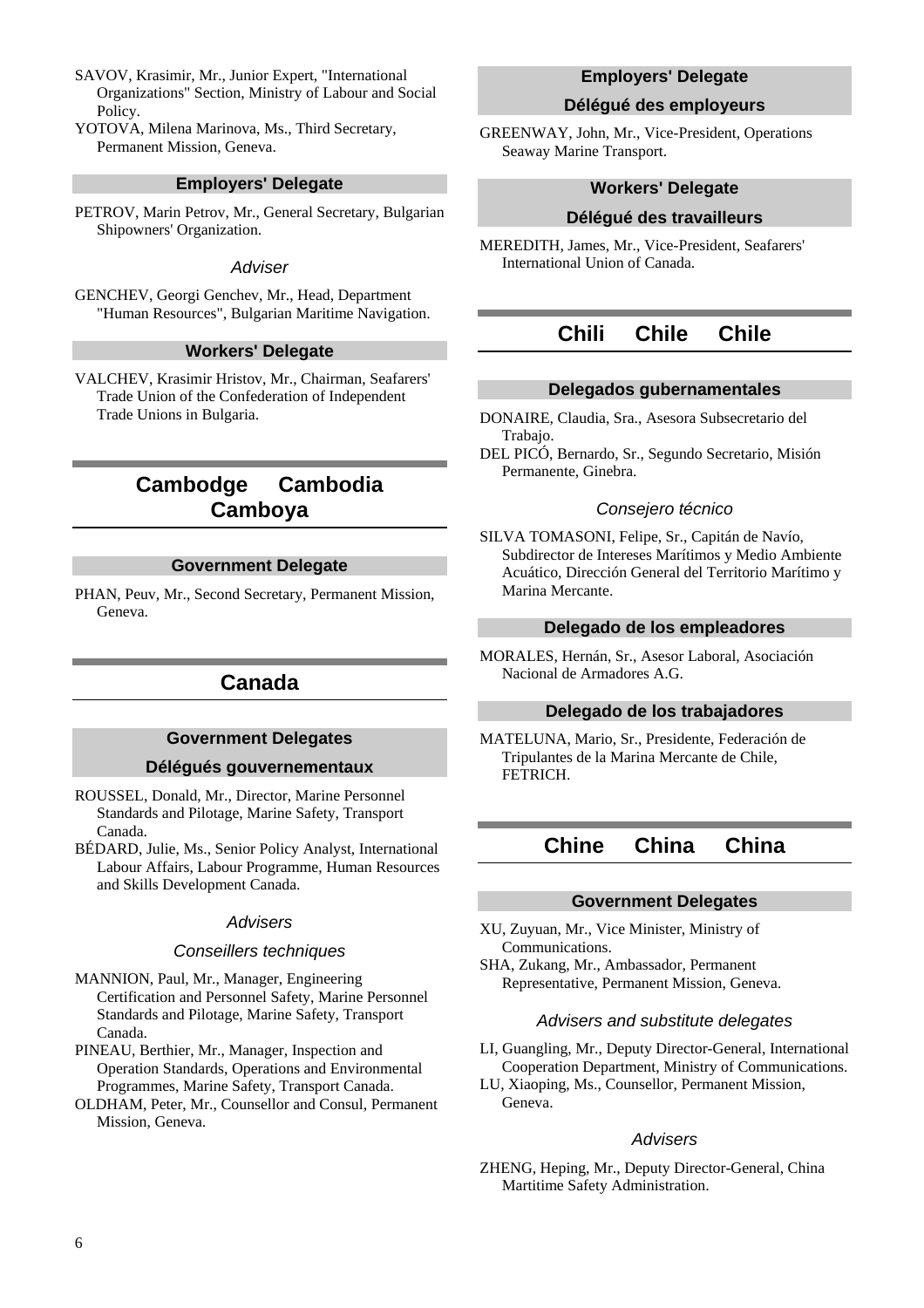ZHANG, Xiaojie, Mr., Director, International Cooperation Department, Ministry of Communications.

## Persons appointed in accordance with Article 2, paragraph 3(i)

ZHANG, Lu, Mr., Director, International Cooperation Department, Ministry of Labour and Social Security.

ZHU, Yong, Mr., Deputy Director, Department of Treaty and Law, Ministry of Foreign Affairs.

#### Other persons attending the Conference

ZHANG, Yaoliang, Mr., Director, Personnel and Labour Department, Ministry of Communications.

- LI, Zhonghua, Mr., Director, China Maritime Safety Administration.
- RONG, Sicai, Mr., Second Secretary, Permanent Mission, Geneva.
- RAO, Gangcan, Mr., Director, China Classification Society.
- ZHANG, Hongbin, Ms., Principal Staff Member, International Cooperation Department, Ministry of Communications.
- FANG, Ying, Ms., Staff Member, International Cooperation Department, Ministry of Communications.
- LIU, Xin, Ms., Staff Member, Seafarers' Department, Guangdong Maritime Safety Administration.
- TSO, Chi Hung, Mr., Chief, Maritime Policy (Acting), Multi-lateral Policy Division, Maritime Department, Hong Kong Special Administrative Region.
- CHENG, Yeung Ming, Mr., Chief Assistant Registar/Ship Seafarer, Shipping Registry and Mercantile, Marine Office, Marine Department, Hong Kong Special Administrative Region.
- KUOK, Kin, Mr., Senior Technical Officer, Maritime Administration, Macao Special Administrative Region.

#### **Employers' Delegate**

LI, Shanmin, Mr., Chairman, Seafarers' Committee, China Shipowners' Association.

#### Adviser and substitute delegate

ZHONG, Zhaoqi, Mr., Deputy Secretary-General, China Shipowners' Association.

#### **Adviser**

LIN, Fujin, Mr., Deputy Secretary-General, China Shipowners' Association.

## Person appointed in accordance with Article 2, paragraph 3(i)

BOWRING, Arthur, Mr., Managing Director, Hong Kong Shipowners Association, Hong Kong Special Administrative Region.

#### **Workers' Delegate**

WU, Ziheng, Mr., Chairman, China Seamen's and Construction Workers' Union.

#### Adviser and substitute delegate

ZHANG, Tao, Mr., Director, International Liaison Department, All China Federation of Trade Union.

#### **Adviser**

WEI, Wei, Ms., Director, China Seamen's and Construction Workers' Union.

## Person appointed in accordance with Article 2, paragraph 3(i)

KWOK, Kam Wah, Mr., Chairman, Hong Kong Seamen's Union, Hong Kong Special Administrative Region.

### Other persons attending the Conference

TING, Kam Yuen, Mr., General Secretary, Hong Kong Seamen's Union, Hong Kong Special Administrative Region.

LEE, Wai Man, Ms., Assistant Administrator, Merchant Navy Officers' Guild, Hong Kong Special Administrative Region.

## **Chypre Cyprus Chipre**

## **Government Delegates**

CONSTANTINIDES, Makis, Mr., Permanent Secretary, Ministry of Communications and Works.

DROUSIOTIS, James, Mr., Ambassador, Permanent Representative, Permanent Mission, Geneva.

## Adviser and substitute delegate

CONSTANTINOU, Andreas, Mr., Senior Surveyor, Department of Merchant Shipping, Ministry of Communication and Works.

## Advisers

DEMETRIOU, Chryso, Mrs., Merchant Shipping Officer, Department of Merchant Shipping, Ministry of Communication and Works.

NICOLAOU, P. Nicos, Mr., Deputy Permanent Representative, Permanent Mission, Geneva.

## **Employers' Delegate**

KAZAKOS, Thomas, Mr., General Secretary, Cyprus Shipping Council (OEB & KEBE).

### **Adviser**

ANTONIOU, Michalakis, Mr., Head, Industrial Relations and Labour Legislation, Cyprus Employers' and Industrial Federation (OEB).

### **Workers' Delegate**

THEODOSIOU, Christodoulos, Mr., Secretary, Port and Seamen Trade Union, Pancyprian Federation of Labour (PEO).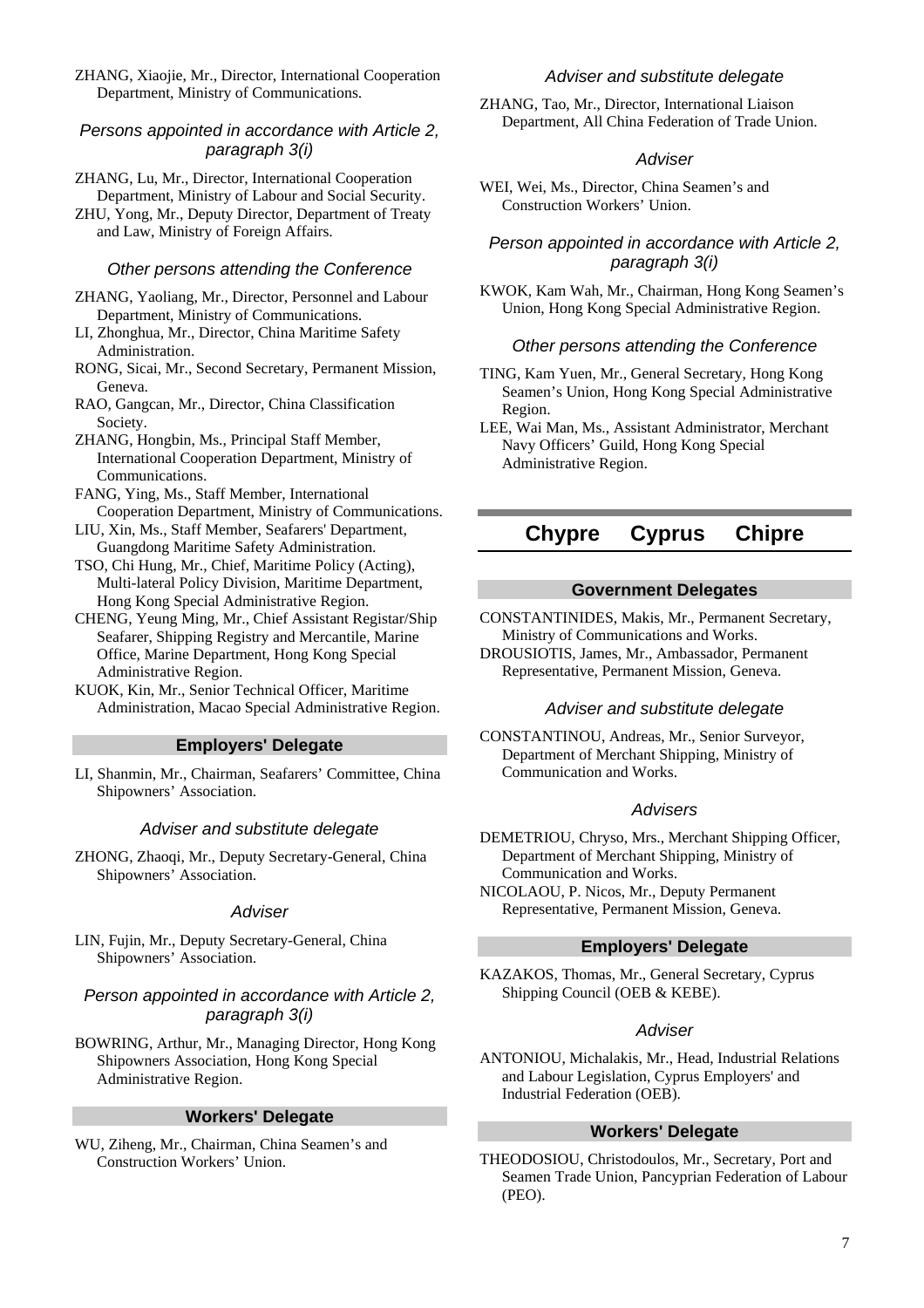## Advisers

STAVROU, Pantells, Mr., Member, Executive Committee, Cyprus Transport Workers' Federation (SEK).

PILAVAKI, Anna, Mrs., Deputy General Secretary, Democratic Labour Federation of Cyprus (DEOK).

Person appointed in accordance with Article 2, paragraph 3(i)

MAVROKEFALOS, Elias, Mr., Executive Secretary, DEOK.

## **Congo**

#### **Délégués gouvernementaux**

- MINDOU, Aime Charles, M., Directeur, Administration des Finances et des Gens de mer, Direction générale de la Marine marchande.
- MAKAYA CATHANE, Romain Gontran, M., Consultant, Management des Projets maritimes auprès du Ministre des Transports maritimes et de la Marine marchande.

#### Conseillers techniques

BIKOUTA, Delphine, Mme, Premier Conseiller, Mission permanente, Genève.

ROUGIER, Gilles, M., Directeur, SOCOTRAM.

#### **Délégué des travailleurs**

NGUIE, Zéphyrin, M., Chef, Département des approvisionnements, Port de Pointe-Noire, Secrétaire général, CSTC.

#### Conseillers techniques

- NDOUNA, Geoffroy-François, M., Chef de Division des Armements et Machines, Port Autonome de Pointe-Noire, Secrétaire général FESYTRAMEF.
- TATI KOKOLO, Anatole Fortuné, M., Chef de Service, Administration et Gestion du Personnel, Port Autonome de Pointe-Noire, Secrétaire général, CNASYL.

## **République de Corée Republic of Korea República de Corea**

### **Government Delegates**

- PARK, In-kook, Mr., Ambassador, Deputy Permanent Representative, Permanent Mission, Geneva.
- LEE, Jae-gyoon, Mr., Director-General, Shipping and Logistics Bureau, Ministry of Maritime Affairs and Fisheries.

#### Advisers and substitute delegates

- PARK, Young-sun, Mr., Director, Maritime Technology Division, Maritime Safety Management Office, Ministry of Maritime Affairs and Fisheries.
- KWON, Hyeuk-tae, Mr., First Secretary, Permanent Mission, Geneva.

LEE, Sang-woo, Mr., Assistant Director, Seafarers' and Labour Policy Division, Shipping and Logistics Bureau, Ministry of Maritime Affairs and Fisheries.

JEON, Yeong-woo, Mr., Professor, Korea Institute of Maritime and Fisheries Technology.

## Persons appointed in accordance with Article 2, paragraph 3(i)

- OH, Byung-yul, Mr., Senior Surveyor, Korean Register of Shipping.
- JI, Sang-won, Mr., Professor, Korea Maritime University.

#### **Employers' Delegate**

KIM, Sae-Hyun, Mr., Manager, Korean Shipowners' Association.

#### **Workers' Delegate**

KIM, Su-jo, Mr., Chief, Policy Planning Bureau, Federation of Korean Seafarers' Unions.

## **Costa Rica Costa Rica Costa Rica**

### **Delegados gubernamentales**

VARELA QUIRÓS, Luis Alberto, Sr., Embajador, Representante Permanente, Misión Permanente, Ginebra.

GARBANZO BLANCO, Carlos F., Sr., Misión Permanente, Ginebra.

## **Côte d'Ivoire Côte d'Ivoire Côte d'Ivoire**

#### **Délégués gouvernementaux**

BEKE DASSYS, Claude, M., Ambassadeur, Représentant permanent, Mission permanente, Genève.

KONAN KOUADIO, Alphonse, M., Sous-Directeur des Professions, de la Formation et des Gens de mer.

#### Conseillers techniques et délégués suppléants

- TIBE BI BALOU, Jean-Christophe, M., Colonel, Directeur général, Affaires maritimes et portuaires.
- MAMADOU, Mariko, M., Directeur, Coopération Maritime et des Gens de mer.
- MORIKO, Tiémoko, M., Conseiller, Mission permanente, Genève.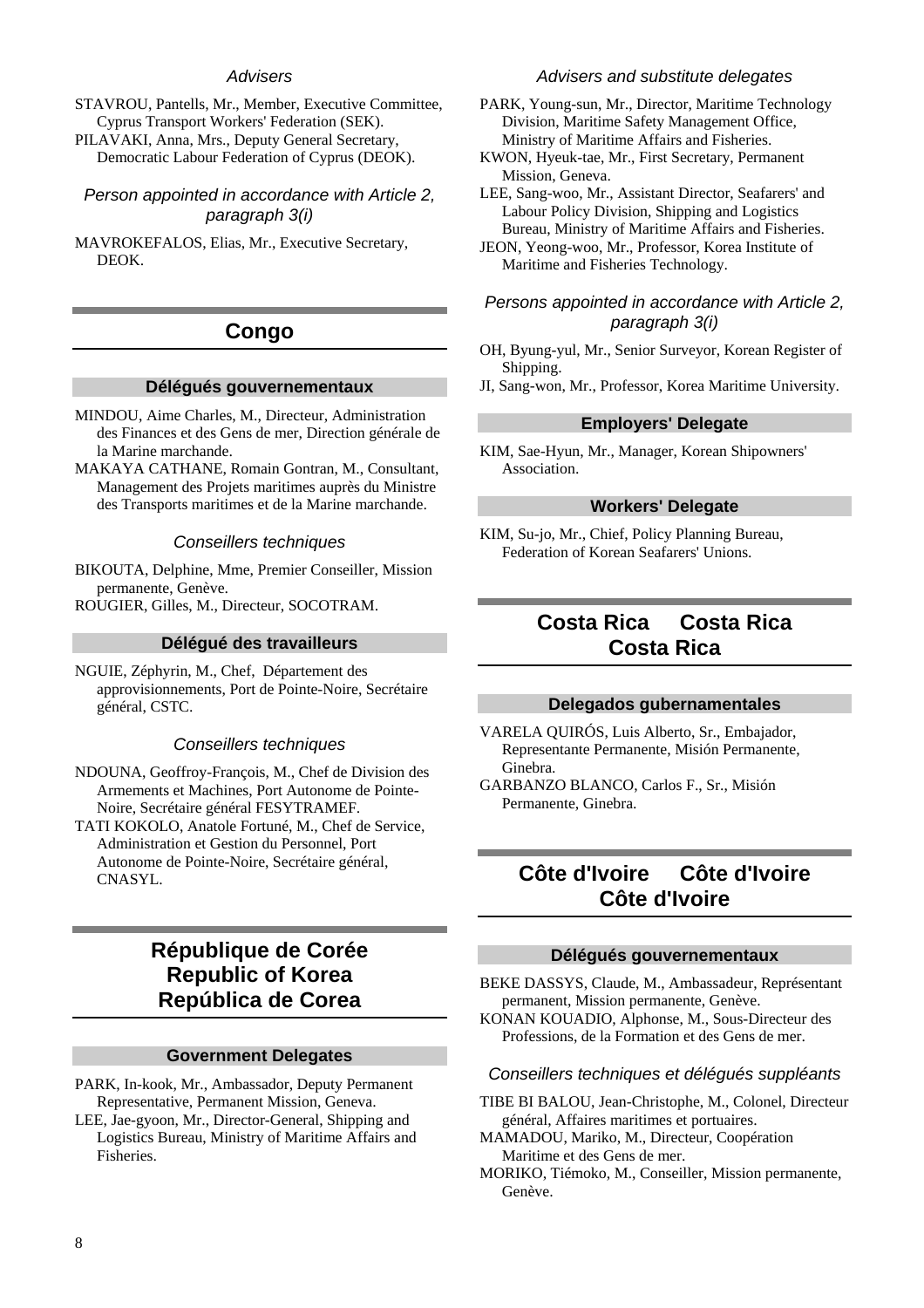## **Délégué des travailleurs**

DJEDJE, Li Mel Joachim, M., Secrétaire général, Fédération nationale des Gens de mer.

## **Croatie Croatia Croacia**

#### **Government Delegates**

BACIC, Branko, Mr., State Secretary, Ministry of the Sea, Tourism, Transport and Communication. MARKOTIC, Gordan, Mr., Ambassador, Permanent Representative, Permanent Mission, Geneva.

#### Adviser and substitute delegate

MARKOVCIC-KOSTELAC, Maja, Mrs., Head, Legal and International Department, Ministry of the Sea, Tourism, Transport and Communication.

#### Adviser

SOCANAC, Branko, Mr., Minister Adviser, Permanent Mission, Geneva.

## **Employers' Delegate**

REIC, Gauro, Mr., Croatian Shipowners Association.

#### **Advisers**

JEROLIMOV, Dijana, Mrs., Croatian Shipowners Association. SURKOVIC, Ivica, Mr., Croatian Shipowners Association.

### **Workers' Delegate**

BERLAN, Branko, Mr., Deputy President, Croatian Seafarers Trade Union.

#### **Adviser**

SVALINA, Vladimir, Mr., President, Croatian Seafarers Trade Union.

## **Cuba**

### **Delegados gubernamentales**

FERNÁNDEZ PALACIOS, Juan Antonio, Sr., Embajador, Representante Permanente, Misión Permanente, Ginebra.

ORAMAS RIVERO, Marta, Sra., Directora, Recursos Humanos, Ministerio del Transporte.

#### Consejeros técnicos y delegados suplentes

SÁNCHEZ OLIVA, Manuel, Sr., Misión Permanente, Ginebra.

GÓMEZ ESTENOZ, Marta, Sra., Functionaria, Ministerio del Transporte.

## **Delegado de los empleadores**

LEDO RODRÍGUEZ, Alfredo, Sr., Funcionario, Grupo Empresarial de Navieras (ANTARES).

#### **Delegado de los trabajadores**

MARCHANTE FUENTES, Alberto, Sr., Secretario General, Sindicato Nacional de Trabajadores de la Marina Mercante, Puertos y Pesca.

## **Danemark Denmark Dinamarca**

#### **Government Delegates**

SØLLING OLSEN, Birgit, Ms., Director for Shipping Policy, Centre for Shipping Policy and Legal Affairs, Danish Maritime Authority.

GABRIELSEN, Jan, Mr., Head, Centre for Seafarers and Fishermen, Danish Maritime Authority.

#### **Advisers**

ULSTRUP, Arne, Mr., Chief Ship Surveyor, Centre for Ships, Danish Maritime Authority.

HANSEN, Jørgen Løje, Mr., Head of Section, Centre for Seafarers and Fishermen, Danish Maritime Authority.

VINTER, Morten, Mr., Managing Director, Danish Maritime Occupational Health Service.

#### **Employers' Delegate**

WENGEL-NIELSEN, Michael, Mr., Secretary-General, Danish Shipowners' Association.

#### Adviser and substitute delegate

VOSS, Pia, Ms., Director, Danish Shipowners' Association.

#### **Adviser**

SØRENSEN, Gunnar, Mr., Director, Shipowners' Association of 1895.

## **Workers' Delegate**

BERLAU, Henrik, Mr., Secretary, Head of Maritime Section, General Workers' Union.

#### Adviser and substitute delegate

CHRISTENSEN, Gert, Mr., Branch Agent, Danish Seamen's Union.

### **Adviser**

FAGE-PEDERSEN, Jens, Mr., President, Danish Navigators' Association.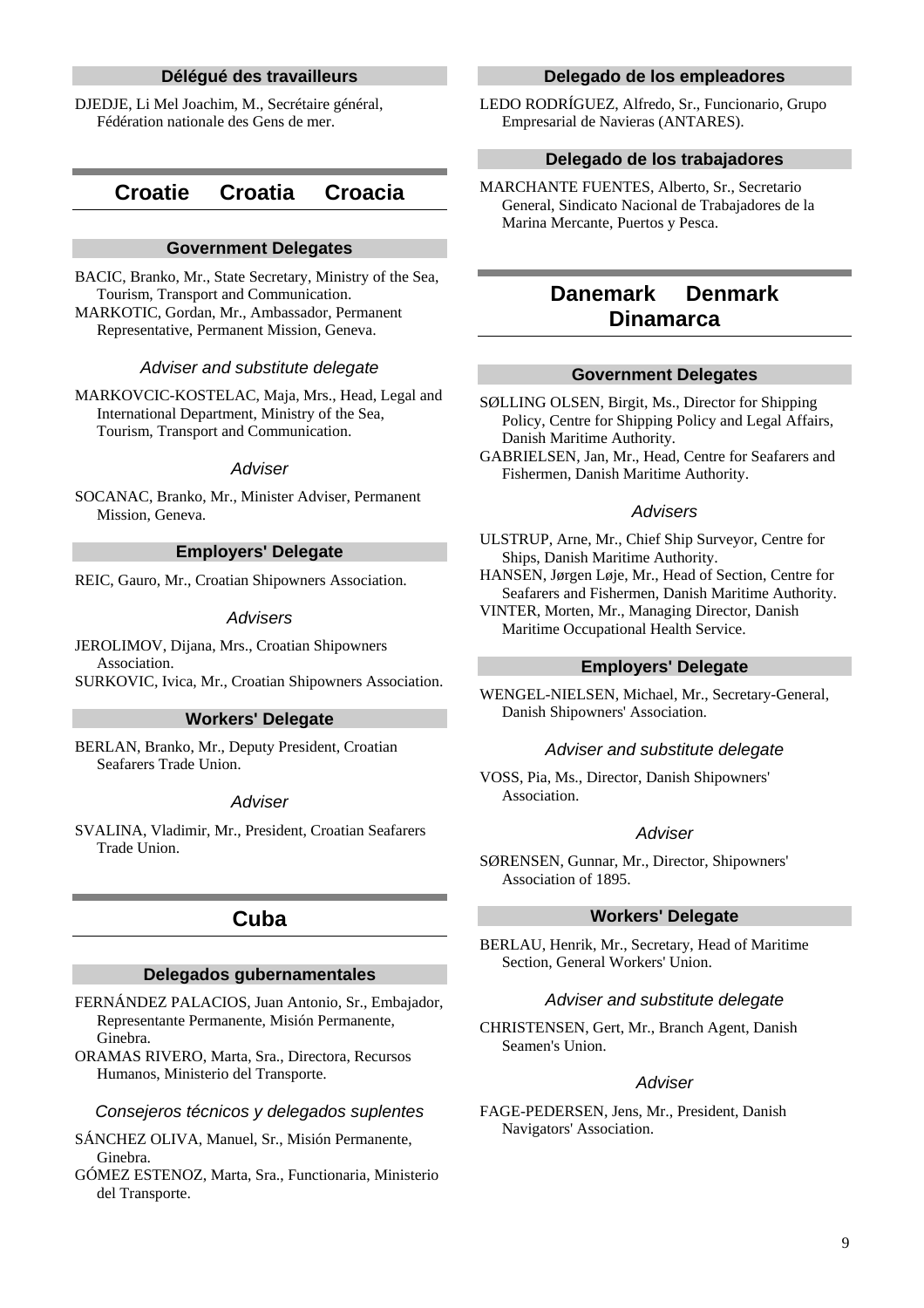## Person appointed in accordance with Article 2, paragraph 3(i)

SAEDAM FRANDSEN, Pernille, Ms., Legal Adviser, Danish Navigators' Association.

## Other person attending the Conference

PHILIPSEN, A.O., Mr., President, CO-Sea.

# **Egypte Egypt Egipto**

## **Government Delegates**

SHOUKRY, Sameh, Mr., Ambassador, Permanent Representative, Permanent Mission, Geneva.

ABDEL HAMID ELSAYED, Fatma, Mrs., Head, Central Department for Maritime Transport, Maritime Transport Sector.

### Adviser and substitute delegate

EL ERIAN, Soheir, Mrs., Labour Counsellor, Permanent Mission, Geneva.

#### **Advisers**

MELEIKA, Amin, Mr., Deputy Permanent Representative, Permanent Mission, Geneva.

- ABDEL SAMAD, Ibrahim, Mr., Ministry of Manpower and Migration.
- EL BINDARY, Kamal, Mr., Maritime Transport Sector.

## Persons appointed in accordance with Article 2, paragraph 3(i)

SALEM RIZK, Ahmad Aly, Mr., Head of Department, Egyptian Authority for Maritime Navigation Safety.

FAKHRY, Mohamed, Mr., Counsellor, Permanent Mission, Geneva.

#### Other person attending the Conference

SHALABY, Omar, Mr., Second Secretary, Permanent Mission, Geneva.

## **Employers' Delegate**

MEDHAT MOSTAFA, Ahmad, Mr., Head, Administration and Human Resources Development, Egyptian Company for Maritime Navigation.

#### **Workers' Delegate**

AL SOBEIHY, Adel Mohammad, Mr., Head, General Union for Maritime Transport Works.

## **Emirats arabes unis United Arab Emirates Emiratos Arabes Unidos**

## **Government Delegates**

LOOTAH, Abdulla Ahmed, Mr., Undersecretary, Ministry of Communications.

AL SARI, Abdulla Ali, Mr., Ministry of Communications.

### Advisers and substitute delegates

- AL DIWANI, Abdulwahab, Mr.
- EL NOUR, Yousif Gafar Sirag, Mr., Labour Adviser, Ministry of Labour and Social Affairs.
- QASSIMI, Sheikha Najla, Ms., Second Secretary, Permanent Mission, Geneva.

## **Employers' Delegate**

ALGAIZI, Ahmed Jama, Mr., Union of Chamber of Commerce and Industries.

## **Workers' Delegate**

AL MARZOOQI, Saleh Abdulrahman, Mr., Liaison, Association of Professional Societies.

## **Equateur Ecuador Ecuador**

### **Delegados gubernamentales**

FAIDUTTI, Juan Carlos, Sr., Embajador, Representante Permanente, Misión Permanente, Ginebra. SANTOS, Carlos, Sr., Primer Secretario, Misión Permanente, Ginebra.

### Consejero técnico y delegado suplente

THULLEN, Jorge, Sr., Asesor del Ministro de Trabajo.

#### **Delegado de los empleadores**

POVEDA, Luis, Sr., Federación de Cámaras de Industrias de Gauyaquil.

## **Delegado de los trabajadores**

AYALA, Milton, Sr., Confederación de Trabajadores del Ecuador; Federación de Obreros Pesqueros del Ecuador.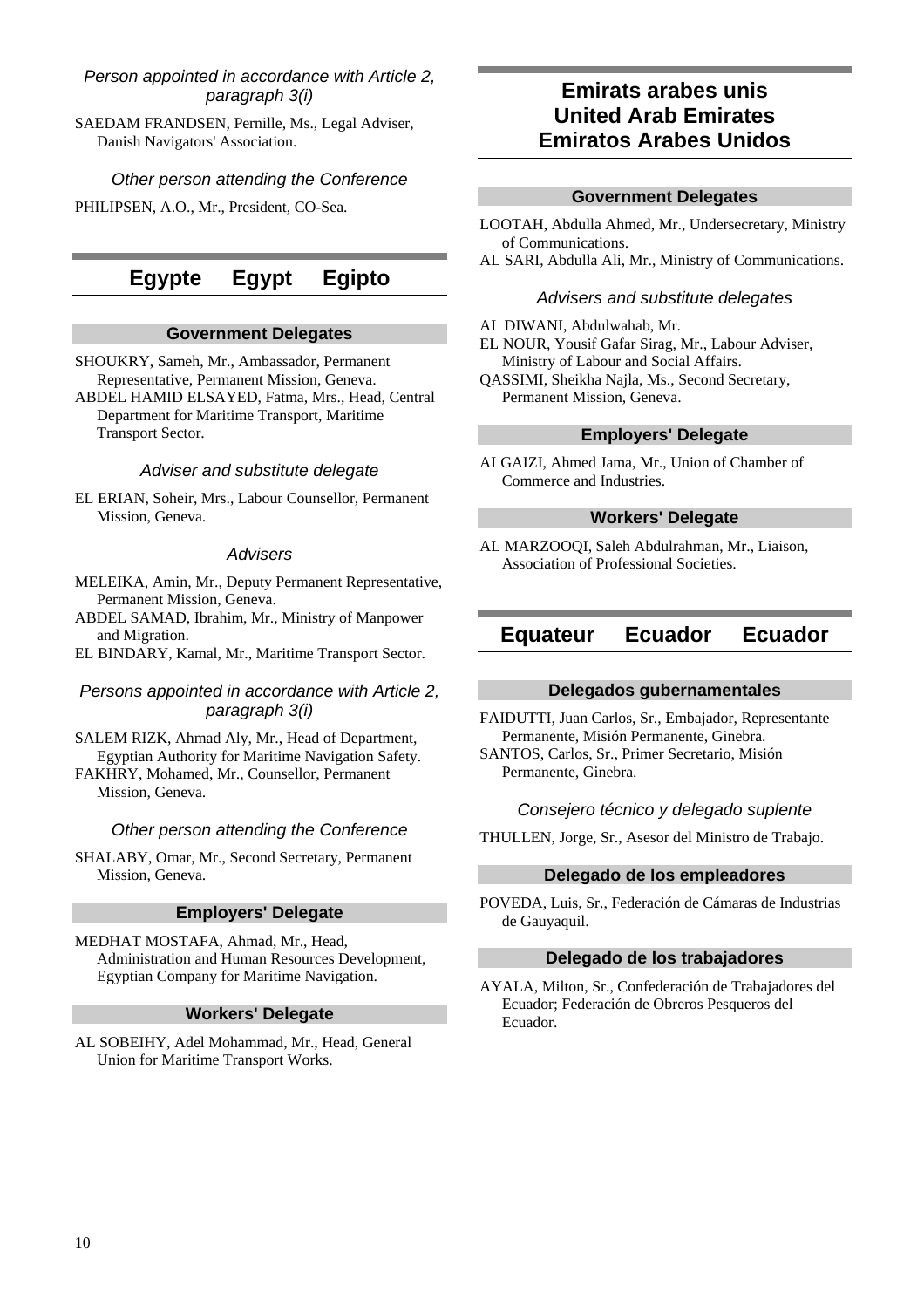## **Espagne Spain España**

## **Delegados gubernamentales**

- MARCH PUJOL, Juan Antonio, Sr., Embajador, Representante Permanente, Misión Permanente, Ginebra.
- GONZÁLEZ LÓPEZ, Eduardo, Sr., Director General, Instituto Social de la Marina (ISM), Ministerio de Trabajo y Asuntos Sociales.

### Consejeros técnicos y delegados suplentes

- ARNAU NAVARRO, Francisco, Sr., Consejero de Trabajo y Asuntos Sociales, Misión Permanente, Ginebra.
- LÓPEZ MAC LELLAN, D. Guillermo, Sr., Consejero, Misión Permanente, Ginebra.

#### Consejeros técnicos

- MORALA DEL CAMPO, Aránzazu, Sra., Jefa, Servicio de Personal Marítimo-Pesquero, Subdirección General de Flota Pesquera y Formación, Secretaría General de Pesca Marítima, Ministerio de Agricultura, Pesca y Alimentación.
- BRES GARCÍA, Juan Ramón, Sr., Inspector de Trabajo y Seguridad Social de Cádiz, Ministerio de Trabajo y Asuntos Sociales.

#### Personas designadas de conformidad con el artículo 2, párrafo 3, i)

- ORIZAOLA GURRÍA, Santos, Sr., Asesor Técnico Laboral Marítimo, Instituto Social de la Marina, Ministerio de Trabajo y Asuntos Sociales.
- PALAO LECHUGA, Manuel, Sr., Jefe, Servicio Inspección Operativa, Dirección General de Marina Mercante, Ministerio de Fomento.

#### Otra persona que asiste a la Conferencia

MARTÍ NIKLEWITZ, Natalia, Sra., Secretaria, Misión Permanente, Ginebra.

## **Delegado de los empleadores**

BARBADILLO EYZAGUIRRE, Jesús, Sr., Asesor Jurídico, Asociación de Navieros Españoles (ANAVE).

#### Consejero técnico y delegado suplente

LACASA ASO, José María, Sr., Director Relaciones Internacionales, CEOE.

#### Consejero técnico

BENET AGUILAR, José, Sr., Asesor Jurídico Naviera Pinillos, S.L. (Grupo Boluda), Asociación de Navieros Españoles (ANAVE).

## Persona designada de conformidad con el artículo 2, párrafo 3, i)

NÚÑEZ GUTIÉRREZ, Alvaro, Sr., Subdirector de Relaciones Laborales, Acciona Transmediterránea, ANAVE.

### Otras personas que asisten a la Conferencia

- GÓMEZ-HORTIGUELA SÁINZ, Ignacio, Sr., Jefe, Departamento de Relaciones Laborales de Acción Transmediterránea, ANAVE.
- DEL PUEYO PÉREZ, Eduardo, Sr., Departamento de Relaciones Internacionales, CEOE.

#### **Delegado de los trabajadores**

AZKUE, Jon, Sr., Responsable, Marina Mercante, CCOO.

## Consejero técnico y delegado suplente

PÉREZ, José, Sr., Secretario General, Sector del Mar, CCOO.

#### Consejero técnico

DOMÍNGUEZ SEGADE, Manuel, Sr., Secretario Federal, Sector del Mar, TCM-UGT.

Persona designada de conformidad con el artículo 2, párrafo 3, i)

PÉREZ-VEGA ARTIME, José Manuel, Sr., Responsable de Área Interna del Sector del Mar, TCM-UGT.

#### Otras personas que asisten a la Conferencia

TREKU LERCHUNDI, José Luis, Sr., Responsable de Pesca, ELA/STV. ABOI PÉREZ, Xavier, Sr., CIG.

## **Estonie Estonia Estonia**

### **Government Delegates**

KOPPEL, Gerli, Mrs., Chief Specialist, Ministry of Economic Affairs and Communications. SIBUL, Katrin, Mrs., Third Secretary, Permanent Mission, Geneva.

#### Adviser and substitute delegate

NIRK, Tõnis, Mr., Ambassador, Permanent Representative, Permanent Mission, Geneva.

#### **Adviser**

SILDMÄE, Heli, Mrs., Chief Specialist, Ministry of Social Affairs.

## **Employers' Delegate**

KAUNIS, Indra, Mr., Legal Director, Estonian Shipping Company.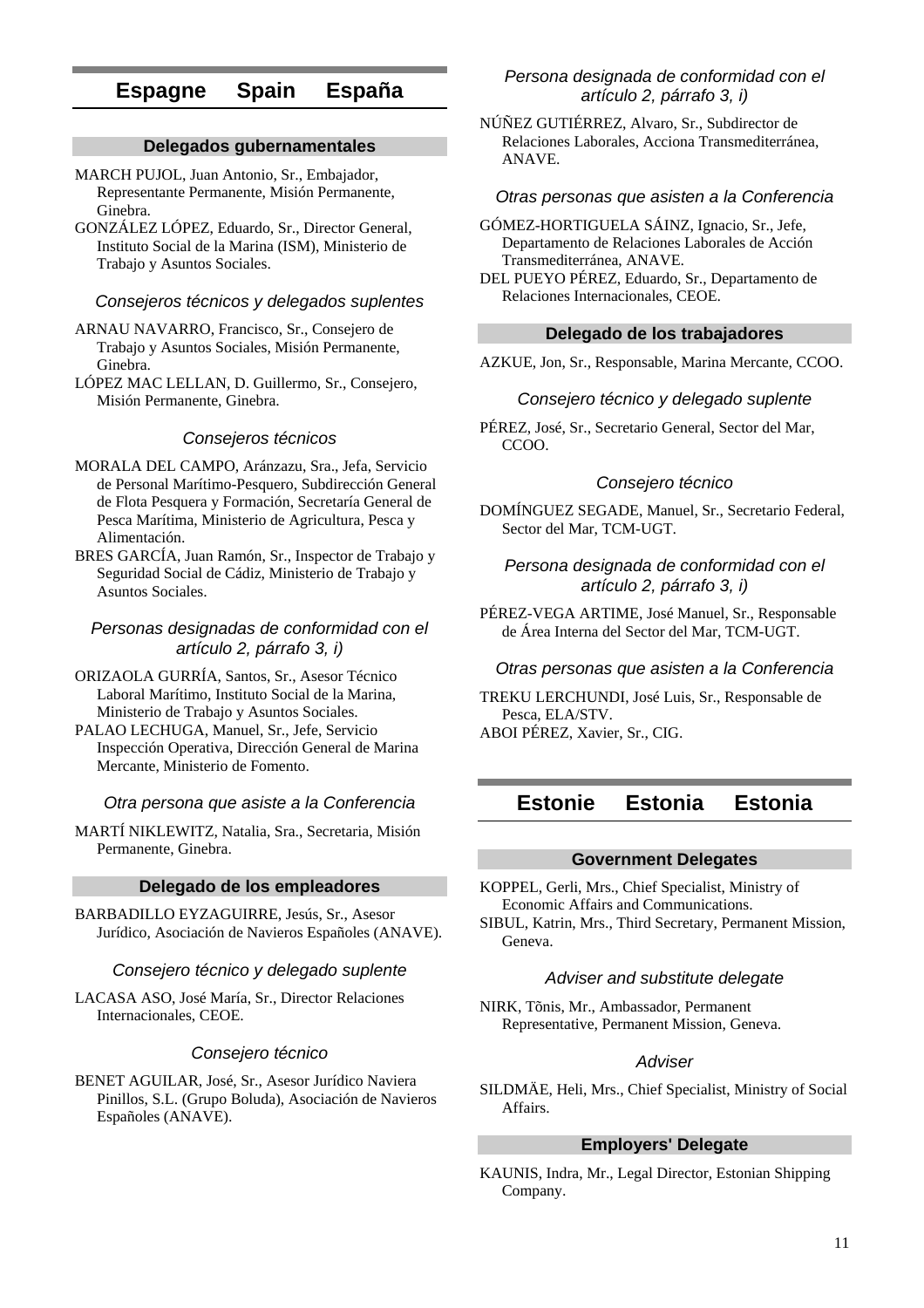## Adviser and substitute delegate

KULLERKUPP-JÕEKAAR, Mailis, Mrs., Lawyer, Estonian Shipowners Association.

#### **Workers' Delegate**

VASK, Kaia, Mrs., Chairperson, Estonian Seamen's Independent Union.

## **Etats-Unis United States Estados Unidos**

#### **Government Delegates**

CARLTON, Bruce J., Mr., Associate Administrator for Policy and International Trade, Maritime Administration, Department of Transportation.

BLANCK, JR., John I., Mr., Attorney Adviser, Office of Treaty Affairs, Department of State.

#### Adviser and substitute delegate

MEDINA, Mayte, Ms., Maritime Transportation Specialist, Office of Operating and Environmental Standards, United States Coast Guard, Department of Homeland Security.

#### Advisers

CHAMBERLIN, John, Mr., Labor Attaché, Permanent Mission, Geneva.

FAGAN, Linda, Ms., Executive Officer, U.S. Coast Guard Activities Europe, United States Coast Guard, Department of Homeland Security.

## Persons appointed in accordance with Article 2, paragraph 3(i)

GUERRERO, Michael Leon, Mr., Program Manager, Office of Compliance, United States Coast Guard, Department of Homeland Security.

KRUSA, Christopher E., Mr., Maritime Training Specialist, Office of Policy and Plans, Maritime Administration, Department of Transportation.

## **Employers' Delegate**

COX, Joseph J., Mr., President and CEO, Chamber of Shipping.

#### **Advisers**

- NORTH, Robert, Mr., U.S. Coast Guard (Retired), North Star Maritime, Inc.
- MAKAR, Nicholas, Mr., Vice-President, Marine Technical International Registries, Inc.

#### **Workers' Delegate**

LACKEY, Gerald B., Mr., Attorney, American Maritime Officers.

## **Ethiopie Ethiopia Etiopía**

#### **Government Delegates**

YIMER, Fisseha, Mr., Ambassador, Permanent Representative, Permanent Mission, Geneva. MENGESHA, Seleshi, Mr., Counsellor, Permanent Mission, Geneva.

## **Employers' Delegate**

ZAWDE, Teshome, Mr., President, Ethiopian Employers' Federation.

#### **Adviser**

SHIFERAW, Yared, Mr., Legal and Insurance Manager, Ethiopian Shipping Lines S.C.

## **Finlande Finland Finlandia**

#### **Government Delegates**

- LONKA, Esa, Mr., Government Counsellor, Ministry of Labour.
- HALME, Harri, Mr., Senior Safety Officer, Ministry of Social Affairs and Health.

#### Advisers and substitute delegates

ALAVIUHKOLA, Katriina, Ms., Government Counsellor, Ministry of Social Affairs and Health.

MODEEN, Stina, Ms., Counsellor, Permanent Mission, Geneva.

### **Employers' Delegate**

KOSTIAINEN, Kimo, Mr., Labour Relations Officer, Åland´s Shipowners´ Association

#### Advisers and substitute delegates

- ETU-SEPPÄLÄ, Minna, Ms., Senior Legal Adviser, Finnish Shipowners´ Association.
- NYKÄNEN, Mika, Mr., Managing Director, Finnish Shipowners´ Association.

## **Workers' Delegate**

ZITTING, Simo, Mr., President, Finnish Seamen´s Union.

#### Advisers and substitute delegates

GYLLENBERG, Bo, Mr., Managing Director, Finnish Ship´s Officers´ Union.

LÄHDESMÄKI-JOHANSSON, Ritva, Ms., Labour Relations Officer, Finnish Engineers´ Association.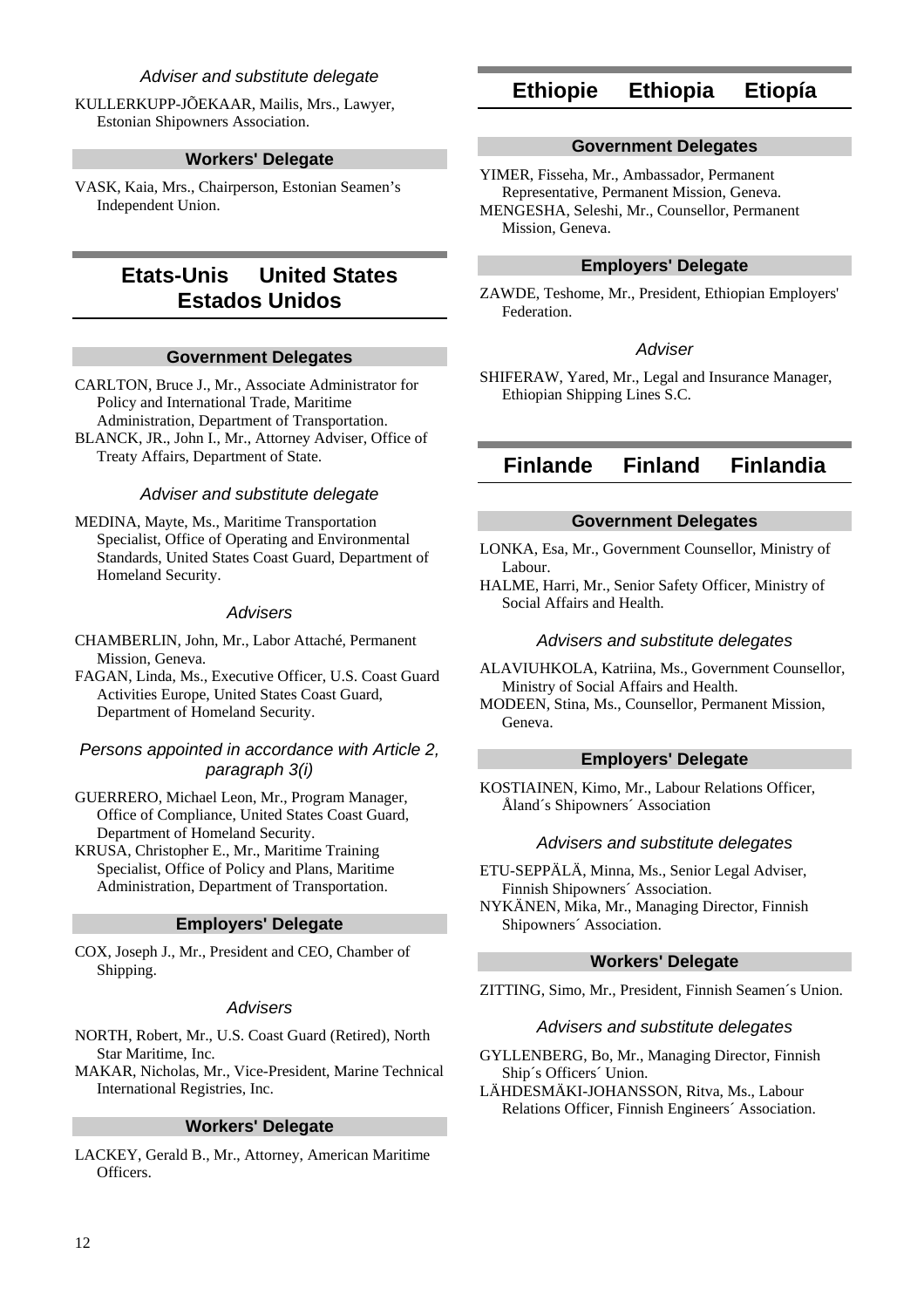## **France France Francia**

## Ministre assistant à la Conférence

LARCHER, Gérard, M., Ministre délégué à l'Emploi, au Travail et à l'Insertion professionnelle des Jeunes.

#### Personne accompagnant le Ministre

MARTIN, Hubert, M., Directeur adjoint, Cabinet du Ministre.

## **Délégués gouvernementaux**

- AMELINE, Nicole, Mme, Ambassadrice en Mission chargée des Questions sociales et de la Parité dans les Relations internationales; Conseil d'administration du BIT.
- SCHINDLER, Jean-Marc, M., Administrateur général des Affaires maritimes, Directeur du Bureau des Enquêtes après Accidents de Mer, Ministère des Transports, de l'Equipement, du Tourisme et de la Mer.

### Conseiller technique et délégué suppléant

RIPERT, Jean-Maurice, M., Ambassadeur, Représentant permanent, Mission permanente, Genève.

#### Conseillers techniques

- BOISNEL, Marc, M., Administrateur civil hors classe; Conseil d'administration du BIT.
- GIACOMINI, Marc, M., Représentant permanent adjoint, Mission permanente, Genève.
- LACROIX, Jean-Pierre, M., Directeur adjoint des Nations Unies et des organisations internationales, Ministère des Affaires étrangères.

## Personnes désignées en conformité avec l'article 2, alinéa 3 i)

TROGRLIC, Jean-François, M., Conseiller pour les Affaires sociales, Mission permanente, Genève.

DELMER, Emmanuelle, Mme, Conseillère, Direction des Nations Unies et des Organisations internationales, Ministère des Affaires étrangères.

#### Autres personnes assistant à la Conférence

- CONTINI, Laurent, M., Sous-directeur des Affaires économiques, Directions des Nations Unies et des organisations internationales, Ministère des Affaires étrangères.
- AYMERIC, Michel, M., Directeur des Affaires maritimes, Ministère des Transport, de l'Equipement, du Tourisme et de la Mer.
- JOUFFRAY, Jean-François, M., Directeur adjoint des Affaires maritimes, Ministère des Transports, de l'Equipement, du Tourisme et de la Mer.
- ILLIONNET, Philippe, M., Sous-Directeur des Gens de mer et de l'Enseignement maritime, Direction des Affaires maritimes, Ministère des Transports, de l'Equipement, du Tourisme et de la Mer.

MESLIN, Olivier, M., Sous-Directeur, Sécurité sociale des Marins, Etablissement national des Invalides de la Marine.

MOUSSAT, Alain, M., Chef, Bureau du Travail maritime, Directions des Affaires maritimes, Ministère des Transports, de l'Equipement, du Tourisme et de la Mer.

- CORNILLOU, Jean-Charles, M., Chef du Bureau SM/3, Direction des Affaires maritimes, Ministère des Transports, de l'Equipement, du Tourisme et de la Mer.
- JORET, Fabien, M., Direction des Transports maritimes, Routiers et Fluviaux, Ministère des Transports, de l'Equipement, du Tourisme et de la Mer.
- BOUVIER, Jean, M., Chef, Bureau des Etudes juridiques et des Conventions internationales, Etablissement national des Invalides de la Marine, Ministère des Transports, de l'Equipement, du Tourisme et de la Mer.
- FAURE, Guillaume, M., Bureau des Etudes juridiques et des Conventions internationales, Etablissement national des Invalides de la Marine.
- FAUDUET, Jean-François, M., Expert, Direction des Affaires maritimes, Ministère des Transports, de l'Equipement, du Tourisme et de la Mer.
- MARIN, Marie, Mme, Experte, Direction des Affaires maritimes, Ministère des Transports, de l'Equipement, du Tourisme et de la Mer.
- LECLERC, Agnès, Mme, Délégation aux Affaires européennes et internationales, Ministère de l'Emploi, de la Cohésion sociale et du Logement.
- TAHERI, Mazyar, M., Délégation aux Affaires européennes et internationales, Ministère de l'Emploi, de la Cohésion sociale et du Logement.
- COENT, Marie-Christine, Mme, Cheffe, Bureau des Affaires multilatérales, Délégation aux Affaires européennes et internationales, Ministère de l'Emploi, de la Cohésion sociale et du Logement.

#### **Délégué des employeurs**

SULPICE, Guy, M., Directeur des Affaires sociales, Armateurs de France.

#### Conseillers techniques

BARTHE, Anne, Mme, Armateurs de France. BOURGAIN, Georges Olivier, M., Directeur de l'Armement, Louis Dreyfus - Armateurs de France.

## Personne désignée en conformité avec l'article 2, alinéa 3 i)

DELETAILLE, Pierre, M., Directeur de l'Armement, Maersk Maritime France.

#### Autre personne assistant à la Conférence

DECAVELE, Patrick, M., Président, Armateurs de France.

#### **Délégué des travailleurs**

NARELLI, Charles, M., Fédération des Officiers de la Marine marchande - UGICT-CGT.

#### Conseillers techniques

JOUAULT, Joël, M., Union maritime, CFDT. VIGOUROUX, Bruno, M., Union maritime, CFDT.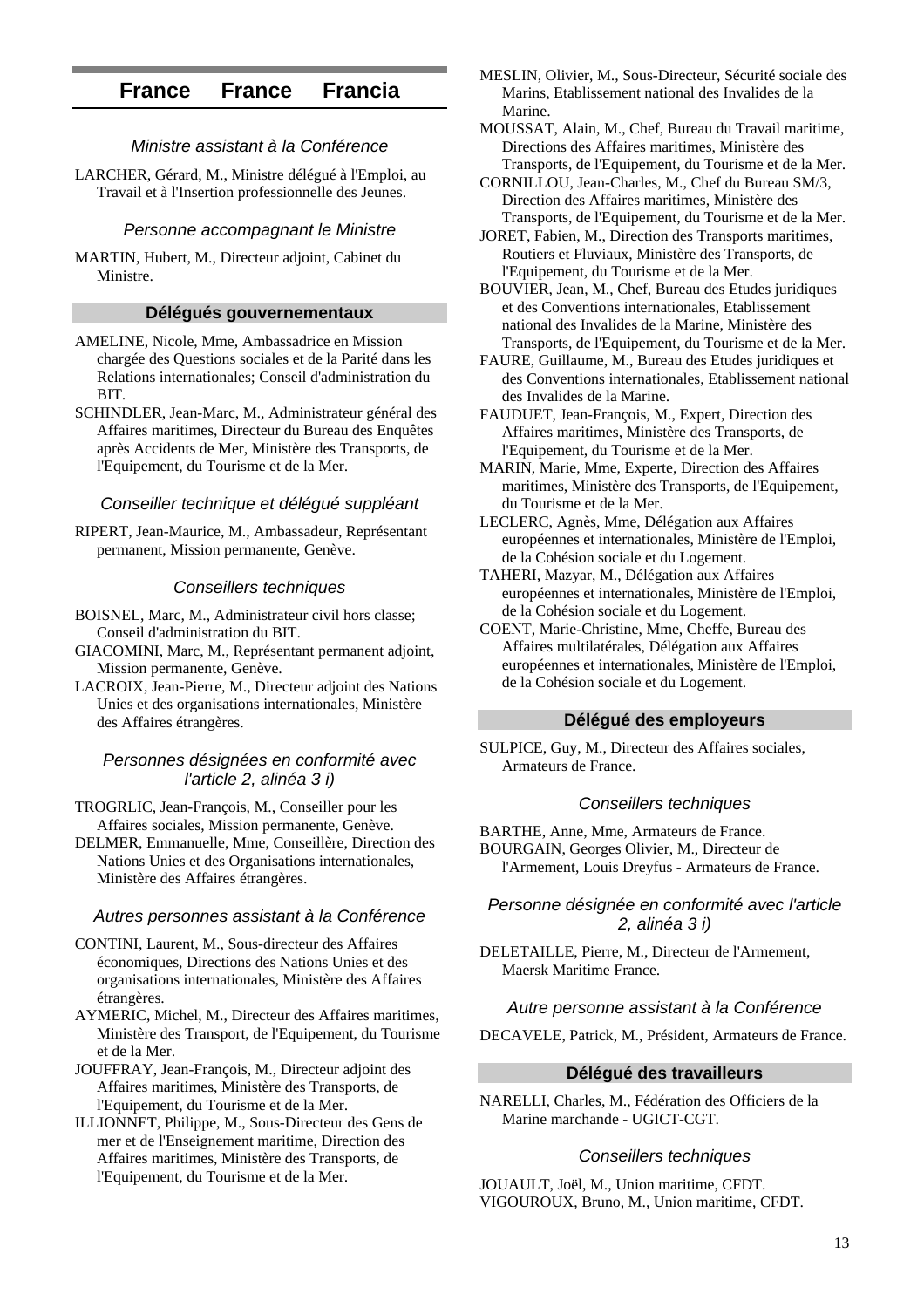## Personne désignée en conformité avec l'article 2, alinéa 3 i)

DAYDOU, Jérôme, M., Syndicat national des Personnels sédentaires et Navigants de la Marine marchande, CFTC.

## Autres personnes assistant à la Conférence

VERRIEUX, Raymond, M., Syndicat national des Cadres navigants de la Marine marchande, CGC.

TORRES, Lilian, M., Fédération de l'Equipement, de l'Environnement, des Transports et des Services, FO.

## **Gabon**

## Ministre assistant à la Conférence

BITOUGAT, Christiane, Mme, Ministre du Travail et de l'Emploi.

#### Personne accompagnant le Ministre

TONDA, Patrice, M., Ambassadeur, Représentant permanent, Mission permanente, Genève.

## **Délégués gouvernementaux**

- MOULOMBA NZIENGUI, M., Conseiller, Ministère du Travail et de l'Emploi.
- NZDENGUE, Albertine, Mme, Conseillère, Ministère du Travail et de l'Emploi.

## Conseillers techniques

BIVEGHE NDOUTOUME, Jean François, M., Directeur général du Travail, de la Main d'oeuvre et de l'Emploi. ANGONE ABENA, Mme, Conseillère, Mission

permanente, Genève. PAMBO, Joseph, M., Directeur des Relations

internationales, Mission permanente, Genève.

## **Délégué des employeurs**

AWASSI ATSIMADJA, Félicité, Mme, Confédération patronale gabonaise (CPG).

## Conseillers techniques

TCHOUA, Jean-Pierre, M., Confédération nationale du patronat gabonais (CNPG). EVOUNA, Francis, M., CGP.

#### **Délégué des travailleurs**

MEBIAME EVOUNG, Léon, M., Entente syndicale des Travailleurs du Gabon (EN SY TG).

#### Conseillers techniques

MBOU MBINE, Aloise, M., Confédération démocratique des Syndicats autonomes (CDSA). DJOULA, Philippe, M., Confédération syndicale gabonaise (COSYGA).

## **Ghana**

#### Minister attending the Conference

AMEYAW-AKUMFI, Christopher, Mr., Minister for Harbours and Railways.

#### **Government Delegates**

- BAWUAH-EDUSEI, Kwame, Mr., Ambassador, Permanent Representative, Permanent Mission, Geneva.
- AZUMA, Peter Issaka, Mr., Director-General, Ghana Maritime Authority.

### Advisers and substitute delegates

ARYENE, Paul King, Mr., Minister, Deputy Permanent Representative, Permanent Mission, Geneva.

ERZUAH, Cecilia, Ms., Acting Director (HRM), Ministry for Harbours and Railways.

#### Advisers

- QUAYE, Samuel, Mr., Legal Officer, Shipping and Navigation Division, Ministry for Harbours and Railways.
- RICHTER, Doris, Mrs., First Secretary, Permanent Mission, Geneva.

## **Employers' Delegate**

OSEI-BONSU, Perpetual, Ms., Executive Secretary, Ghana Shipowners and Agents Association.

## **Workers' Delegate**

BUCKMAN, Sigismund, Mr., General Secretary, Ghana Merchant Navy Officers' Association.

## **Grèce Greece Grecia**

#### **Government Delegates**

EXARCHOPOULOS, Panayotis, M., Commodore HCG, Ministry of Merchant Marine.

CAMBITSIS, Andreas, M., Minister-Counselor, Permanent Mission, Geneva.

#### Advisers

BOUMPOPOULOS, George, M., Commander HCG, Ministry of Merchant Marine.

KYRIAKOU, Stella, Mlle, Attaché, Permanent Mission, Geneva.

## **Employers' Delegate**

KOLTSIDOPOULOS, George, M., Union of Greek Shipowners.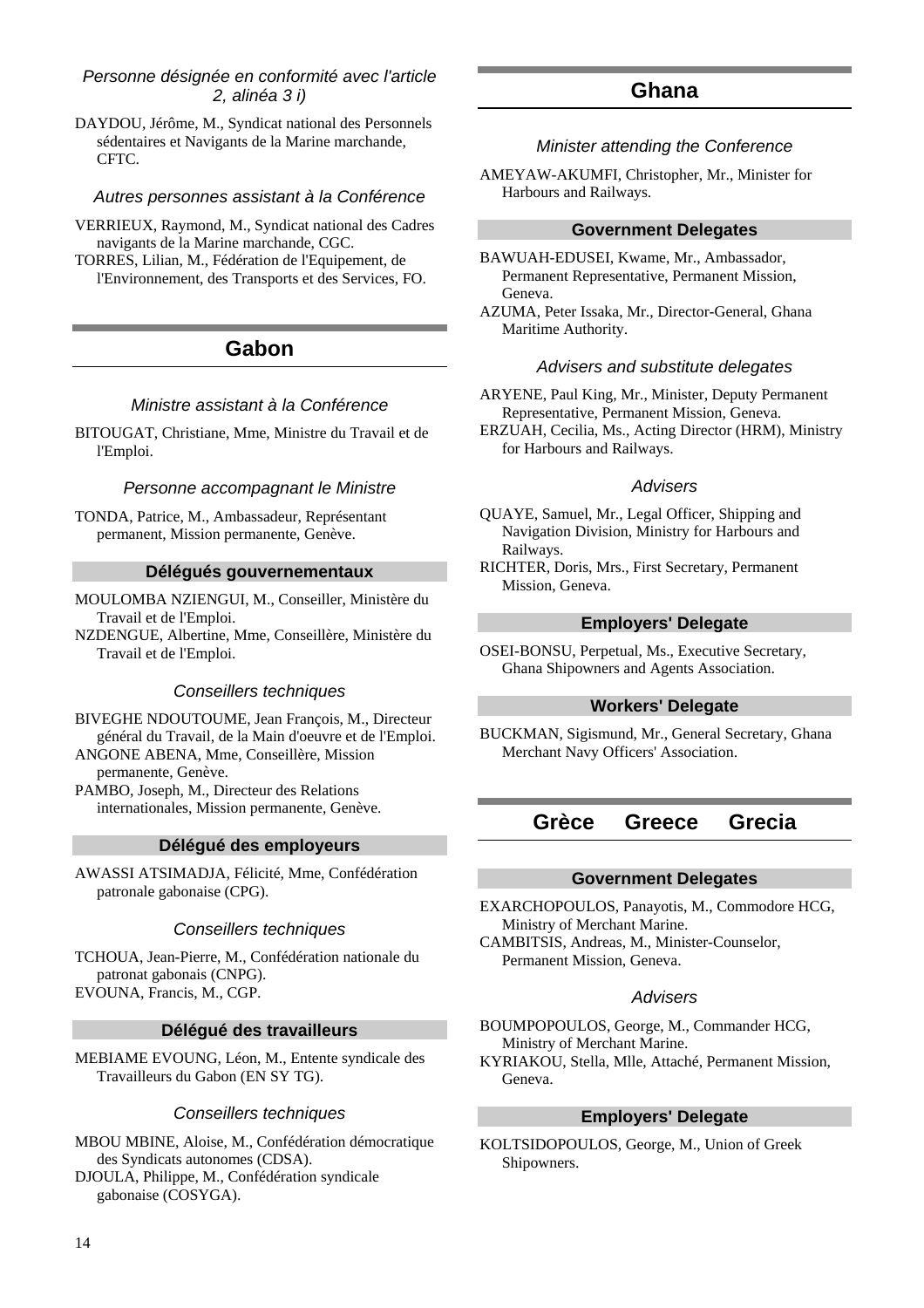## **Workers' Delegate**

CHALAS, Ioannis, M., Secretary-General, Panhellenic Seafarers Federation.

#### **Adviser**

TSELENTIS, Agis, M., Panhellenic Seafarers Federation.

## **Guatemala**

## **Delegados gubernamentales**

MARTÍNEZ ALVARADO, Carlos Ramiro, Sr., Embajador, Representante Permanente, Misión Permanente, Ginebra.

CHÁVEZ BIETTI, Angela María, Sra., Ministro Consejero, Misión Permanente, Ginebra.

#### Consejero técnico

URRUELA, Soledad, Sra., Segundo Secretario, Misión Permanente, Ginebra.

## **Guinée Guinea Guinea**

#### Ministre assistant à la Conférence

KEÏRA, Alpha Ibrahim, M., Ministre de l'Emploi et de la Fonction publique.

### **Délégués gouvernementaux**

- DIALLO, Boubacar, M., Ambassadeur, Représentant permanent, Mission permanente, Genève.
- DIALLO, Nounkouma, M., Directeur national de l'Emploi et de la Réglementation du Travail.

### Conseiller technique et délégué suppléant

FOFANA, Cheick Mohamed, M., Directeur national de la Marine marchande, Ministère des Transports.

#### Conseillers techniques

DIAKITE, Ousmane, M., Conseiller chargé des questions économiques, Mission permanente, Genève.

CONTE, Alassane, M., Chef, Section des Accords, Conventions et Traités, Ministère des Affaires étrangères.

#### **Délégué des travailleurs**

MARA, Mamadou, M., Secrétaire général, Union des Travailleurs de Guinée (UGTG).

## **Guinée-Bissau Guinea-Bissau Guinea-Bissau**

#### **Délégués gouvernementaux**

COSTA, Carlos Alberto Santos, M., Ministre de la Fonction publique et du Travail. GOMES, Luis, M., Direction générale du Travail, de l'Emploi et de la Formation professionnelle.

### **Délégué des employeurs**

CORREIRA DIAS, Armando, M., Président, Assemblée générale de la Chambre de Commerce, de l'Industrie et de l'Agriculture (CCIA).

#### Conseiller technique

JOAO CA, M., Chambre de l'Agriculture, du Commerce et de l'Industrie (CACI).

### **Délégué des travailleurs**

SELLO, Camara, M., Secrétaire général, Confédération des Syndicats indépendants.

#### Conseillers techniques

ARMANDO, Miranda, M., Président, Assemblée de CGSI. JOSE DEMBA, Baldé, M., Président, UNTG.

## **Haiti**

#### **Délégués gouvernementaux**

CHARLES, Franck, M., Ministre, Ministère des Affaires sociales et du Travail (MAST).

JOSEPH, Louis Pierre, M., Directeur du Travail, MAST.

### Conseillers techniques et délégués suppléants

JULIEN, Jean Julio, M., Conseiller technique, MAST. GEORGES, Gorethie, M., Conseiller technique, MAST.

#### Conseillers techniques

PIERRE, Jean-Claude, M., Ministre Conseiller, Chargé d'Affaires, Mission permanente, Genève.

ALEXANDRE, Jean Bony, M., Mission permanente, Genève.

## Personne désignée en conformité avec l'article 2, alinéa 3 i)

ST-AMOUR, Pierre Mary Guy, M., Mission permanente, Genève.

## **Délégué des employeurs**

VICTOR, Guilaine, Mme, Association des Industries d'Haïti (AID).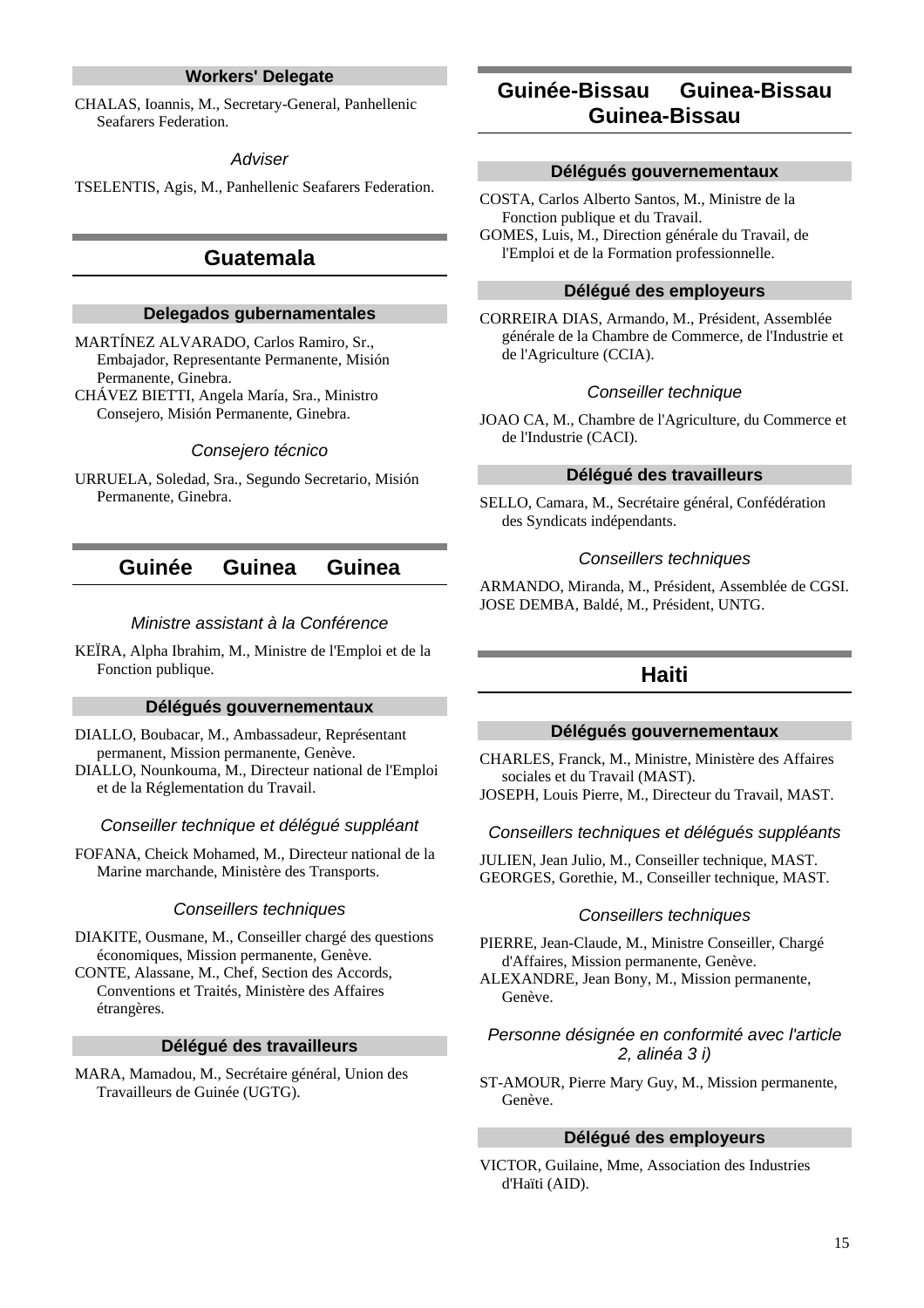## **Délégué des travailleurs**

PIERRE, Leonel, M., Coordination syndicale haitienne (CSH).

## **Honduras**

#### **Delegados gubernamentales**

ZAPATA, Benjamín, Sr., Embajador, Representante Permanente, Misión Permanente, Ginebra. BU FIGUEROA, Gracibel, Sra., Consejero, Misión

Permanente, Ginebra.

Consejero técnico y delegado suplente

PÉREZ, Mauricio, Sr., Segundo Secretario, Misión Permanente, Ginebra.

## **Hongrie Hungary Hungría**

#### **Government Delegates**

SZELEI KISS, Gyula, Mr., Ambassador, Permanent Representative, Permanent Mission, Geneva.

BLAZSEK, Dóra, Ms., Second Secretary, Permanent Mission, Geneva.

## **Inde India India**

#### **Government Delegates**

SINGH, Swashpawan, Mr., Ambassador, Permanent Representative, Permanent Mission, Geneva.

GROVER, M. S., Mr., Deputy Permanent Representative, Permanent Mission, Geneva.

#### Adviser and substitute delegate

MALHOTRA, Neera, Ms., Deputy Director-General of Shipping, Directorate General of Shipping.

#### **Adviser**

TRIVEDI, V.K., Mr., First Secretary, Permanent Mission, Geneva.

### **Employers' Delegate**

CORREA, Pradeep, Mr., Captain.

#### **Workers' Delegate**

SERANG, Abdulgani Yakub, Mr., General Secretary-Cum-Treasurer, National Union of Seafarers of India; Hind Mazdoor Sabha.

## **Indonésie Indonesia Indonesia**

#### **Government Delegates**

TAMBUZAI, Muzni, Ms., Director-General, Industrial Relations and Labour Standards Department, Manpower and Transmigration (MOMT).

GUSTI MADE ARKA, I., Mr., Director-General, Overseas Employment Development, MOMT.

#### Adviser and substitute delegate

SULISTYANINGSIH, Endang, Ms., Head, Centre for Administration of International Cooperation, MOMT.

## Advisers

ARIANTI P., Fifi, Ms., Director, Awareness Raising and Guidance, Directorate-General of Overseas Employment Development, MOMT.

SUHARMANU, L. Agus, Mr., Director, Terms of Employment, Welfare and Discrimination Analysis; Director-General, Industrial Relations Development and Social Security, MOMT.

PRIATNA, Indra, Mr., Deputy Director, Seafarers, Shipping and Maritime Directorate, Directorate General, Sea Communication, Ministry of Communication.

### Persons appointed in accordance with Article 2, paragraph 3(i)

WITJAKSONO, Guntur, Mr., Deputy Director, Bilateral Cooperation, Centre for Administration of International Cooperation, MOMT.

SUWAMA, Sutanta, Mr., Deputy Director, Industrial Relations, Directorate of Education and Industrial Relations, MOMT.

### Other persons attending the Conference

WIBISONO, Makarim, Mr., Ambassador, Permanent Representative, Permanent Mission, Geneva.

BANGKONA, Wahab, Mr., Deputy Director, Standardization and Accreditation, National Board of Profession Certification, Directorate General of Training and Productivity, MOMT.

USMAN, Azhar, Mr., Deputy Director, Law and International Relations, Secretariat to Directorate General of Labour Inspections Development, MOMT.

MAHADI SOEMARNO, Sunu, Mr., Minister Counsellor, Permanent Mission, Geneva.

CAHAYA SUMIRAT, Agung, Mr., Third Secretary, Permanent Mission, Geneva.

RAZIFWAN ANWAR, Ajiph, Mr., Transportation and Communication Attaché, Indonesian Embassy, The Hague.

#### **Employers' Delegate**

NAE SOI, Josef Adrianus, Mr., Association of Indonesian Employers.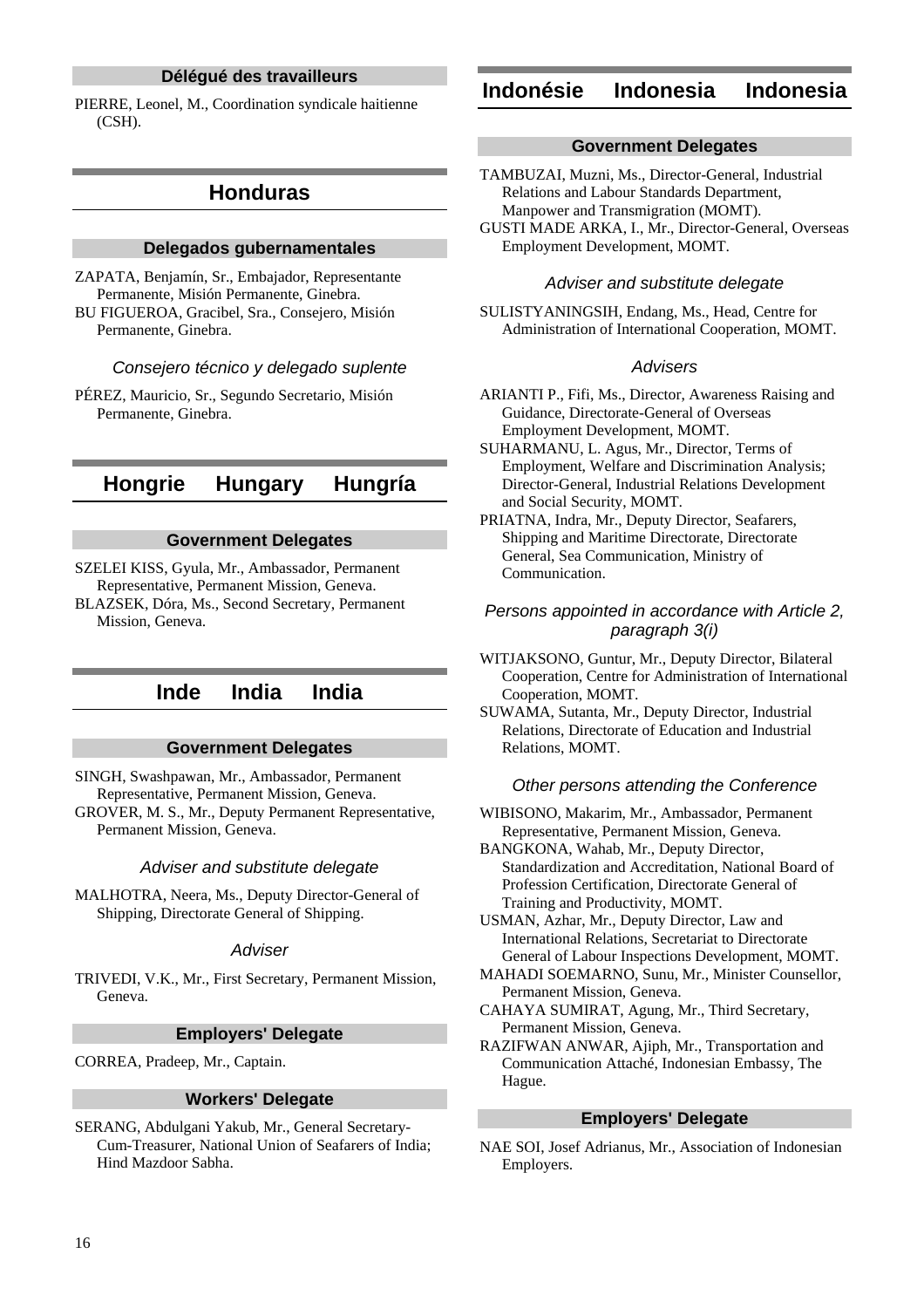## Advisers

- KUSRIN, Ubung, Mr., General Chairperson, Consortium of Indonesian Manning Agencies (CIMA); Indonesian National Shipowners' Association (INSA).
- LUNTUNGAN, Ferdinand Andries, Mr., Chairperson, CIMA.

.

#### **Workers' Delegate**

RUSTANDI, Hanafi, Mr., Chairperson, Indonesian Seafarers' Union.

## **République islamique d'Iran Islamic Republic of Iran República Islámica del Irán**

#### **Government Delegates**

- BADPA, Amir, Mr., Director, Legal Department, Ports and Shipping Organization (PSO).
- SOUDI, Mahmood, Mr., Senior Expert on Maritime Safety Treaties, International Organizations Department, PSO.

#### Advisers and substitute delegates

SAJJADPOUR, Seyed Mohammad Kazem, Mr., Ambassador, Acting Permanent Representative, Permanent Mission, Geneva.

BAYAT-MOKHTARI, Rashid, Mr., Counsellor, Permanent Mission, Geneva.

#### **Adviser**

MORTEZAI, R., Mr., Adviser.

## **Employers' Delegate**

GOUDARZI MOAZAMI, A., Mr.

## **Irlande Ireland Irlanda**

## **Government Delegates**

HOGAN, Brian, Mr., Chief Surveyor, Maritime Safety Directorate, Department of Transport. WHELAN, Mary, Ms., Ambassador, Permanent Representative, Permanent Mission, Geneva.

#### Advisers and substitute delegates

O'CALLAGHAN, Tom, Mr., Captain, Nautical Surveyor, Maritime Safety Directorate, Department of Transport. PURCELL, Michael, Mr., Captain, Nautical Surveyor, Maritime Safety Directorate, Department of Transport.

## Advisers

- PENDER, Michael, Mr., Assistant Principal, Department of Enterprise, Trade and Employment.
- MELVILLE, Philip, Mr., Assistant Principal, Department of Social and Family Affairs.

#### Other person attending the Conference

LAIRD, Éamonn, Mr., Deputy Permanent Representative, Permanent Mission, Geneva.

### **Employers' Delegate**

MC AULEY, Dan, Mr., Irish Business and Employers' Confederation.

#### **Workers' Delegate**

FYNES, Colm, Mr.

#### Adviser and substitute delegate

KENNEDY, Matt, Mr.

## **Islande Iceland Islandia**

#### **Government Delegates**

ÁRNASON, Kristinn F., Mr., Ambassador, Permanent Representative, Permanent Mission, Geneva.

KRISTINSSON, Gylfi, Mr., Director, Ministry of Social Affairs.

#### Advisers and substitute delegates

GUNNARSSON, Einar, Mr., Minister-Counsellor, Permanent Mission, Geneva. JÓHANNSDÓTTIR, Anna, Ms., Counsellor, Permanent Mission, Geneva.

#### **Adviser**

KONRÁDSSON, Sverrir, Mr., Legal Adviser, Icelandic Maritime Administration.

#### **Employers' Delegate**

MAGNUSSON, Jon H., Mr., Attorney at Law, Confederation of Icelandic Employers.

#### **Workers' Delegate**

SVEINTHÓRSON, Aegir Steinn, Mr., Head of Department, Ships Officers' Association.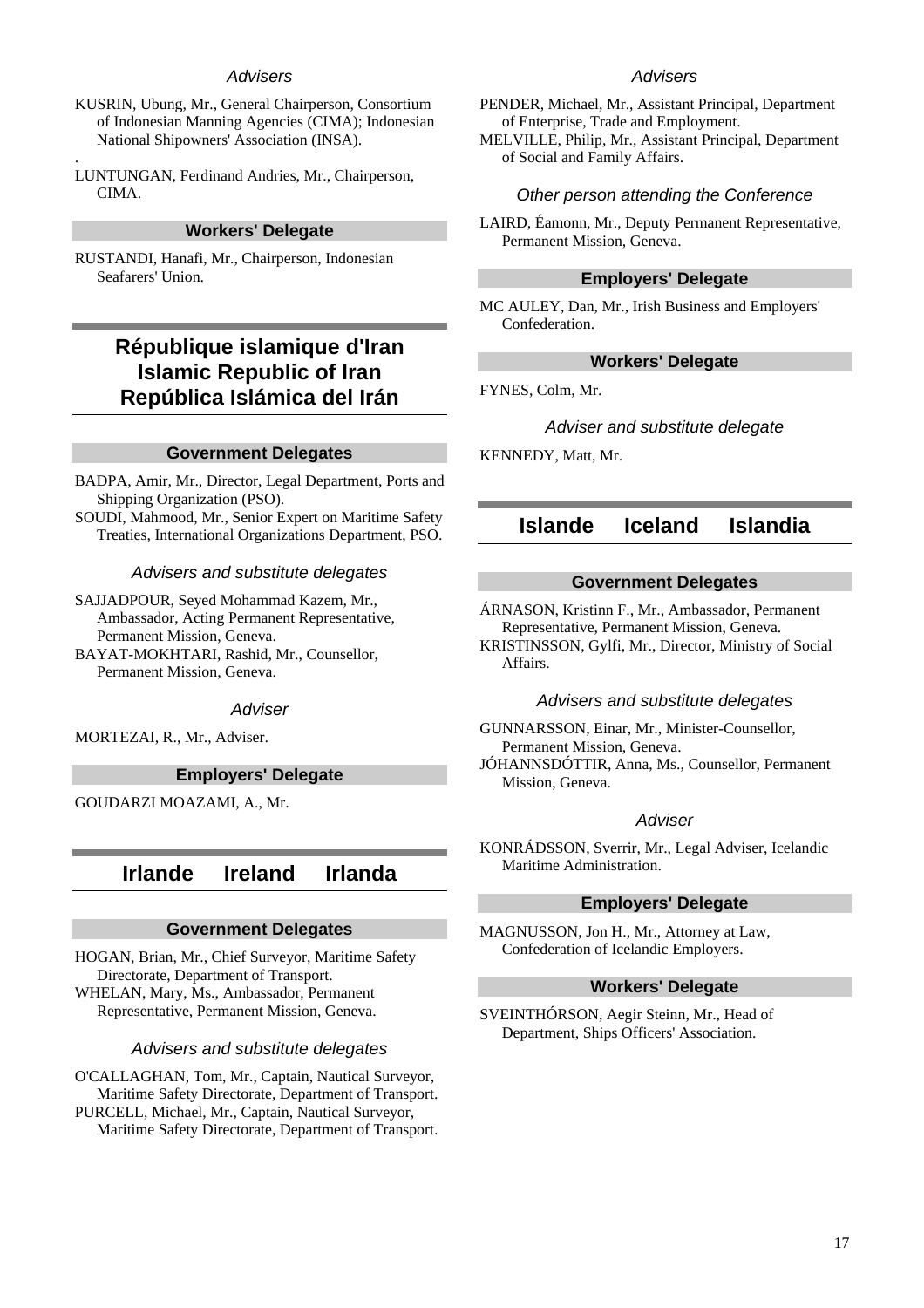## **Italie Italy Italia**

## **Délégués gouvernementaux**

PROVINCIALI, Massimo, M., Directeur général de la Navigation et du Transport maritime intérieur, Ministère des Infrastructures et des Transports. BARBERINI, Roberta, Mme, Conseillère, Mission permanente, Genève.

#### Conseillers techniques

PETROCELLI, Palmira, Mme, Directrice générale, Institut de Prévoyance pour le Secteur maritime (IPSEMA).

MOLTONI, Stefania, Mme, Direction générale de la Navigation et du Transport maritime Intérieur, Ministère des Infrastructures et des Transports.

ALATI, Giuseppe, M., Direction générale de la Navigation et du Transport maritime intérieur, Ministère des Infrastructures et des Transports.

BRUNDU, Gina, Mme, Ministère des Infrastructures et des Transports.

### Personne désignée en conformité avec l'article 2, alinéa 3 i)

TRENTO, Luigi, M., Direction générale de la Protection des Conditions de travail, Ministère du Travail et des Politiques sociales.

#### Autres personnes assistant à la Conférence

IMPAGLIAZZO, Domenico, M., Ministère des Infrastructures et des Transports.

CORVINO, Francesco, M., Ministère des Infrastructures et des Transports.

- COLOMBO, Filippo, M., Premier Secrétaire, Mission permanente, Genève.
- CRUCIANI, Annamaria, Mme, Ministère des Infrastructures et des Transports.
- SALARDI, Silvia, Mme, Institut de Prévoyance pour le Secteur maritime (IPSEMA).

POTESTA, Massimo, M., Institut de Prévoyance pour le Secteur maritime (IPSEMA).

MACCHIAVERNA, Rita, Mme, Institut de Prévoyance pour le Secteur maritime (IPSEMA).

## **Délégué des employeurs**

AGLIETA, Roberto, M., Service des Relations industrielles, Confédération italienne des Armateurs (CONFITARMA).

## Conseiller technique

CAMPAGNOLI, Maurizio, M., Service des Relations industrielles, Costa Croisières.

#### **Délégué des travailleurs**

DI FIORE, Remo, M., Secrétariat national, FIT-CISL.

#### Conseillers techniques

LUVINI, Roberto, M., Secrétariat national, FILT-CGIL.

D'ELIA, Giuseppe, M., Capitaine, UIL Transports.

#### Autres personnes assistant à la Conférence

- RUSSO, Diodato, M., Commandant, Secrétaire national, UGL Mare.
- CASSAGLIA, Mauro, M., Secrétaire territorial de Gênes.
- CIFANI, Adele, Mme, Bureau international, UGL.
- ANDREUZZI, Maria Sabina, Mme, Bureau international, UGL.

POLICA, Antonio, M., Bureau international, UGL.

SARTONI, Alberto, M., Vice-Secrétaire général, Confédération italienne des Dirigeants et Hautes professions (CIDA).

## **Japon Japan Japón**

### **Government Delegates**

FUJISAKI, Ichiro, Mr., Ambassador, Permanent Representative, Permanent Mission, Geneva.

TERANISHI, Tatsuya, Mr., Deputy Director-General, College of Land, Infrastructure and Transport, Ministry of Land, Infrastructure and Transport.

#### Advisers and substitute delegates

- MINAMI, Hiroshi, Mr., Minister, Permanent Mission, Geneva.
- SUZUKI, Shiro, Mr., Director for International Affairs, Seafarers Policy Division, Maritime Bureau, Ministry of Land, Infrastructure and Transport.

#### **Advisers**

- HIKASA, Yasaburo, Mr., First Secretary, Permanent Mission, Geneva.
- IWAKAWA, Masaru, Mr., Deputy Director, Seafarers Labour Standards Division, Maritime Bureau, Ministry of Land, Infrastructure and Transport.

## Persons appointed in accordance with Article 2, paragraph 3(i)

NOGAWA, Shinobu, Mr., Professor, Tokyo Gakugei University.

OKANO, Yoshinari, Mr., Chairperson, Faculty of Navigation, Course Department, National Institute for Sea Training.

#### Other persons attending the Conference

HAYASHI, Masahiko, Mr., Counsellor, Permanent Mission, Geneva.

MAEDA, Ryohei, Mr., Chief Official, Seafarers Labour Standards Division, Maritime Bureau, Ministry of Land, Infrastructure and Transport.

SHIBAZAKI, Atsushi, Mr., Researcher, Specialized Agencies Division, Global Issues Department, Minister's Secretariat, Ministry of Foreign Affairs.

FUKUDA, Naoki, Mr., Official, Seafarers Labour Standards Division, Maritime Bureau, Ministry of Land, Infrastructure and Transport.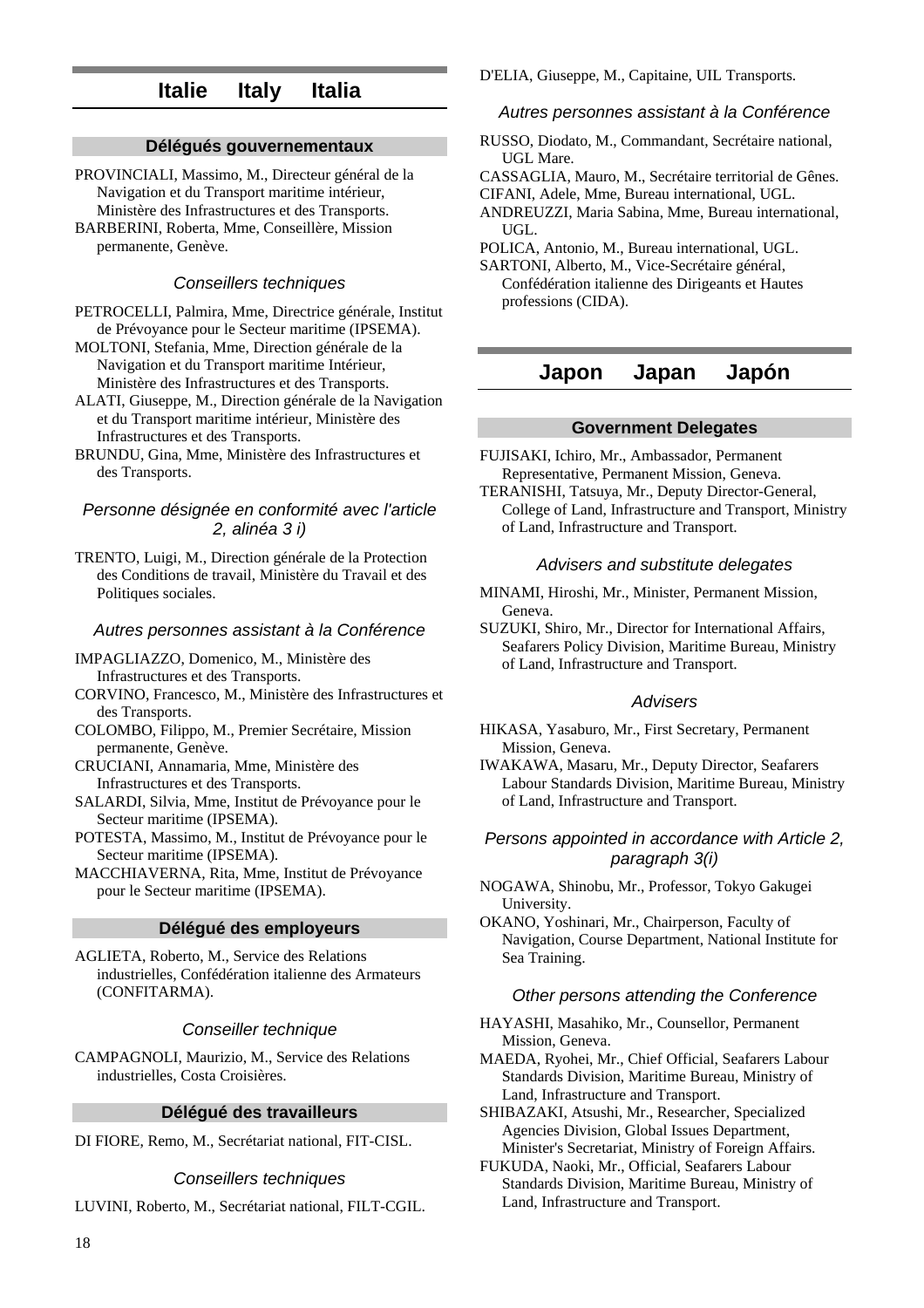## **Employers' Delegate**

IZUKA, Tsutomu, Mr., Vice-Chairman, Labour Affairs Committee, Japanese Shipowners' Association.

#### Adviser and substitute delegate

AKATSUKA, Koichi, Mr., Adviser, Japanese Shipowners' Association.

#### **Adviser**

YAMAWAKI, Shunsuke, Mr., Deputy General Manager, Marine Division, Japanese Shipowners' Association.

#### Other persons attending the Conference

TSUJIMOTO, Yasuhisa, Mr., Adviser, Japanese Shipowners' Association.

YAMAMOTO, Hiroshi, Mr., General Manager, Japan Federation of Coastal Shipping Association.

MATSUURA, Kan, Mr., Manager, Marine Division, Japanese Shipowners' Association.

#### **Workers' Delegate**

IDEMOTO, Sakae, Mr., President, All Japan Seamen's Union.

#### Adviser and substitute delegate

IKEDA, Hideo, Mr., General Secretary, International Affairs and Seafarers' Section, All Japan Seamen's Union.

#### **Adviser**

IIJIMA, Yuuji, Mr., Chief, European Office, All Japan Seamen's Union.

## Person appointed in accordance with Article 2, paragraph 3(i)

TAKI, Katsuji, Mr., Assistant Secretary, International Affairs and Seafarers' Section, All Japan Seamen's Union.

## **Jordanie Jordan Jordania**

## **Government Delegates**

BURAYZAT, Mousa, Mr., Ambassador, Permanent Representative, Permanent Mission, Geneva. DAJANI, Shukri, Mr., Special Counsellor for ILO Affairs, Permanent Mission, Geneva.

#### Adviser and substitute delegate

QUDAH, Hussam, Mr., Attaché, Permanent Mission, Geneva.

## **Kenya**

#### **Government Delegates**

MOHAMED, Amina C., Mrs., Ambassador, Permanent Representative, Permanent Mission, Geneva.

MUCHEMI, Joseph K., Mr., Ambassador, Permanent Representative to the International Maritime Organization (IMO), London.

#### Advisers and substitute delegates

NZAVU, S.N., Mr., Government Adviser, Ministry of Transport.

KAGIMBI, W., Mr., Principal Merchant Shipping Superintendent, Ministry of Transport.

#### Advisers

WAMOTO, P. M., Mr., Assistant Labour Commissioner, International Labour Relations, Ministry of Labour and Human Resources Development.

WAITURU, Kiboi, Mr., Second Secretary, IMO Liaison Officer, London.

## Person appointed in accordance with Article 2, paragraph 3(i)

OMONDI, G.A., Mr., Labour Counsellor, Permanent Mission, Geneva.

#### Other persons attending the Conference

ONYANGO, Isaiah A., Mr., Director, International Jobs Office.

YONGA, J.L., Ms., Directorate of Personnel Management, Office of the President.

### **Employers' Delegate**

OKECHE, Harrison O., Mr., Senior Executive Officer, Federation of Kenyan Employers.

#### **Workers' Delegate**

OMAR, Abubakar Kilwa, Mr., National Secretary-General, Seafarers' Union of Kenya.

## **Koweït Kuwait Kuwait**

#### **Government Delegates**

RAZZOOQI, Dharar A.R., Mr., Ambassador, Permanent Representative, Permanent Mission, Geneva.

ALDOUSARY, Jamal M., Mr., Director, Legal Department, Ministry of Social Affairs and Labour.

#### Advisers

AL-BADER, Najeeb, Mr., First Secretary, Permanent Mission, Geneva.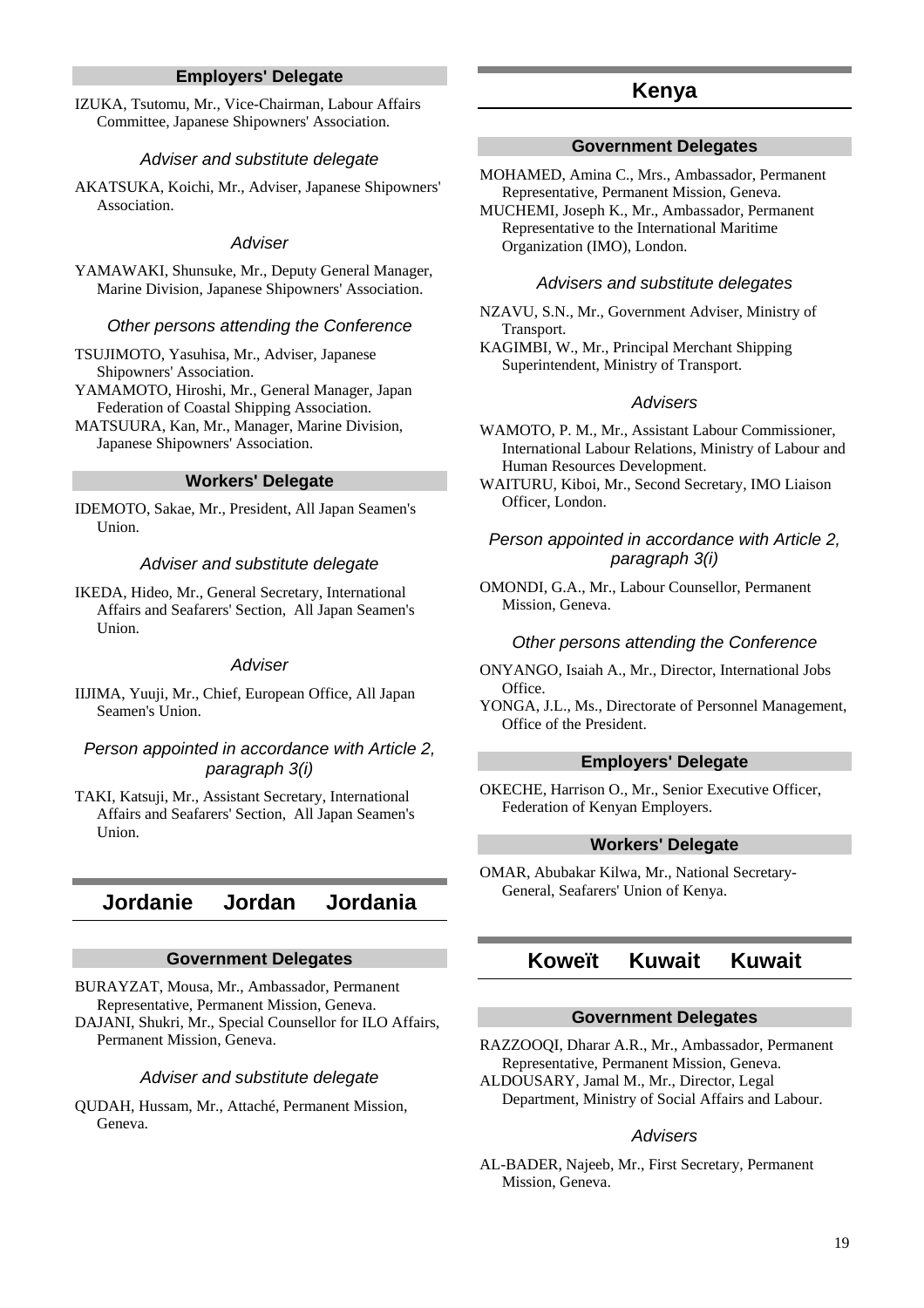SULTAN, Sultan H., Mr., Supervisor of Evaluation, Department of Labour Inspection.

KHARIBET, Mohamed A., Mr., Researcher, Administrative Affairs, Ministry of Social Affairs and Labour.

## **Employers' Delegate**

BU-KHADHOUR, Hajjaj M Alhajji, Mr., Vice-President, Shipping Fleet, United Arab Maritime Company.

#### **Adviser**

ALNASSER, Adnan S.J., Mr., Director, Group of Quality, Health, Safety, Environment, Department of Universal Risks, Kuwait Oil Tanker Companies.

#### **Workers' Delegate**

ALAJMI, Marzooq T., Mr., Member, Executive Council; Secretary, Internal Relations, Kuwait Labour Union Federation; Operations Unit, Company of Petro-Chemical Industry.

#### **Advisers**

- ALAJMI, Manea F., Mr., Member, Executive Council; Secretary of Economic and Social Affairs, Kuwait Labour Union Federation; Ministry of Energy (Electricity and Water).
- ALOBAID, Khalaf M., Mr., Assistant Director, Department of Public Relations, Public Ports Authority.

## **Lettonie Latvia Letonia**

#### **Government Delegates**

KRASTINS, Aigars, Mr., Director, Maritime Department, Ministry of Transport.

KARKLINS, Janis, Mr., Ambassador, Permanent Representative, Permanent Mission, Geneva.

#### Adviser and substitute delegate

BIEZBARDE, Laura, Ms., Head, International Agreements Unit, Maritime Department, Ministry of Transport.

#### **Employers' Delegate**

KLAVINS, Andris, Mr., President, Latvian Shipowners' Association.

#### **Workers' Delegate**

UMBRASKO, Andrejs, Mr., Vice-president, Latvian Seafarers Union of the Merchant Fleet.

## **Liban Lebanon Líbano**

Ministre assistant à la Conférence

HAMADEH, Trad, M., Ministre du Travail.

#### **Délégués gouvernementaux**

SOUFAN, Gébran, M., Ambassadeur, Représentant permanent, Mission permanente, Genève. TAY, Mohamed, M., Conseiller du Ministre du Travail.

#### Conseiller technique et délégué suppléant

KHALIFE, Charbel, M., Inspecteur du Travail.

#### Conseillers techniques

AL AKL, Nada, Mlle, Première Secrétaire, Mission permanente, Genève.

ARAFA, Ahmad, M., Deuxième Secrétaire, Mission permanente, Genève.

### **Délégué des employeurs**

BALBOUL, Fouad, M., Association libanaise des Industriels.

## **Délégué des travailleurs**

GHOSN, Ghassan, M., Président, Confédération générale des Travailleurs (CGTL).

#### Conseiller technique

NAZAL, Nasser, M., Confédération générale des Travailleurs (CGTL).

## **Liberia**

#### **Government Delegates**

KELLER, Joseph, Mr., General Manager, LISCR. DAVIES, Michael, Mr., Technical Adviser, LISCR.

#### Adviser and substitute delegate

SMITH, Jeremy, Mr., Technical Adviser, LISCR.

#### **Adviser**

MEHNPAINE, S. Reginald Z., Mr., Director-General, International Labour Affairs.

## **Employers' Delegate**

LUDWICZAK, Joseph, Mr., Secretary General, Shipowners' Council.

#### **Workers' Delegate**

GUEH, Freeman T., Mr., Acting President, United Seamen, Ports and General Workers' Union.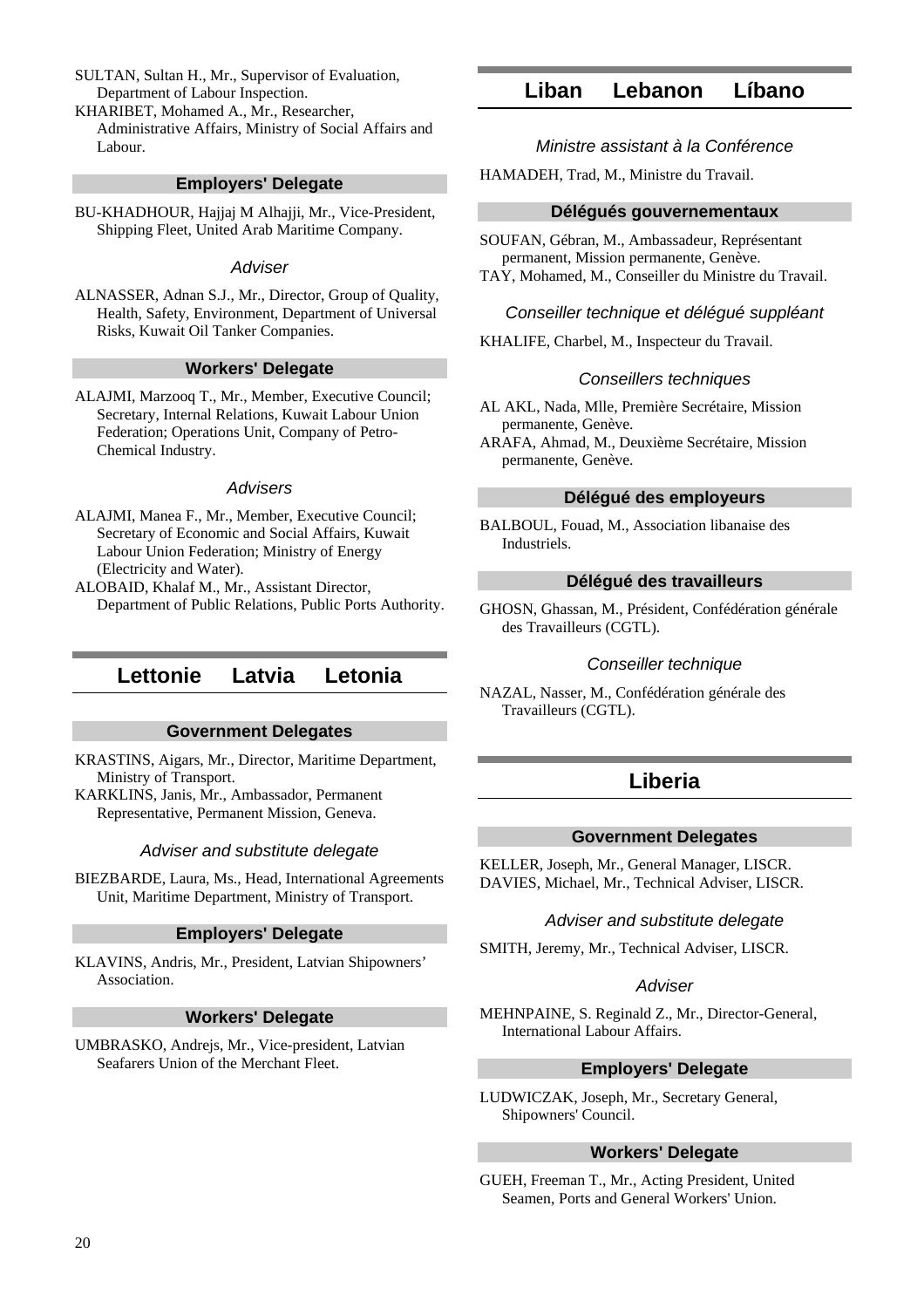## Advisers

FREEMAN, Joyce M., Ms., Senior Senator, Montserrado County and Trade Union Adviser.

GBELLEMA, Peterson L., Mr., President, Seafarers' Section.

Person appointed in accordance with Article 2, paragraph 3(i)

KPAAN, Grace T., Ms., President, Dock Workers' Union.

Other person attending the Conference

SNOH, David B., Mr., Executive, USPOGUL.

## **Jamahiriya arabe libyenne Libyan Arab Jamahiriya Jamahiriya Arabe Libia**

## **Government Delegates**

AL-HAJJAJI, Najat, Ms., Ambassador, Permanent Representative, Permanent Mission, Geneva. AZWAM, Idriss, Mr., Secretary, General People's Committee for Workers.

#### Adviser and substitute delegate

SHELLI, Mohamed S., Mr., Minister Plenipotentiary, Permanent Mission, Geneva.

### **Advisers**

- MARE, Ali, Mr., Secretary, General's People's Committee for Maritime Investment.
- SHAKSHOUKI, Mohamed, Mr., Department of International Organisations, Foreign Liaisons and International Cooperation.
- EL MALHOUF, Djamal, Mr., Secretary, General People's Committee for Maritime Transfert.

### **Employers' Delegate**

AL WAFATI, Ala Mohamed, Mr., Representative of the Committee for Private Business.

#### **Workers' Delegate**

EL CAZA, Hussein, Mr., General People's Committee for Workers and Training.

## **Lituanie Lithuania Lituania**

#### **Government Delegates**

BORISOVAS, Edvardas, Mr., Ambassador, Permanent Representative, Permanent Mission, Geneva.

JUODPUSYTE, Karolina Anda, Ms., Chief Specialist, European Integration and International Relations Department, Ministry of Social Security and Labour.

### Advisers and substitute delegates

KAZRAGIENE, Rita, Mrs., Counsellor, Permanent Mission, Geneva.

BURINSKAITE, Virginija, Ms., Senior Specialist, Water Transport Department, Ministry of Transport and Communications.

#### Advisers

TARASEVICIUS, Robertinas, Mr., Deputy Director, Maritime Safety Administration.

ZACHAREVICIUS, Evaldas, Mr., Director, Maritime Safety Administration.

## **Employers' Delegate**

KUTKA, Gintautas, Mr., Executive Director, Lithuanian Shipowners Association.

## **Workers' Delegate**

BEKEZA, Petras, Mr., Chairman, Lithuanian Seamen's Union.

## **Luxembourg Luxembourg Luxemburgo**

#### **Délégués gouvernementaux**

GLODT, Marc, M., Commissaire du Gouvernement aux Affaires maritimes.

SIUDA, Marc, M., Conseiller social aux Affaires maritimes.

#### Conseiller technique et délégué suppléant

EWEN, Claude, M., 1er Inspecteur de la Sécurité sociale.

#### Autres personnes assistant à la Conférence

- FEYDER, Jean, M., Ambassadeur, Représentant permanent, Mission permanente, Genève.
- GOY, Christine, Mme, Représentante permanente adjointe, Mission permanente, Genève.

#### **Délégué des employeurs**

BRACKE, Freddy, M., Président, Association luxembourgeoise des Intérêts maritimes.

#### Conseiller technique et délégué suppléant

VAN HERCK, Raymond, M., Représentant, Union des Armateurs Luxembourgeois.

### **Délégué des travailleurs**

BLESER, René, M., Conseiller aux Affaires maritimes, Confédération générale du Travail.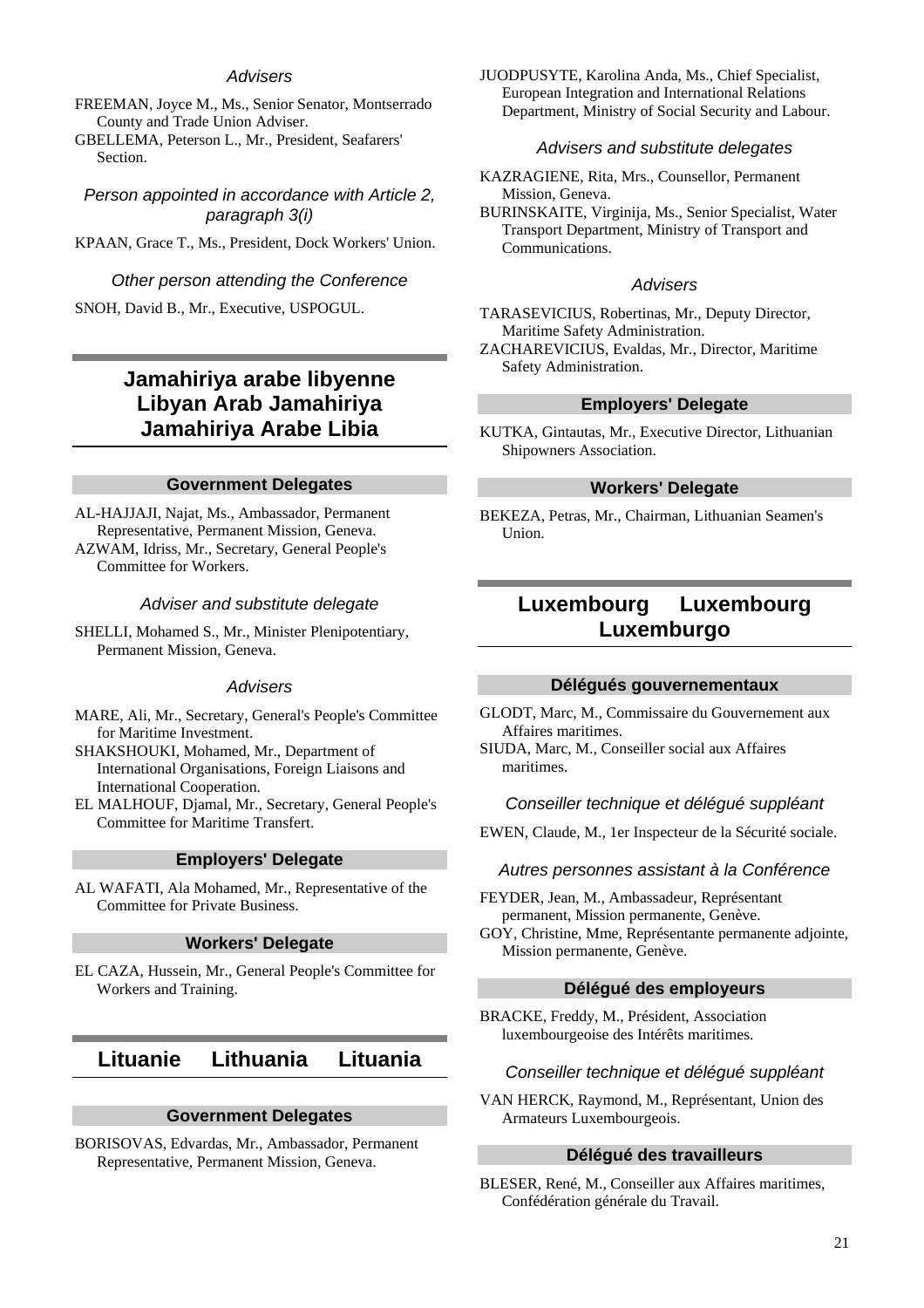## Conseiller technique et délégué suppléant

HOLLERICH, Hubert, M., Secrétaire central, OGB-L/ACAL.

## **Madagascar**

#### **Délégués gouvernementaux**

RAMBELOSON, Alfred, M., Ambassadeur, Représentant permanent, Mission permanente, Genève. RASOLONJATOVO, Jean-Michel, M., Premier Conseiller, Mission permanente, Genève.

## Conseiller technique et délégué suppléant

RAZAFIMBELO RAZAFIMANDRANTO, Jean-Toussaint, M., Directeur général de l'Emploi, du Travail et des Lois sociales.

### Conseiller technique

RAZAKAFONIAINA, Vonimbolanoro, Mme, Directrice de la Régularisation, Agence portuaire maritime et fluviale.

### **Délégué des employeurs**

RAJAONSON, Aod, M., Membre, GAPCM.

#### Conseiller technique

RAZAKANAIVO RABEVAZAHA, Serge, M., Membre, APACM.

#### **Délégué des travailleurs**

RAZAFINDRAIBE, Hariniony Lucien, M., Secrétaire général, SYGMA.

## **Malaisie Malaysia Malasia**

#### **Government Delegates**

MOHAMED HALIM, Ahmed, Mr., Captain, Principal Assistant Director, Marine Department.

FARID, Mohd Ghazali, Mr., Assistant Director, Marine Department.

## **Advisers**

HSU KING BEE, Dato', Ms., Ambassador, Permanent Representative, Permanent Mission, Geneva. WAN ZULKFLI, Wan Setapa, Mr., Labour Attaché, Permanent Mission, Geneva.

### **Employers' Delegate**

HASNAN ANUAR, Mr., Captain, Executive Secretary, Malaysian Shipowners' Association (MASA).

### **Adviser**

IR ABDUL HAK, Mohd Amin, Mr., Honorary Secretary, MASA.

## **Workers' Delegate**

BALASUBRAMANIAM, Alagan, Mr., Vice President, Malaysian Trade Union Congress.

## **Malte Malta Malta**

## **Government Delegates**

VASSALLO, Lino C., Mr., Executive Director, Merchant Shipping, Malta Maritime Authority.

MANGION, Anthony J., Mr., Registrar of Shipping, Malta Maritime Authority.

## Advisers and substitute delegates

BORG, Saviour F., Mr., Ambassador, Permanent Representative, Permanent Mission, Geneva.

BONNICI, Tony, Mr., First Secretary, Permanent Mission, Geneva.

## **Employers' Delegate**

CURMI, Joseph, Mr., General Secretary, Malta International Shipowners Association.

## **Workers' Delegate**

SATARIANO, Davis Dennis, Mr., Aviation and Maritime Division, General Workers Union.

## **Maroc Morocco Marruecos**

### **Délégués gouvernementaux**

LOULICHKI, Mohammed, M., Ambassadeur, Représentant permanent, Mission permanente, Genève.

ABOUELFETH-IDRISSI, Abdellah, M., Directeur de la Marine marchande par intérim, Chef de la Division des Gens de mer, Ministère de l'Equipement et du Transport.

#### Conseiller technique et délégué suppléant

HALHOUL, Nour-Eddine, M., Secrétaire, Affaires étrangères, Mission permanente, Genève.

## **Délégué des employeurs**

IBRAHIMI, Taoufiq, M., Président, Comité central des Armateurs marocains (CCAM); Président Directeur Général, Compagnie marocaine de Navigation (COMANAV).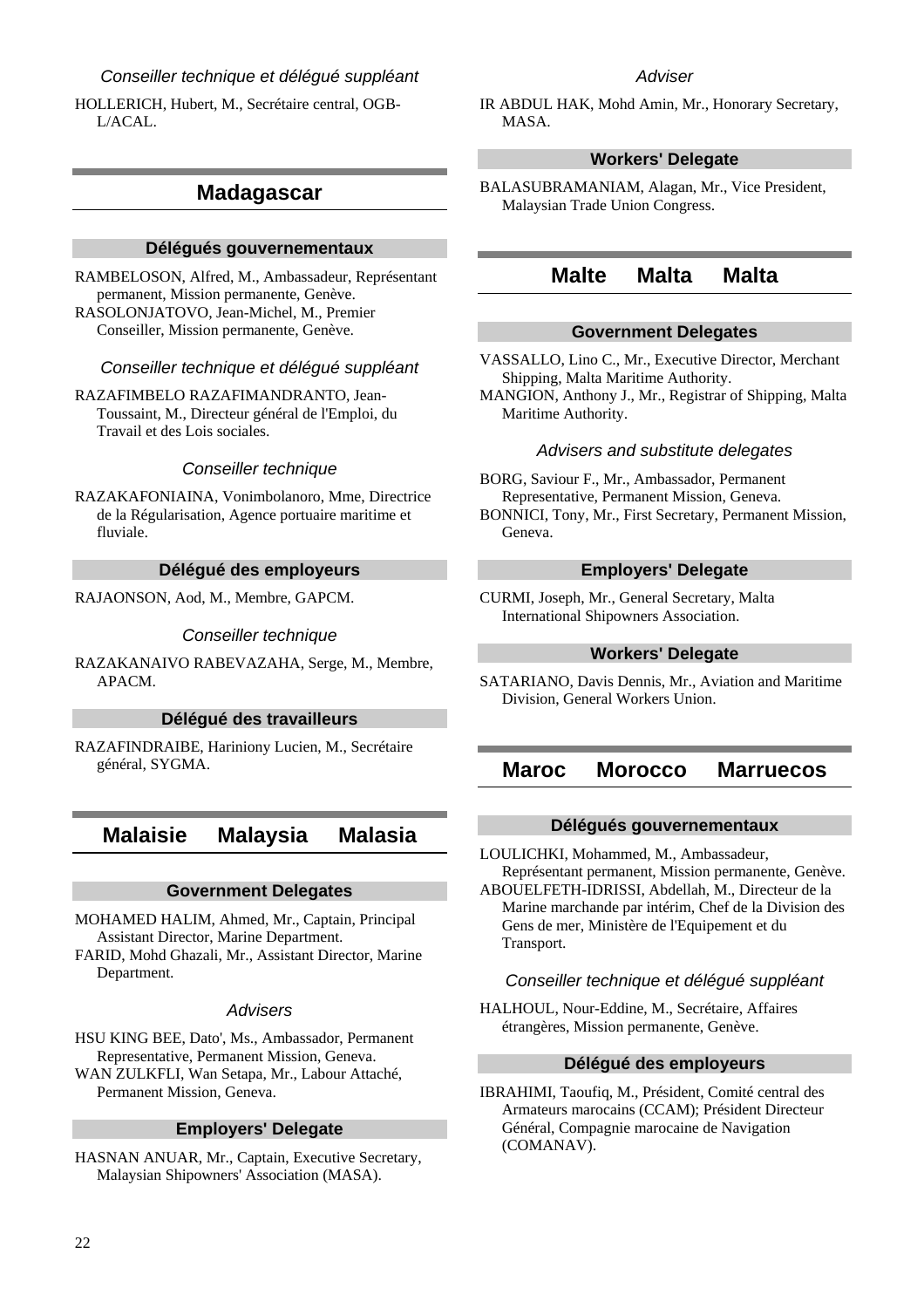## MANDOUR, Abderrahim, M., Secrétaire Général, CCAM.

## **Délégué des travailleurs**

RAOUI, Moustafa, M., Secrétaire général, Syndicat national des Officiers de la Marine marchande.

#### Conseillers techniques et délégués suppléants

BENWAKRIM, Abdelali, M., Secrétaire général, Syndicat des Capitaines officiers de la Marine marchande.

EL MATRABI, Youssef, M., Secrétaire général, Syndicat des Travailleurs et Marins de la Marine marchande.

## Personne désignée en conformité avec l'article 2, alinéa 3 i)

KHACHANI, Abel-Ilah, M., Secrétaire général, Syndicat National des Officiers de la Marine Marchande, Union Générale des Travailleurs du Maroc (UGTM).

## **Maurice Mauritius Mauricio**

## **Government Delegates**

- SERVANSING, Shree Baboo Chekitan, Mr., Ambassador, Permanent Representative, Permanent Mission, Geneva.
- LATONA, Iqbal Mohamed, Mr., Minister-Counsellor, Permanent Mission, Geneva.

### **Advisers**

- SOOKMANEE, Umesh Kumar, Mr., Second Secretary, Permanent Mission, Geneva.
- WILFRID-RENE, Reena, Mr., Second Secretary, Permanent Mission, Geneva.

## **Mauritanie Mauritania Mauritania**

### **Délégués gouvernementaux**

OULD MOHAMED LEMINE, Mohamed Saleck, M., Ambassadeur, Représentant permanent, Mission permanente, Genève.

OULD MAGHA, Mahfoudh, M., Premier Conseiller, Mission permanente, Genève.

## Conseillers techniques

- OULD SIDI, Mouvadal, M., Conseiller, Mission permanente, Genève.
- OULD MOUSTAPHA BNEIJARA, Mohamed Mahmoud, M., Directeur de la Marine marchande.

## **Mexique Mexico México**

## **Delegados gubernamentales**

DE ALBA, Luis Alfonso, Sr., Embajador, Representante Permanente, Misión Permanente, Ginebra.

#### Consejeros técnicos y delegados suplentes

- ROVIROSA, Socorro, Sra., Ministro, Misión Permanente, Ginebra.
- LÓPEZ RODRÍGUEZ, Ignacio, Sr., Secretario Particular del Director Corporativo de Administracion, Petróleos Mexicanos.

## Consejeros técnicos

- GARCÍA REZA, José Néstor, Sr., Abogado General, Petróleos Mexicanos.
- HERRERA VACA, José Luis, Sr., Abogado adscrito a la Gerencia Jurídica de Consultoría y Prevención, Petróleos Mexicanos.

## Personas designadas de conformidad con el artículo 2, párrafo 3, i)

BRENA AGUILAR, Julio, Sr., Gerente Corporativo de Normatividad y Política Laboral, Petróleos Mexicanos.

ISLAS RODRÍGUEZ, Román, Sr., Subgerente de Control Costa Afuera y Servicios Especializados, Petróleos Mexicanos.

### Otras personas que asisten a la Conferencia

MURIEL DEL CASTILLO, Luis Ignacio, Sr., Capitán de Altura, Agregado para Asuntos Técnicos ante la Organización Marítima Internacional (OMI), Secretaría de Comunicaciones y Transportes.

FONSECA CÁRDENAS, Pedro Ramón, Sr., Capitán de Navío CG DEM, Agregado Naval, Embajada de México en España, Secretaría de Marina.

GONZÁLEZ, Crista, Sra., Tercera Secretaria, Misión Permanente, Ginebra.

CASADO, Susana, Sra., Analista de la Dirección de la OIT, Unidad de Asuntos Internacionales, Secretaría de Trabajo y Previsión Social.

GENINA, Víctor, Sr., Asesor, Misión Permanente, Ginebra.

### **Delegado de los empleadores**

HALKIN BIDER, León, Sr., Presidente, Confederación de Cámaras Industriales de los Estados Unidos Mexicanos (CONCAMIN).

## Consejeros técnicos

CASTRO GARZA, Ricardo, Sr., Confederación de Cámaras Industriales de los Estados Unidos Mexicanos (CONCAMIN).

LOZANO Y PARDINAS, José Tomás, Sr., Director General de Marina Mercante, Secretaría de Comunicaciones y Transportes.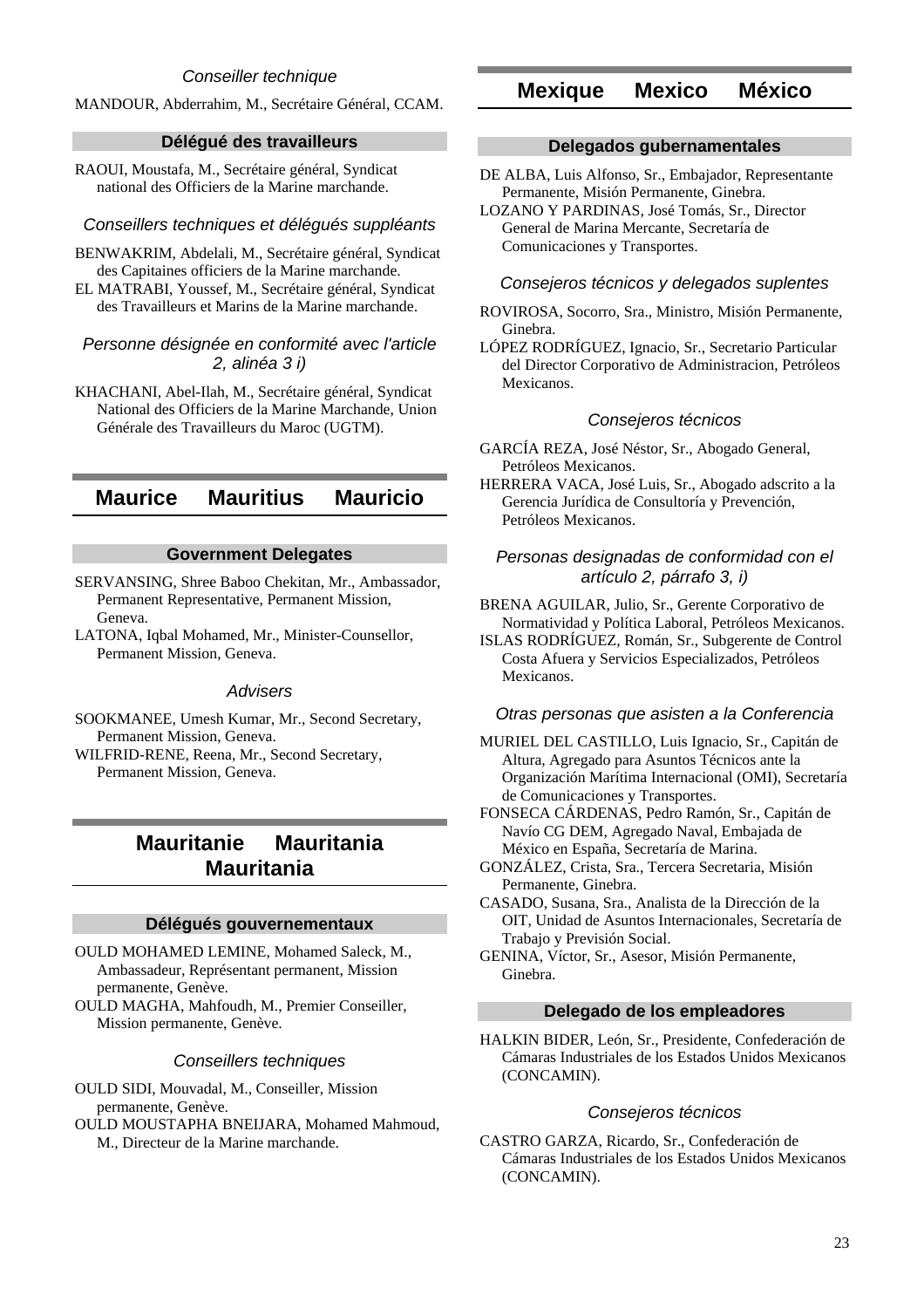SAUCEDO ESCOBAR, Ángel, Sr., Director de Operaciones Marítimas, CEMEX-MEXICO, COPARMEX.

### Otra persona que asiste a la Conferencia

LOZANO GONZÁLEZ, Enrique, Sr., Director de Planeación y Soporte de Operaciones Marítimas, COPARMEX.

## **Delegado de los trabajadores**

SALAZAR LÓPEZ, Alfredo, Sr., Miembro, Unión Nacional de Marineros, Fogoneros, Mayordomos, Cocineros, Camareros y Similares de la República Mexicana.

#### Consejero técnico

MORENO LOBERA, Alejandro, Sr., Miembro, Unión Nacional de Marineros, Fogoneros, Mayordomos, Cocineros, Camareros y Similares de la República Mexicana.

## **Mozambique**

#### **Délégués gouvernementaux**

- ZANDAMELA, Alexandre da Conceição, M., Ambassador, Permanent Representative, Permanent Mission, Geneva.
- MARRENGULA, Levy André, M., Director, Administration, Finance, Human Resources, Documentation and Legal Advisory Services, Maritime National Institute (INAMAR).

#### Conseiller technique

CARLOS, Manuel, M., Second Secretary, Permanent Mission, Genève.

## **Namibie Namibia Namibia**

#### **Government Delegates**

SHINGUADJA, Matthew, Mr., Labour Commissioner, Ministry of Labour and Social Welfare.

SMIT, Andries, Mr., Deputy Director, Occupational Health and Safety, Ministry of Labour and Social Welfare.

#### **Employers' Delegate**

MUSUKUBILI, Zingolo Felix, Mr., Human Resources Manager, Etale Fishing Company (Pty.) Ltd., Namibia Employers' Federation.

#### **Workers' Delegate**

SACKARIAS, Kiros Amuthenu, Mr., Unionist, Namibia Food and Allied Workers' Union.

## **Nigeria**

#### Minister attending the Conference

LAWAL, Hassan Muhammad, Mr., Minister of Labour and Productivity.

#### Persons accompanying the Minister

AYALOGU, Joseph U., Mr., Ambassador, Permanent Representative, Permanent Mission, Geneva. TUKURA, Victor, Mr.

#### **Government Delegates**

ALIYU, Muazu Babangida, Mr., Permanent Secretary, Federal Ministry of Transport. EZEASOR, C.B., Mr., Secretary to the Board, JOMALIC.

#### Adviser and substitute delegate

FARUK, Umar Baba, Mr., Director, Maritime Services, Federal Ministry of Transport.

#### Advisers

- RAMALAN, Ahmed Tijanl, Mr., Executive Chairman, JOMALIC.
- EKANEM, Grace, Ms., Special Assistant to the Executive Chairman, JOMALIC.

## Persons appointed in accordance with Article 2, paragraph 3(i)

- ILLOH, O.C., Mr., Federal Ministry of Labour and Productivity.
- OSIJO, Rita, Mrs., Legal Adviser, Federal Ministry of Transport.

#### Other persons attending the Conference

- UBA, Ugochukwu C., Mr., Chairman, Senate Committee on Maritime Transport.
- IHEDIOHA, Emeka, Mr., Chairman, House of Representatives Committee on Maritime Transport.
- OBANIKORO, Musiliu, Mr., Chairman, Senate Subcommittee on JOMALIC.

LONGJOHN, Tonye Osobonye, Mr., Chairman, House of Representatives Subcommittee on JOMALIC.

- NWANA, Chima, Mr., National Assembly.
- HONG, S.B., Mr., Principal Legal Officer, JOMALIC.
- MUSA, Mohammed, Mr., Personal Aide to the Executive Chairman, JOMALIC.
- TAGWAI, Garba Yusuf, Mr., Personal Assistant to the Permanent Secretary (Transport).
- DANFARI, Ezekiel, Mr., Port Officer, JOMALIC.
- AL-AMIN, Fatima, Mrs., Administration Officer, Federal Ministry of Transport.
- OGAH, Akpomiemie David, Mr., Maritime Correspondent, Guardian Newspaper.
- ISOH, F.N., Mr., Minister, Permanent Mission, Geneva.
- SARKI, U, Mr., Minister, Permanent Mission, Geneva.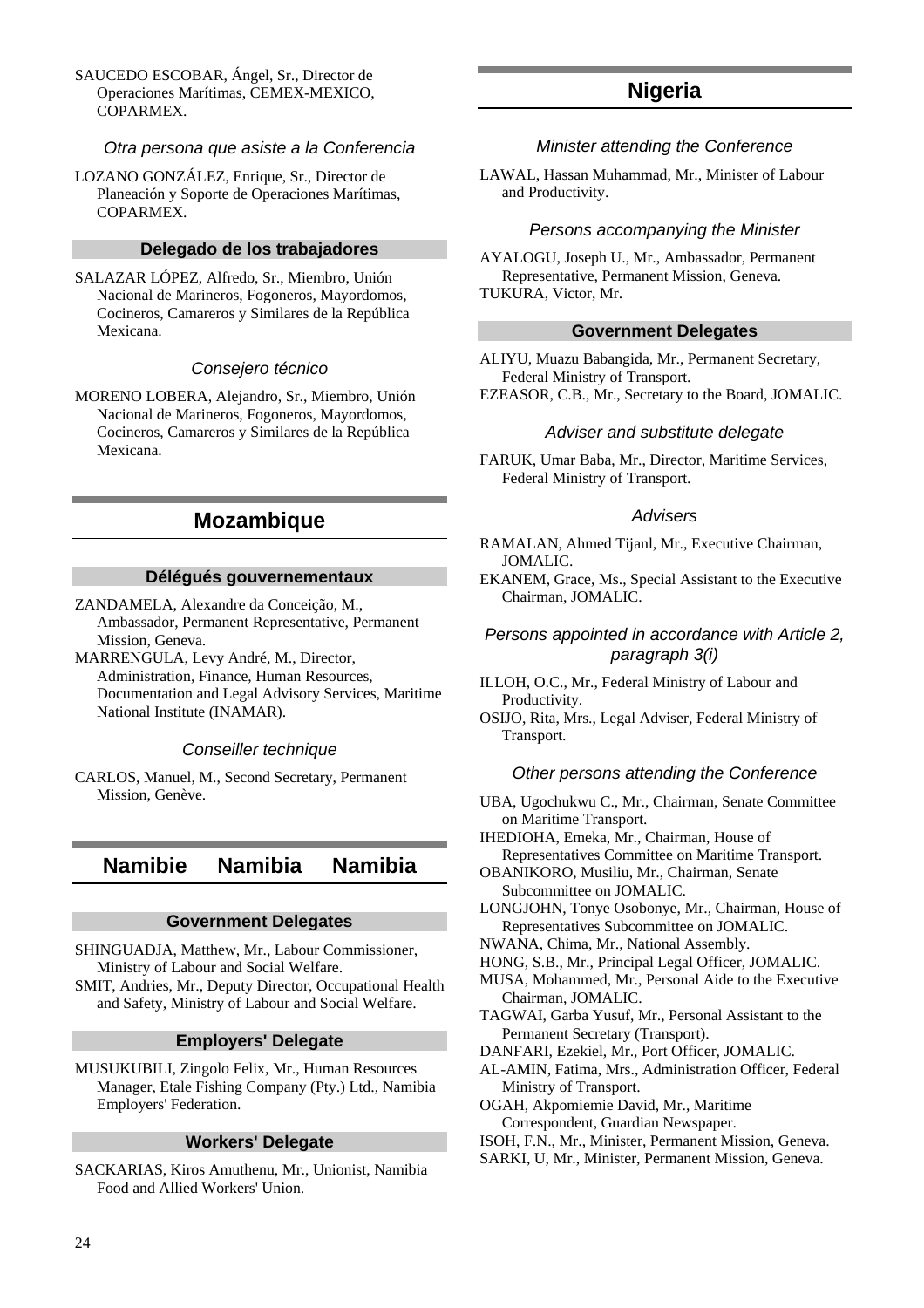## **Employers' Delegate**

JOLAPAMO, Isaac, Mr., President, Indigenous Shipping Association.

#### Adviser and substitute delegate

USIFOH, Val, Mr., President, Shipping Association of Nigeria.

#### Other person attending the Conference

KUNLE FOLARIN, Otunba, Mr., Chairman, Shipping Trade Group.

## **Workers' Delegate**

IRABOR, O., Mr., President-General, Maritime Workers' Union of Nigeria.

#### Adviser and substitute delegate

KEMEWERIGHA, Thomas., Mr., Merchant Navy Officers' Association.

#### **Adviser**

ODEY, Mr., Deputy President, Maritime Workers' Union of Nigeria.

### Other person attending the Conference

HORSFALL, Tubman Josiah, Mr., President, Seamen, Maritime Workers' Union of Nigeria.

## **Norvège Norway Noruega**

#### Minister attending the Conference

YRVIN, Karin, Ms., Deputy Minister of Trade and Industry.

#### Persons accompanying the Minister

SAMLAND, Arvid, Mr., Adviser, Ministry of Trade and Industry.

KEIM, Lars, Mr., Senior Adviser, Ministry of Trade and Industry.

STROMMEN, Wegger Chr., Mr., Ambassador, Permanent Representative, Permanent Mission, Geneva.

#### **Government Delegates**

NYGAARD, Leif Asbjørn, Mr., Director-General, Ministry of Trade and Industry.

SMEFJELL, Georg T., Mr., Assistant Director, Norwegian Maritime Directorate.

#### Adviser and substitute delegate

STORHAUG, Haakon, Mr., Adviser, Norwegian Maritime Directorate.

## **Advisers**

- BJØRKHAUG, Kirsti, Ms., Adviser, Norwegian Maritime **Directorate**
- LEM, Unn Caroline, Ms., Adviser, Norwegian Maritime Directorate.
- RASMUSSEN, Anna Kari, Ms., Adviser, Norwegian Maritime Directorate.

## Persons appointed in accordance with Article 2, paragraph 3(i)

DAEHLI, Erik, Mr., Adviser, Ministry of Labour and Social Inclusion.

VIDNES, Øyvind, Mr., Counsellor, Permanent Mission, Geneva.

#### Other persons attending the Conference

JOHANSEN, Karl R., Mr., Captain, Det Norske Veritas. BRYNTESON, Tore, Mr., Principal Surveyor, Pension Insurance for Seamen.

#### **Employers' Delegate**

MIDELFART, Edith, Ms., Attorney-at-Law, Norwegian Shipowners' Association.

#### Advisers

VATNE, Jørgen, Mr., Deputy Director-General, Norwegian Shipowners' Association.

JØRGENSEN, Arne K., Mr., Captain, Norwegian Shipowners' Association.

## **Workers' Delegate**

SMITH, Jacqueline, Ms., National Secretary, Norwegian Seamen's Union.

## Advisers

GUTTERUD, Bjørn Richard, Mr., Adviser, Norwegian Union of Marine Engineers.

MORDT, Birger, Mr., Attorney-at-Law, Secretariat, Norwegian Seafarers' Organization.

## **Nouvelle-Zélande New Zealand Nueva Zelandia**

#### **Government Delegates**

- MARTIN, Tony, Mr., Principal Maritime Adviser, Ministry of Transport.
- BROWN, Roger, Mr., Principal Adviser, Safety and Security, Ministry of Transport.

#### Advisers and substitute delegates

MANSELL, John, Mr., General Manager, Maritime Operations, Maritime New Zealand.

AMANDUSSEN, Bente, Ms., Advisor, Norwegian Maritime Directorate.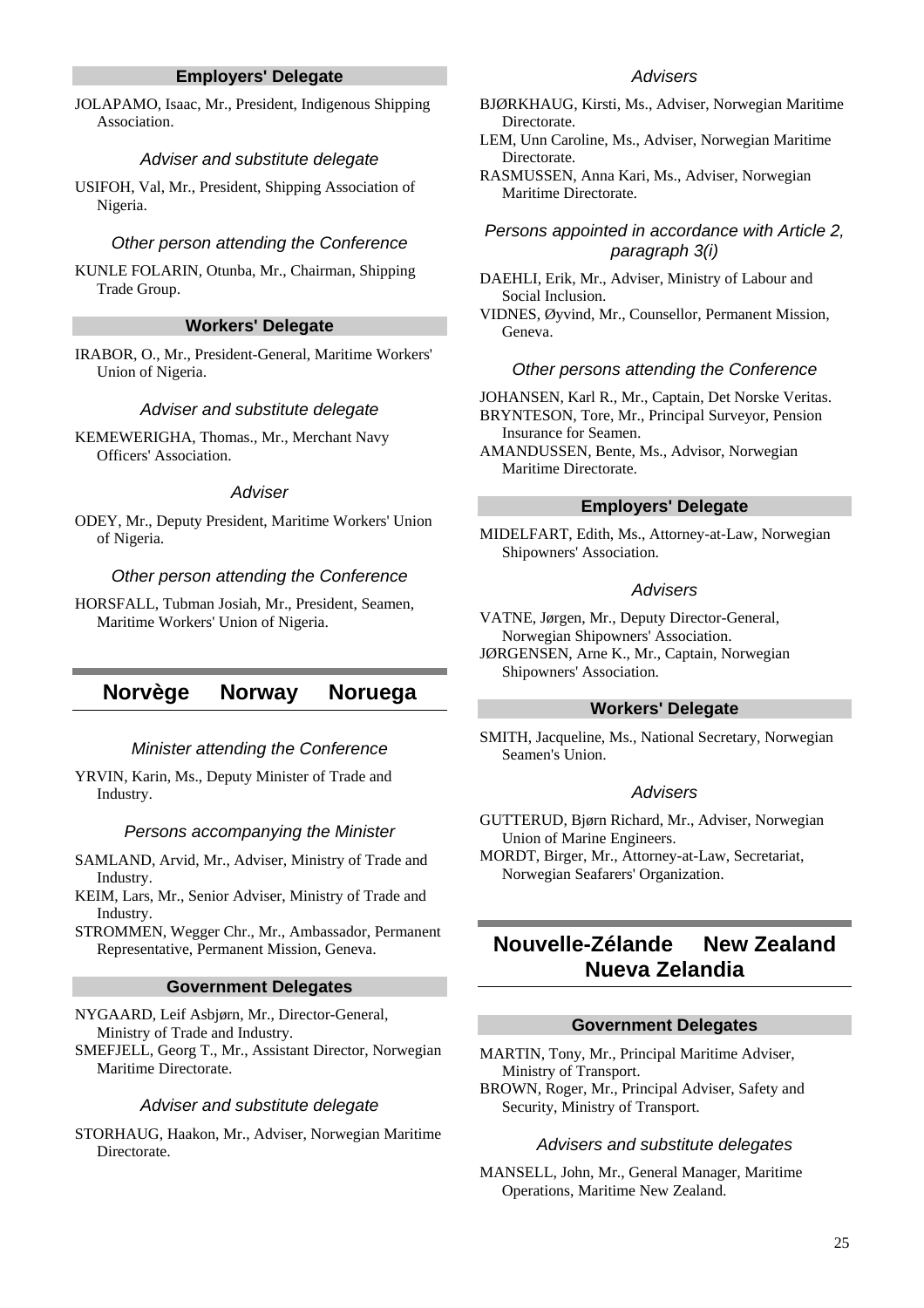## DEMPSTER, Jillian, Ms., First Secretary, Permanent Mission, Geneva.

## **Employers' Delegate**

MACKAY, Paul, Mr., Manager Employment Relations Policy, Business New Zealand.

## Adviser and substitute delegate

NICHOLAS, Paul, Mr., Manager, New Zealand Shipping Federation.

## **Workers' Delegate**

MCARA, Helen, Ms., General Secretary, New Zealand Merchant Service Guild.

### Adviser and substitute delegate

FLEETWOOD, Joe, Mr., Vice President, Maritime Union of New Zealand.

## **Oman**

## **Government Delegate**

AL MOOSA, Suhail Jafar, Mr., Expert, Organisations maritimes.

## **Pakistan**

## **Government Delegates**

ZIA-UR-REHMAN, Muhammad, Mr., Secretary, Ports and Shipping, Ministry of Ports and Shipping. KHAN, Masood, Mr., Ambassador, Permanent Representative, Permanent Mission, Geneva.

#### Adviser and substitute delegate

SHAH, Anwer, Mr., Captain, Director-General, Ports and Shipping.

#### **Advisers**

JANJUA, Tehmina, Ms., Deputy Permanent Representative, Permanent Mission, Geneva.

HAYAT, Muhammad Aslam, Mr., Joint Secretary, Ministry of Ports & Shipping.

SHAIKH, Muhammad Alim, Mr., Captain, Director of Shipping, Ports and Shipping Wing.

## Person appointed in accordance with Article 2, paragraph 3(i)

TIRMIZI, Faisal Niaz, Mr., First Secretary, Permanent Mission, Geneva.

## **Employers' Delegate**

SHEIKH, Rashidullah, Mr., Commodore, Executive Director, Pakistan National Shipping Corporation.

#### **Adviser**

MUHAMMAD, Sarfaraz, Mr., Captain, Superintendent, Fleet Management, Pakistan National Shipping Corporation.

## **Workers' Delegate**

PANJRI, Adam, Mr., General Secretary, Pakistan Seamen's Union.

## **Panama**

#### Ministro asistente a la Conferencia

AROSEMENA VALDÉS, Rubén, Sr., Vicepresidente de la República de Panamá; Administrador, Autoridad Marítima de Panamá (AMP).

## **Delegados gubernamentales**

CASTILLERO CORREA, Juan Alberto, Sr., Embajador, Representante Permanente, Misión Permanente, Ginebra.

VARGAS ATENCIO, Antonio, Sr., Subdirector General de Trabajo, Ministerio de Trabajo y Desarrollo Laboral.

## Consejeros técnicos y delegados suplentes

MONTERREY CALDERÓN, Ricardo, Sr., Asesor, Despacho Superior, Ministerio de Trabajo y Desarrollo Laboral.

CORRALES, Jorge, Sr., Consejero, Misión Permanente, Ginebra.

### Consejeros técnicos

ARDILA GUILLÉN, Nykhari, Sra., Jega, Departamento de Asuntos Laborales Marítimos, Dirección General de la Gente de Mar, Autoridad Marítima de Panamá (AMP).

SOLORZANO ACOSTA, Fernando, Sr., Director General, Marina Mercante, Autoridad Marítima de Panamá (AMP).

## **Delegado de los empleadores**

LEVY DOWNIE, Rubén José, Sr., Representante, Asociación Panameña de Derecho Marítimo.

## **Delegado de los trabajadores**

DEL CID RAMOS, Edilberto, Sr., Secretario de Defensa y Asuntos Legales, Unión Nacional de Marinos; Miembro del Consejo Nacional de Trabajadores Organizados (CONATO).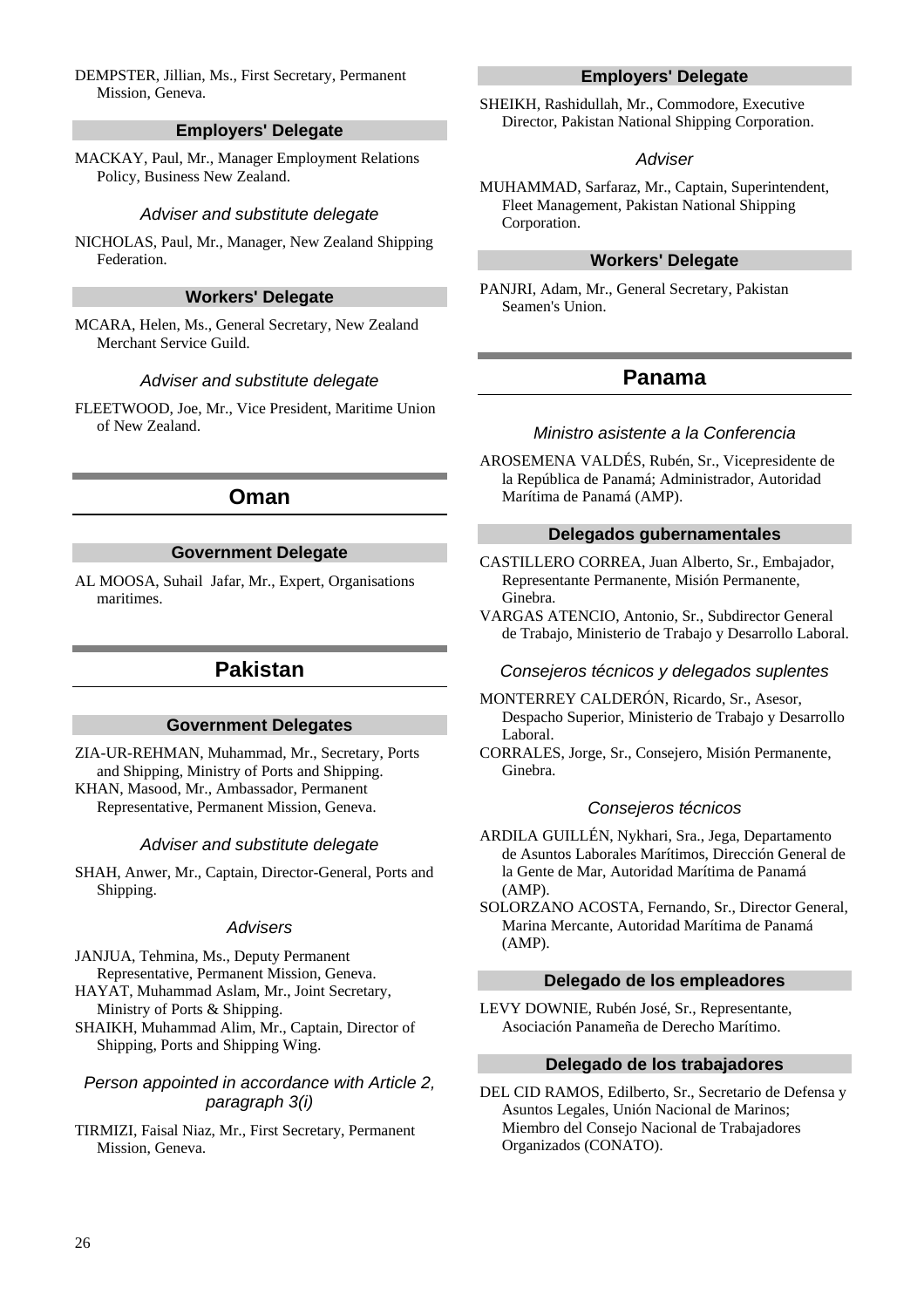## Consejeros técnicos

- FRUTO BARRIOS, Luis Carlos, Sr., Secretario General, Sindicato de Servicios Marítimos de Remolcadores, Barcazas y Afines de Panamá (SITRASERMAP); Miembro del Consejo Nacional de Trabajadores Organizados (CONATO).
- MARTÍNEZ GONZÁLEZ, Diógenes E., Sr., Secretario General, Sindicato de Ingenieros Marinos, Autoridad del Canal de Panamá; Miembro de la Asociación Benéfica de Ingenieros Marinos (ABIM/MEBA); Miembro del Sindicato del Canal de Panamá; Miembro de la Asociación Panameña de Oficiales de Marina (APOM).

## **Paraguay**

## **Delegados gubernamentales**

- GAUTO VIELMAN, Rigoberto, Sr., Embajador, Representante Permanente, Misión Permanente, Ginebra.
- LATERZA DE LOS RIOS, Estefanía, Sra., Primer Secretaria, Misión Permanente, Ginebra.

## **Pays-Bas Netherlands Países Bajos**

#### **Government Delegates**

BEETS, Lauris, Mr., Director, International Affairs, Ministry of Social Affairs and Employment. VAN LEUR, Alette, Ms., Deputy Director, International Affairs, Ministry of Social Affairs and Employment.

### Adviser and substitute delegate

HUIJSER, Rob, Mr., Deputy Director, Maritime Transport, Ministry of Transport, Public Works and Water Management.

## **Advisers**

- DE BRUIJN, Rob, Mr., Policy Adviser, Ministry of Transport, Public Works and Water Management.
- VAN GASTEREN, Ingeborg, Ms., Policy Adviser, Ministry of Transport, Public Works and Water Management.
- VAN DER LOUW, Cynthia, Ms., Policy Adviser, Ministry of Social Affairs and Employment.

## Persons appointed in accordance with Article 2, paragraph 3(i)

- PRINS, Etienne, Mr., Policy Adviser, Ministry of Transport, Public Works and Water Management.
- RÖHLING, Frank, Mr., Senior Expert, Netherlands Shipping Inspection, Ministry of Transport, Public Works and Water Management.

## Other person attending the Conference

ROEST, Daan, Mr., Researcher, Ministry of Transport.

## **Employers' Delegate**

HOLLAAR, Guido, Mr., Managing Director, Royal Association of Netherlands' Shipowners.

## Adviser and substitute delegate

WESTRA, Tjitso, Mr., Staff Member, Operational Affairs, Royal Association of Netherlands' Shipowners.

## **Adviser**

VAN KETEL, Hendrik, Mr., Senior Engineer, Quality, Environment, Safety and Health, Royal Association of Netherlands' Shipowners.

### Other persons attending the Conference

- HOEK, Simon, Mr., Head, Social Affairs and Education Department, Dutch Association of Contractors in Dredging, Shore and Bank Protection.
- ZIER, Maarten, Mr., Industrial Relations Officer, Royal Association of Netherlands' Shipowners.

## **Workers' Delegate**

SARTON, Ed, Mr., International Secretary, Dutch Seafarers' Federation.

## Adviser and substitute delegate

VERHOEF, Arie, Mr., Consultant, Dutch Seafarers' Federation.

## **Adviser**

TOUWEN, Rudi, Mr., Union Official, Dutch Seafarers' Federation.

## **Pérou Peru Perú**

#### **Delegados gubernamentales**

BRINGAS ACEVEDO, Sergio, Sr., Asesor, Asesoría Técnica de la Alta Dirección, Ministerio de Trabajo y Promoción del Empleo.

RODRÍGUEZ CUADROS, Manuel, Sr., Embajador, Representante Permanente, Misión Permanente, Ginebra.

## Consejeros técnicos y delegados suplentes

- CHOCANO, Carlos, Sr., Ministro Consejero, Representación Permanente, Misión Permanente, Ginebra.
- BERAÚN, Eliana, Sra., Primera Secretaria, Representación Permanente, Misión Permanente, Ginebra.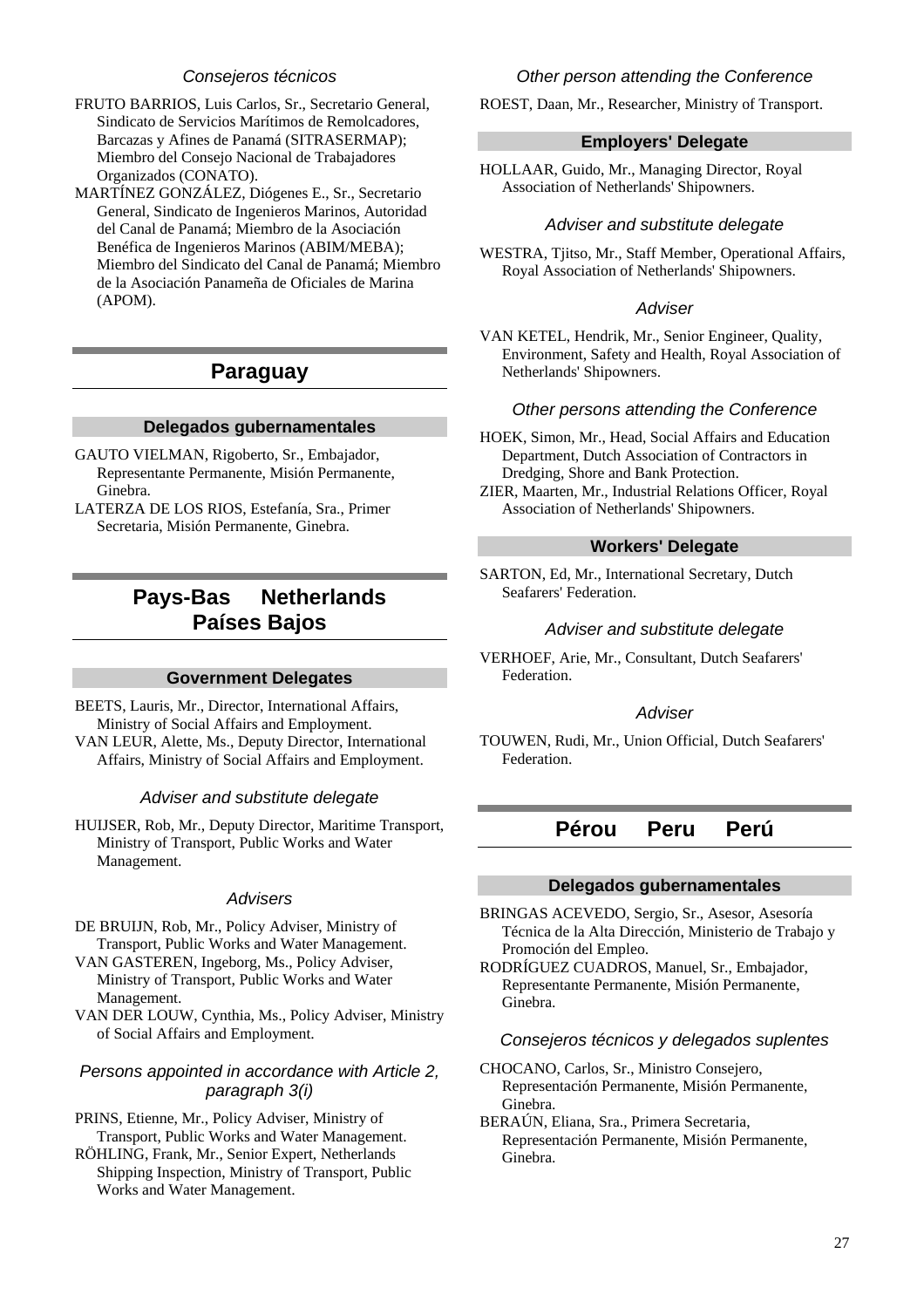## **Delegado de los empleadores**

TAPIA SABOGAL, Luis, Sr., Confederación Nacional de Instituciones Empresariales Privadas (CONFIEP).

## **Delegado de los trabajadores**

GUTIÉRREZ VIGIL, Gustavo Adolfo, Sr., Confederación General de Trabajadores del Perú (CGTP).

## **Philippines Philippines Filipinas**

## Minister attending the Conference

STO. TOMAS, Patricia, Mrs., Secretary, Department of Labor and Employment.

## **Government Delegates**

MANALO, Enrique, Mr., Ambassador, Permanent Representative, Permanent Mission, Geneva. BALDOZ, Rosalinda, Ms., Administrator, Philippine Overseas Employment Administration, Department of Labor and Employment.

### **Advisers**

EASTWOOD, Veronica, Mrs., Labor Attaché, Permanent Mission, Geneva.

CIMAFRANCA, Frank, Mr., Minister Counsellor, Permanent Mission, Geneva.

GARCIA, Jesus Enrique II, Mr., Third Secretary, Permanent Mission, Geneva.

## **Employers' Delegate**

SALINAS, Carlos, Mr., President, Filipino Shipowners' Association.

### **Workers' Delegate**

OCA, Gregorio, Mr., Associated Marine Officers' and Seamen's Union of the Philippines (AMOSUP).

### Advisers and substitute delegates

OCA, Conrado, Mr., Vice-President, AMOSUP. OCA, Johnny, Mr., Vice-President, AMOSUP.

Person appointed in accordance with Article 2, paragraph 3(i)

ABAD, Maximo, Mr., Legal Adviser, AMOSUP.

### Other person attending the Conference

SALE, Jesus, Mr., Legal Officer, AMOSUP.

## **Pologne Poland Polonia**

#### **Government Delegates**

- MISZTAL, Andrzej, Mr., Minister Counsellor, Deputy Permanent Representative, Permanent Mission, Geneva.
- LEMIESZEWSKA, Renata, Ms., Counsellor, Permanent Mission, Geneva.

#### Advisers and substitute delegates

JABLONOWSKA, Magdalena, Ms., Head, Maritime Safety and Security Division, Department of Maritime and Inland Waters' Transport, Ministry of Transport and Construction.

LEWANDOWSKA, Malgorzata, Ms., Head, Maritime Shiping Division, Department of Maritime and Inland Waters' Transport, Ministry of Transport and Construction.

## **Employers' Delegate**

POMORSKI, Artur, Mr., Expert, Association of Shipowners and Maritime Entrepreneurs of Poland, Confederation of Polish Employers.

#### Adviser and substitute delegate

NIEMIEC, Ryszard, Mr., Secretary-General, Polish Shipowners' Association, Confederation of Polish Employers.

### **Adviser**

LENCKOWSKI, Mariusz, Mr., Expert, Polish Craft Association.

## Person appointed in accordance with Article 2, paragraph 3(i)

HUTNIKIEWICZ, Miroslaw, Mr., Expert, Association of Shipowners and Maritime Entrepreneurs of Poland, Confederation of Polish Employers.

### Other person attending the Conference

KONKOLEWSKA, Elzbieta, Mrs., Expert, POL-LEVANT Shipping Lines Ltd.

## **Workers' Delegate**

CEGIELSKI, Jacek, Mr., Deputy President, National Maritime Section, Independent and Self-Governing Trade Union "Solidarnosc".

### Adviser and substitute delegate

DUBINSKI, Jacek, Mr., President, Seamen's and Fishermen's Trade Union Federation, All-Poland Alliance of Trade Unions.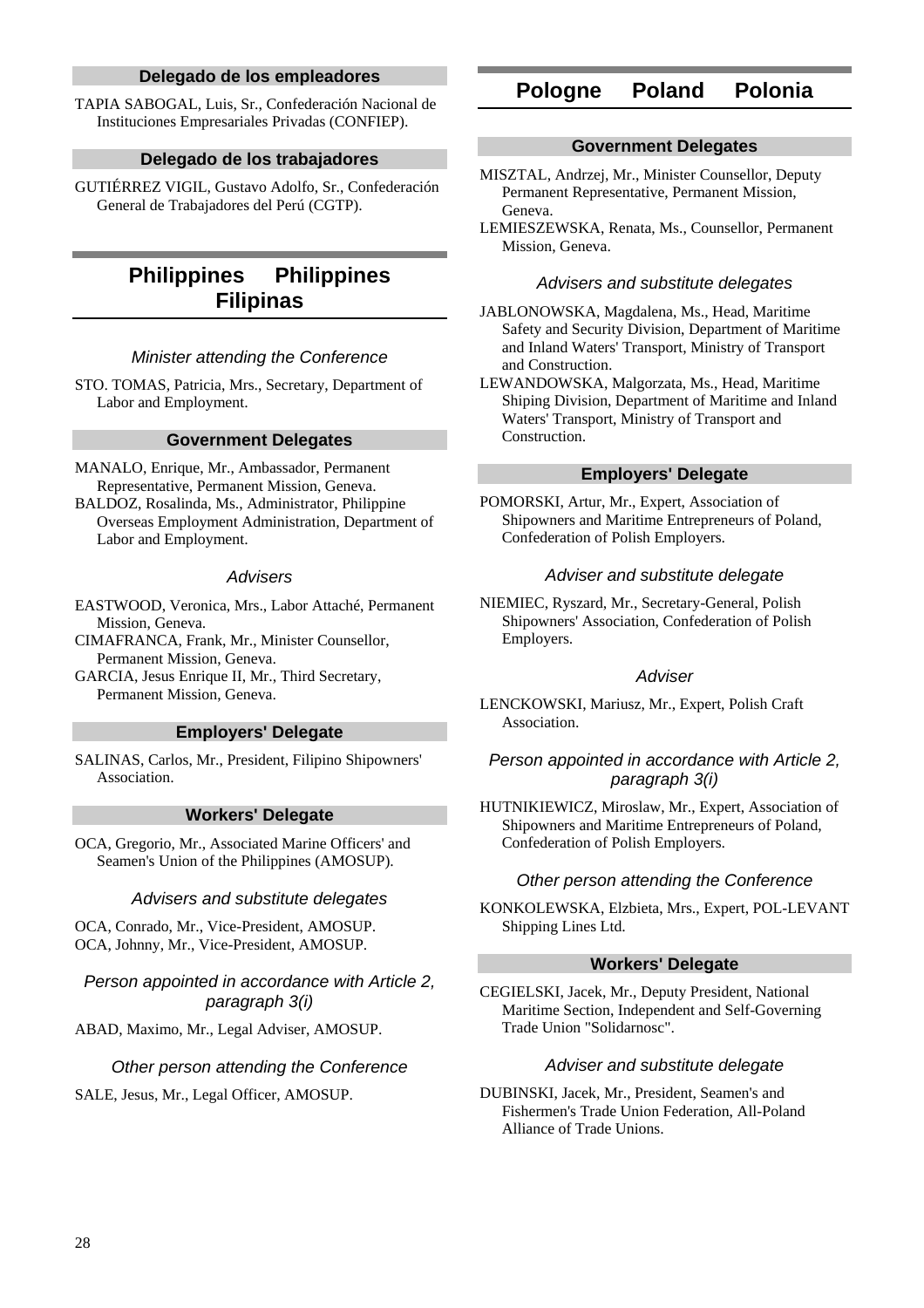## **Adviser**

WOJTASIK, Tadeusz, Mr., Member of the Board, Trade Unions' Forum.

## **Portugal**

#### **Government Delegates**

DA COSTA PEREIRA, José Caetano, Mr., Ambassador, Permanent Representative, Permanent Mission, Geneva.

PACETTI LOBO CORREIA, Maria Teresa, Ms., Adviser, Directorate-General on Labour and Work Relations, Ministry of Labour and Social Solidarity.

#### Advisers and substitute delegates

SOUSA FIALHO, José António, Mr., Permanent Mission, Geneva.

LEITÃO CORREIA, Carlota, Ms., Coordinator, Personnel Department, Institute of Ports and Maritime Transportation.

#### **Employers' Delegate**

BEBIANO, João, Mr., European Affairs Adviser, Transinsular - Insular Maritime Transports, S.A.

#### Adviser and substitute delegate

CATARINO, José, Mr., Armament Director, Transinsular - Insular Maritime Transports, S.A.

## **Workers' Delegate**

CLARO DAMAS, Gastão, Mr., Member, Captains, Pilots, Commissioners and Engineers Union of the Merchant Navy.

#### **Adviser**

GOMES PIRES, João de Deus, Mr., Member, National Secretariat and Executive Commission, General Workers' Union.

## **Qatar**

#### **Government Delegates**

- AL-NUAIMI, Nasser Rashid, Mr., Ambassador, Permanent Representative, Permanent Mission, Geneva.
- AL MAS, Ahmed Yousuf, Mr., Director, Maritime Affairs and Land Transport Department, Customs and Ports General Authority.

#### Adviser and substitute delegate

QADDAR, Nasser, Mr., Director, International Affairs Unit, Customs and Ports General Authority.

## **Adviser**

AL-ATTIYA, Meshaal, Mr., Thrid Secretary, Permanent Mission, Geneva.

### **Employers' Delegate**

BU KHADDOUR, Hajjaj, Mr., Vice-President, Fleet (UASC).

### **Workers' Delegate**

AL MAADEED, Mohammed, Mr., Head, Certification and Seamen's Affairs.

## **République dém. du Congo Democratic Republic of the Congo República Democrática del Congo**

## Ministre assistant à la Conférence

BALAMAGE N'KOLE, M., Ministre du Travail et de la Prévoyance sociale.

#### Personne accompagnant le Ministre

KITENGE HEMEDI, M., Secrétaire particulier.

### **Délégués gouvernementaux**

- BOLA BOLAILOKO, Boniface, M., Secrétaire général au Travail.
- ELEMBO YANGOTIKALA, Jean Christophe, M., Conseiller, Cabinet du Vice-Président de la République en charge de la Commission sociale et culturelle.

#### Conseillers techniques

MATATA WITUKA, M., Expert.

- MATONDO MA MUANDA, Oscar, M., Directeur-Chef, Service des Organisations internationales, Ministère des Affaires étrangères et de la Coopération internationale.
- LUNDULA LUSHIMA, M., Chef, Bureau en charge des Accords multilatéraux, Direction des Affaires juridiques et Contentieux, Ministère des Affaires étrangères et de la Coopération internationale.
- KAZADI MOUSSONZO, Baby, M., Chargé d'Etudes (Contentieux), Cabinet du Ministre des Affaires étrangères et de la Coopération internationale.

### Personnes désignées en conformité avec l'article 2, alinéa 3 i)

- MINDUA KESIA-MBE, Antoine, M., Ambassadeur, Représentant permanent, Mission permanente, Genève.
- SAMBASSI KHAKESSA, Fidèle, M., Ministre conseiller, Mission permanente, Genève.

#### Autre personne assistant à la Conférence

BEMBA, Françoise, Mlle, Attachée commerciale, Mission permanente, Genève.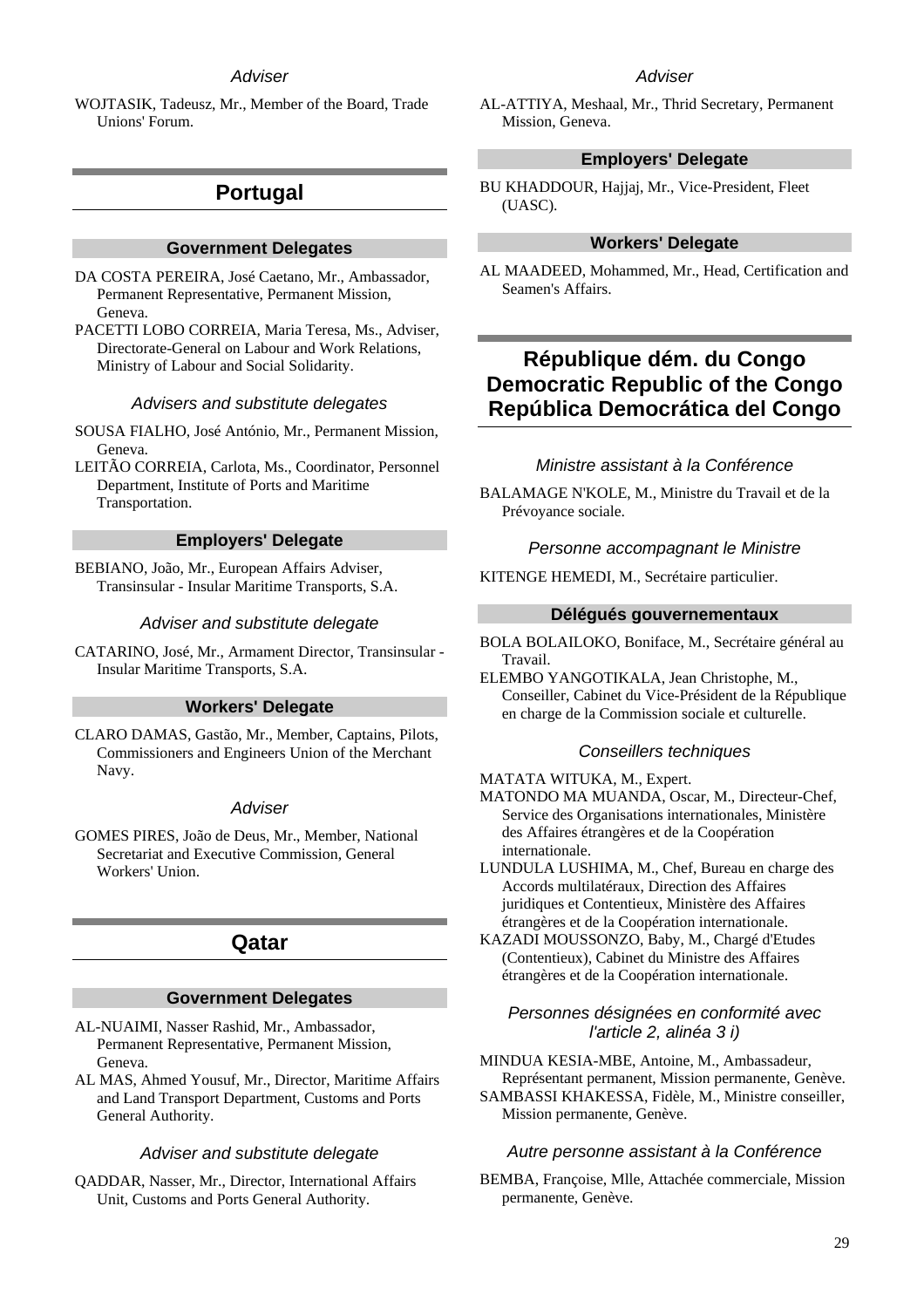## **Délégué des employeurs**

BIASALU ELONGO, Yves, M., Représentant, Fédération des Entreprises du Congo (FEC).

Conseiller technique et délégué suppléant

CHERUGA BAHIZI, Thierry, M., Représentant, FEC.

#### **Délégué des travailleurs**

KITOKO HAHE NDINDI, Ferdinand, M., Secrétaire général, Union nationale des Travailleurs du Congo (UNTC).

## **Roumanie Romania Rumania**

## **Délégués gouvernementaux**

- CUCU, Serban Alexandru, M., Directeur général, Direction générale du Transport naval, Ministère du Transport, Constructions et Tourisme.
- TOMA, Janeta, Mlle, Experte supérieure, Direction générale du Transport naval, Ministère du Transport, Constructions et Tourisme.

## Conseiller technique et déléqué suppléant

STOINEA, Adriana Karla, Mlle, Inspectrice, Direction des Relations externes et Organisations internationales, Ministère du Travail, Solidarité sociale et Famille.

### Conseillers techniques

- RADU, Gabriela, Mme, Directrice, Direction de Contrôle Relations de Travail, Inspection du Travail.
- COSOVEANU, Georgiana, Mme, Directrice exécutive, Caisse d'Assurances maladie, Ministère du Transport, Constructions et Tourisme.
- VIRBANESCU, Gheorghe, M., Inspecteur, Autorité navale roumaine.

#### Personnes désignées en conformité avec l'article 2, alinéa 3 i)

ILIESCU, Bogdan, M., Conseiller, Direction, Législation du Travail, Ministère du Travail, Solidarité sociale et Famille.

PAPUC, Alina, Mlle, Secrétaire III, Direction du Droit international et Traités, Ministère des Affaires étrangères.

#### Autre personne assistant à la Conférence

CONSTANTINESCU, Gabriela, Mme, Première Secrétaire, Mission permanente, Genève.

#### **Délégué des employeurs**

STAMAT, Marius, M., Vice-Président, Association des Armateurs de Roumanie.

## Conseiller technique et délégué suppléant

UTA CHINTOAN, Marian, M., Vice-Président, Association des Armateurs de Roumanie.

#### **Délégué des travailleurs**

MIHALCIOIU, Adrian, M., Président, Syndicat libre des Gens de mer.

### Conseillers techniques et délégués suppléants

- STICI, Costica, M., Vice-Président, Syndicat libre des Gens de mer.
- STOICA, Aurel, M., Vice-Pésident, Syndicat libre des Gens de mer.

## **Royaume-Uni United Kingdom Reino Unido**

## **Government Delegates**

SADLER, Paul, Mr., Head, International Liaison Branch, Maritime and Coastguard Agency (MCA).

MARTYN, Mary, Ms., Head, Seaferer Health and Safety Branch, MCA.

#### Advisers and substitute delegates

COLEY, Paul, Mr., Head, Survey Branch, MCA. GOODALL, Katie, Ms., Legal Adviser, Maritime Division, Department for Transport.

#### **Advisers**

- SUETT, John, Mr., Policy Adviser, Department for Work and Pensions.
- STARK, Donald, Mr., Policy Adviser, Shipping Policy, Department for Transport.

## Persons appointed in accordance with Article 2, paragraph 3(i)

CRANE, Steve, Mr., Secretariat Services Manager, International Liaison Branch, MCA.

STEELE, Alex, Mr., Survey Policy Manager, Survey Policy Branch, MCA.

## Other persons attending the Conference

- LINES, Mike, Mr., Manager (Policy), Seafarer Health and Safety Branch, MCA.
- MILROY, David, Mr., Head, EU and International Relations, Shipping Policy, Department for Transport.
- ROWE, David, Mr., Head, Shipping Policy Division, Department for Transport.
- DOLBY, Pat, Mr., Head, Inspection Branch, MCA.
- WARE, Katy, Ms., Deputy Head, Inspection Branch, MCA.

THORNE, Nick, Mr., Ambassador, Permanent Representative, Permanent Mission, Geneva.

KITSELL, Corrine, Ms., First Secretary, Permanent Mission, Geneva.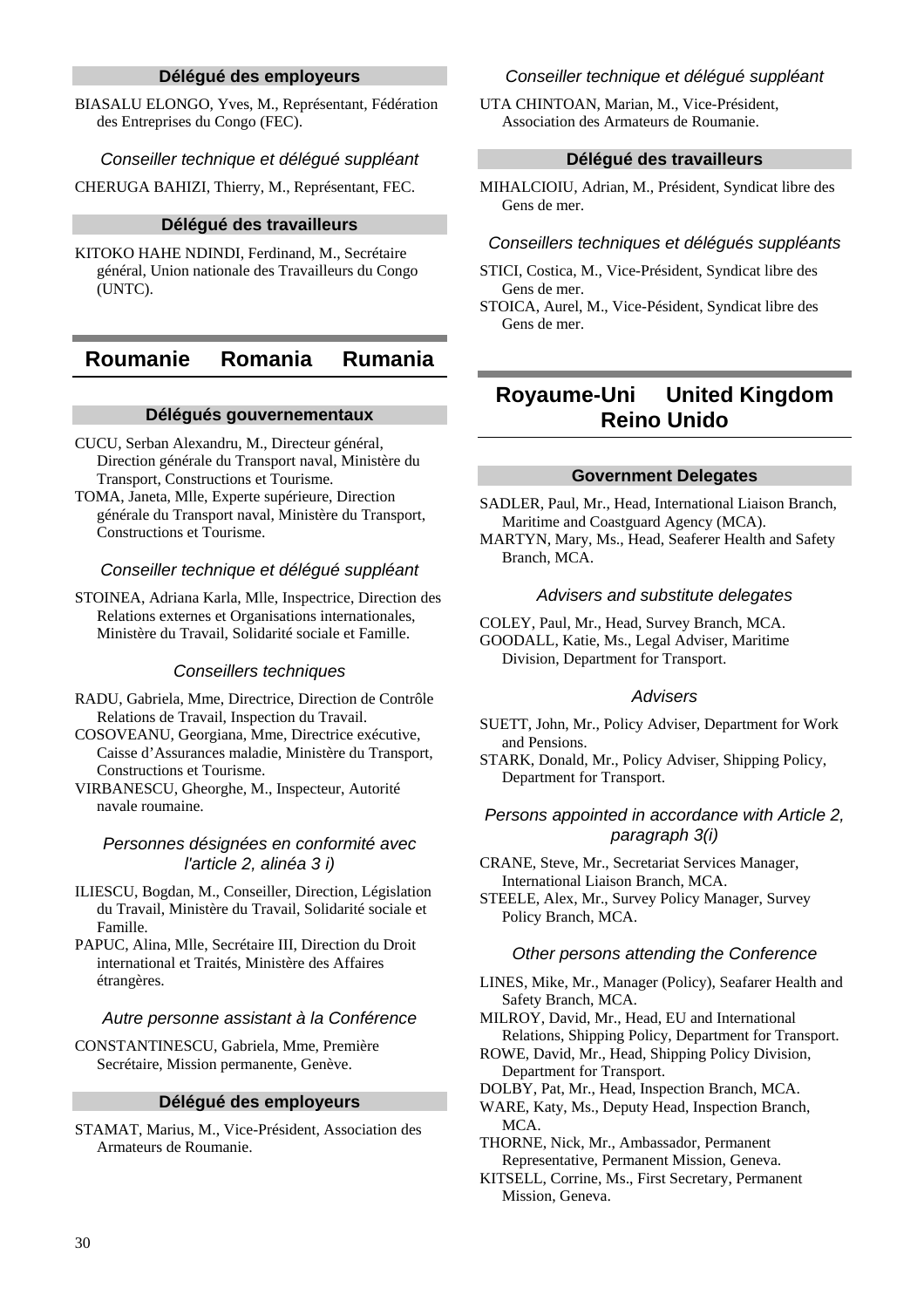- TARIF, Pam, Ms., Second Secretary, Permanent Mission, Geneva.
- THOMAS, Hilary, Ms., Attaché, Permanent Mission, Geneva.

## **Employers' Delegate**

SPRINGETT, Tim, Mr., Manager, Marine Personnel, Chamber of Shipping.

## Adviser and substitute delegate

BROOKES, Edmund, Mr., Deputy Director-General, Chamber of Shipping.

## **Adviser**

GRAVES, Tom, Mr., Director of Crewing, Maersk Maritime Services.

Person appointed in accordance with Article 2, paragraph 3(i)

DEARSLEY, David, Mr., Secretary-General, International Maritime Employers' Committee.

Other person attending the Conference

PREECE, Frank, Mr., Director, Dorchester Maritime Ltd.

### **Workers' Delegate**

ORRELL, Brian, Mr., General Secretary, NUMAST; TUC General Council.

### Adviser and substitute delegate

MCEWEN, Peter, Mr., Deputy General Secretary, NUMAST.

#### Adviser

TODD, Steve, Mr., National Secretary (Shipping), RMT.

Person appointed in accordance with Article 2, paragraph 3(i)

DICKINSON, Mark, Mr., Assistant General Secretary, NUMAST.

### Other person attending the Conference

EPSOM, John, Mr., Chair, NUMAST Council.

## **Fédération de Russie Russian Federation Federación de Rusia**

### **Government Delegates**

YASHNIKOV, Nikolay, Mr., Head of Section, Department of Human Resources and Special Programmes, Ministry of Transport.

KAREV, Yan, Mr., Adviser, Department of State Policy in the Field of Railway, Sea and River Transport, Ministry of Transport.

### Advisers and substitute delegates

LAVRENTYEVA, Elena, Ms., Professor, State University of Water Lines, St. Petersburg.

GOROBTSOV, Alexander, Mr., Associated Professor, Navigation Chair, Admiral Makarov State Maritime Academy, St. Petersburg.

## Advisers

- LEGUSHA, Sergey, Mr., Senior Expert, Russian Maritime Register of Navigation, St. Petersburg.
- SHCHUROVA, Elena, Ms., Deputy Head, Legal Division, Federal Agency of Sea and River Transport.

## Persons appointed in accordance with Article 2, paragraph 3(i)

OVCHINNIKOV, Alexander, Mr., Deputy Head, Russian Maritime Register of Navigation, St. Petersburg.

BEKYASHEV, Kamil, Mr., Councellor, Fisheries Research Institute.

#### Other persons attending the Conference

MATVEEV, Alexander, Mr., Deputy Permanent Representative, Permanent Mission, Geneva.

TARASOVA, Irina, Ms., Senior Counsellor, Legal Department, Ministry of Foreign Affairs.

- OKNYANSKIY, Valeriy, Mr., Senior Counsellor, Department of Economic Cooperation, Ministry of Foreign Affairs.
- ZAGAYNOV, Evgeny, Mr., Counsellor, Permanent Mission, Geneva.
- SHCHERBAKOV, Yuri, Mr., Counsellor, Permanent Mission, Geneva.
- GRIBKOV, Ilya, Mr., Third Secretary, Permanent Mission, Geneva.

## **Employers' Delegate**

VOLCHENKOV, Vladimir, Mr., Director of Administration, Union of Russian Shipowners (SOROSS).

#### Adviser and substitute delegate

IVANOV, Georgy, Mr., Chairman, Legal Section, SOROSS.

### **Adviser**

LOPATKIN, Alexey, Mr., Head, Section of Labour and Wages, Murmansk Shipping Company.

## Person appointed in accordance with Article 2, paragraph 3(i)

PETRUK, Ivan, Mr., Deputy Head, Safety of Navigation and Human Resources Department, Sovcomflot.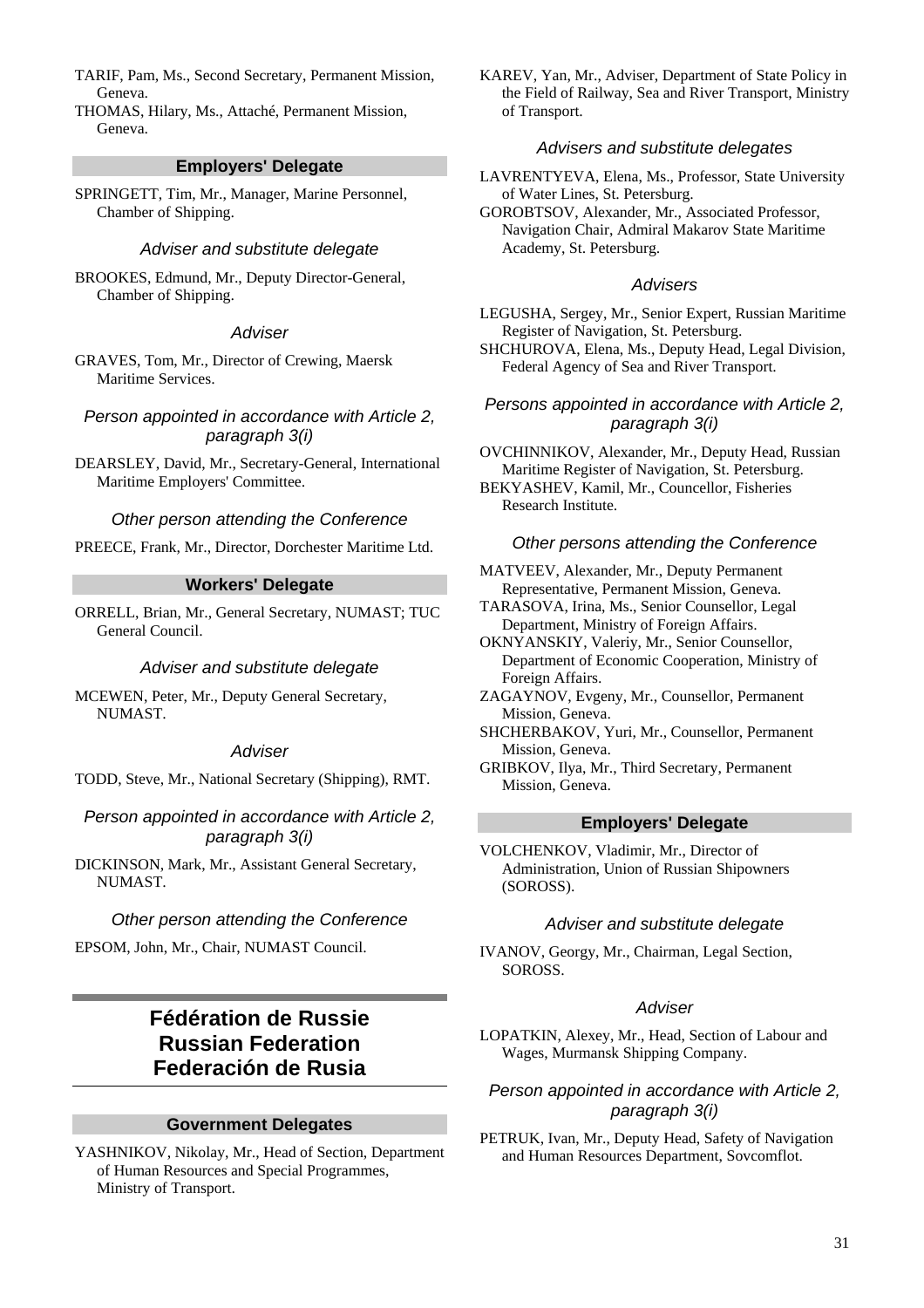## **Workers' Delegate**

STARCHENKO, Gennady, Mr., Chairman, Trade Union of Water Transport Workers.

#### Advisers and substitute delegates

- LYASHCHENKO, Arkady, Mr., Chairman, Trade Union of Maritime Workers "Protection".
- PAVLOV, Igor, Mr., Chairman, Russian Seafarers' Trade Union.

## Person appointed in accordance with Article 2, paragraph 3(i)

CHERNYAKOVSKY, Alexander, Mr., Chief Expert, Russian Seafarers' Trade Union.

### Other persons attending the Conference

- KEPP, Valentin, Mr., Secretary General, Federation of Maritime, River and Fishery Workers Union.
- PULIN, Boris, Mr., Chairman, Volzhsky Regional Trade Union.
- SINCHA, Vladimir, Mr., Chairman, North-West Interregional Trade Union of Water Transport Workers.
- LOBAKOV, Alexander, Mr., President, Trade Union of Transport Workers of Sakhalin.
- BUNTOV, Viktor, Mr., Chairman, Belomorsko-Onezhsky Regional Trade Union.

## **Rwanda**

#### **Délégué gouvernemental**

KAYITAYIRE, Alphonse, M., Premier Conseiller, Mission permanente, Genève.

## **Senegal**

#### **Délégués gouvernementaux**

CAMARA, Ousmane, M., Ambassadeur, Repérsentant permanent, Mission permanente, Genève. SENE, Daouda Maliguèye, M., Ministre conseiller, Mission permanente, Genève.

#### Conseiller technique

BOYE, El Hadji Ibou, M., Deuxième conseiller, Mission permanente, Genève.

## **Singapour Singapore Singapur**

#### **Government Delegates**

- SIRUMAL RAJWANI, Chandru, Mr., Assistant Director, Registry and Manning of Ships, Shipping Division, Maritime and Port Authority.
- JING KOON, Tan, Mr., Senior Deputy Director, Labour Relations Department, Ministry of Manpower.

#### **Adviser**

NG, Poey Eng, Mr., Policy Analyst, Quality Workplaces Department, Ministry of Manpower.

### **Employers' Delegate**

TEIK POH, Goh, Mr., Member, Singapore Shipping Association; Senior Vice-President, Global Operations and Network (APL).

## **Workers' Delegate**

CHAN, Larry, Mr., Assistant General Secretary, Singapore Maritime Officers' Union.

## Advisers and substitute delegates

- TAY, Thomas, Mr., General Secretary, Singapore Maritime Officers' Union.
- SOON HUAT, Kam, Mr., Assistant General Secretary, Singapore Organization of Seamen.

## Person appointed in accordance with Article 2, paragraph 3(i)

TAN, Daniel, Mr., Industrial Relations Officer, Singapore Organization of Seamen.

## **Slovénie Slovenia Eslovenia**

#### **Government Delegates**

- ANDRIJASIC, Alenka, Ms., Senior Adviser, Maritime Directorate, Ministry of Transport.
- RIHAR BAJUK, Katja, Ms., Adviser, International Relations and European Affairs Department, Ministry of Labour, Family and Social Affairs.

#### Advisers and substitute delegates

- PRELAZ, Lorna, Ms., Senior Adviser, Slovenian Maritime Administration, Ministry of Transport.
- RIJAVEC, Maja, Ms., Adviser, Labour Relations and Labour Rights Directorate, Ministry of Labour, Family and Social Affairs.

## Advisers

LOGAR, Andrej, Mr., Ambassador, Permanent Representative, Permanent Mission, Geneva.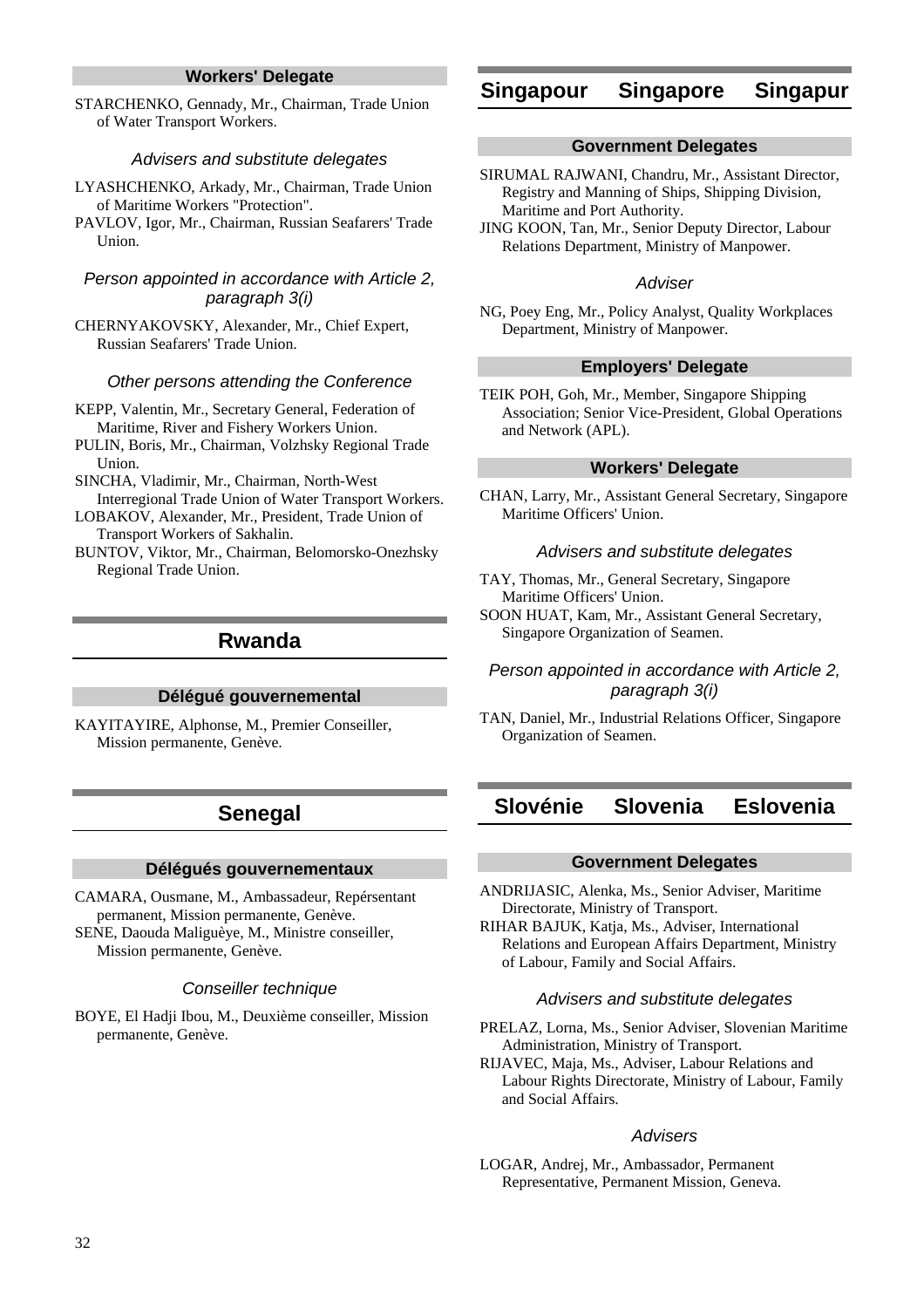ZAGAR, Alenka, Ms., Adviser, International Relations and European Affairs Department, Ministry of Labour, Family and Social Affairs.

## Person appointed in accordance with Article 2, paragraph 3(i)

MARKOV, Alenka, Ms., Third Secretary, Permanent Mission, Geneva.

## **Employers' Delegate**

IVANEZ, Peter, Mr., Association of Employers of Slovenia.

## **Workers' Delegate**

FILIPCIC, Karl, Mr., Seafarers' Trade Union of Slovenia.

## Adviser and substitute delegate

GOMBAC, Marko, Mr., Trade Union Confederation '90 of Slovenia.

## **Soudan Sudan Sudán**

## Minister attending the Conference

 MAGAYA, Alison Manany, Mr., Minister of Labour, Public Service and Human Resources.

## **Government Delegates**

DAFALLA, Elnawrani Yousuf, Mr., Acting Director, Sudan Shipping Line.

MOHAMED ELHASSAN, Alsabty, Mr., Director, International Relations, Ministry of Labour and Public Service and Human Resource Development.

### Other persons attending the Conference

ABUBAKR, Saif Eldin Mohamed, Mr., Sudanese Shipping Line.

MOHAMED, Omer Dahab, Mr., Chargé d'affaires, Permanent Mission, Geneva.

## **Employers' Delegate**

ELGORASHI, Elfatih Abbas, Mr., Sudanese Employers Federation.

### **Workers' Delegate**

MOHAMED, Hussien Mohamed, Mr., Deputy, Sudanese Worker's Union.

### Adviser and substitute delegate

MAHDI, Bushra D., Mr., Sudan Workers Trade Union Federation.

## **Sri Lanka Sri Lanka Sri Lanka**

### **Government Delegates**

- FERNANDO, Sarala, Mrs., Ambassador, Permanent Representative, Permanent Mission, Geneva.
- ABEYRATHNE BANDA, A.R.M., Mr., Deputy Director, Merchant Shipping Division, Ministry of Posts and Aviation.

### Adviser and substitute delegate

PATHIRANA, S.P.W., Mr., Second Secretary, Permanent Mission, Geneva.

### **Employers' Delegate**

LAKSEN PRASANNA PEIRIS, Ravindra, Mr., Deputy Director-General, Employers' Federation of Ceylon.

## **Workers' Delegate**

TAMPOE, Bala, Mr., Secretary General, Ceylon Mercantile and Industrial Workers' Union.

### **Adviser**

ATHUKORALA, Palitha, Mr., Chief Organizer, Jathika Sevaka Sangamaya.

## **Suède Sweden Suecia**

## **Government Delegates**

WIKLUND, Kerstin, Ms., Counsellor, Ministry of Industry, Employment and Communications. GOTARE, Rolf, Mr., Principal Administrative Officer, Swedish Maritime Administration.

## Advisers and substitute delegates

GRANBORG, Margaretha, Ms., Deputy Director, Ministry of Industry, Employment and Communications.

HÅVIK, Per, Mr., Legal Adviser, Ministry of Industry, Employment and Communications.

LIDAL, Bengt, Mr., Special Adviser, Ministry of Industry, Employment and Communications.

REMAHL, Leif, Mr., Senior Administrative Officer, Swedish Maritime Administration.

## **Employers' Delegate**

SPRANGERS, Pieter, Mr., Captain, Swedish Shipowner Employers' Association.

### Adviser and substitute delegate

ÅKERLUND, Robert, Mr., Director, Technical and Human Resources, Stena Line Group.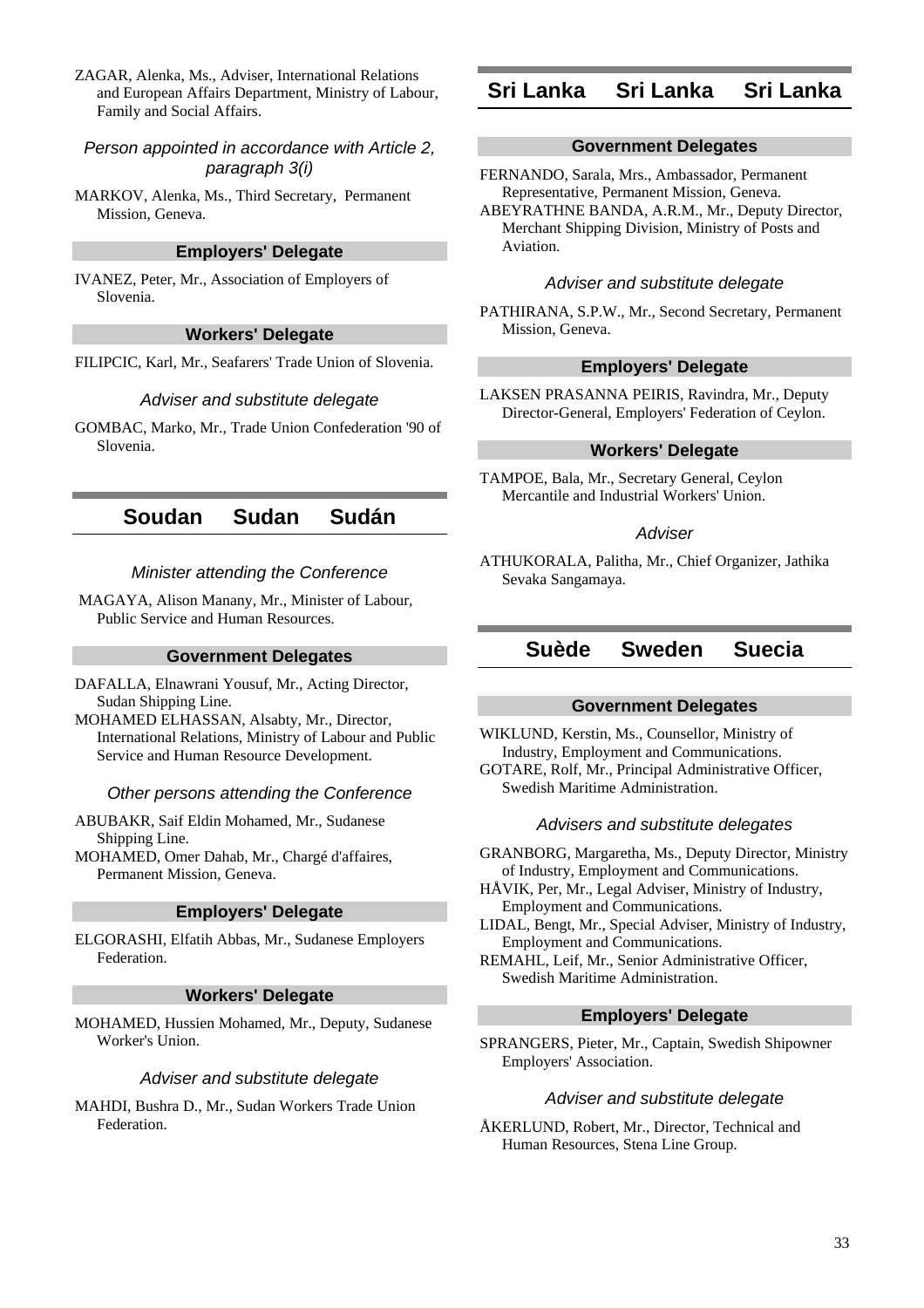## **Workers' Delegate**

REINHOLD, Kenny, Mr., Chairman, Seafarers' Branch, Union for Service and Communication Employees.

#### Advisers and substitute delegates

- GRAHL, Hans-Dieter, Mr., Secretary, Swedish Ship Officers' Association.
- JOHANSSON, Mats, Mr., Legal Counsellor, Merchant Marine Officers' Association.

## Person appointed in accordance with Article 2, paragraph 3(i)

HANSSON, Göran, Mr., National Officer, Seafarers' Branch, Union for Service and Communication Employees.

## **Suisse Switzerland Suiza**

#### **Délégués gouvernementaux**

- DÜRLER, Reto, M., Chef, Office suisse de la Navigation maritime.
- ELMIGER, Jean-Jacques, M., Ambassadeur, Chef des Affaires internationales du Travail, Secrétariat d'Etat à l'Economie (SECO).

#### Conseillers techniques

- WIGGER, Iris, Mme, Juriste, Office suisse de la Navigation maritime.
- SCHAER BOURBEAU, Béatrice, Mme, Deuxième secrétaire, Mission permanente, Genève.

#### **Délégué des employeurs**

NUESCH, Eduardo, M., Chef du Personnel navigant, Massoel Gestion SA.

#### Conseiller technique

BÜRGIN, Kurt, M., Chef du Personnel navigant, Suisse-Atlantique SA.

#### **Délégué des travailleurs**

BRAMLEY, Nick, M., Gewerkschaft UNIA, Nordwestschweiz.

## **République arabe syrienne Syrian Arab Republic República Arabe Siria**

#### Minister attending the Conference

ARIF, Dayala Al-Haj, Mrs., Minister of Social Affairs and Labour.

#### Person accompanying the Minister

JA'AFARI, Bashar, Mr., Ambassador, Permanent Representative, Permanent Mission, Geneva.

#### **Government Delegates**

IBRAHIM, Rkan, Mr., Director, Labour Department. AL CHALABI, Mutia, Mr., Director, Department of International Relations, Ministry of Social Affairs and Labour.

#### Advisers and substitute delegates

ADSO, Lina, Ms., Member, International Relations Department, Ministry of Social Affairs and Labour. IBRAHIM, Ghiath, Mr., Attaché, Permanent Mission, Geneva.

#### **Employers' Delegate**

BRIMO, Abdul Mouti, Mr., Chairman, Career and Maritime Labour Department, General Association of Sea Ports.

#### **Workers' Delegate**

ALKANG, Izzat, Mr., Vice-President, Economic Affairs, General Syndicate of Workers' Union.

#### Adviser and substitute delegate

AHMAD, Huseen, Mr., Member, Executive Bureau, General Syndicate of Workers' Union.

## **République-Unie de Tanzanie United Republic of Tanzania República Unida de Tanzanía**

#### **Government Delegates**

MUTALEMWA, Charles, Mr., Ambassador, Permanent Representative, Permanent Mission, Geneva. TEEMBA, Rose A., Ms., Labour Commissioner, Ministry of Labour, Employment and Youth Development.

#### Adviser and substitute delegate

KITUMBO, H.I., Mr., Executive Director, OSHA.

#### Advisers

- NGOWI, Fausta Mkalili, Ms., Legal Officer, Ministry of Infrastructure Development.
- MAYAGILO, Thomas, Mr., Principal, Dar es Salaam Maritime Institute.
- MWAIJANDE, Tumpe, Ms., Transport Officer, Ministry of Infrastructure Development.

## Persons appointed in accordance with Article 2, paragraph 3(i)

KAMARA, Mary, Ms., Labour Officer, Ministry of Labour, Employment and Youth Development.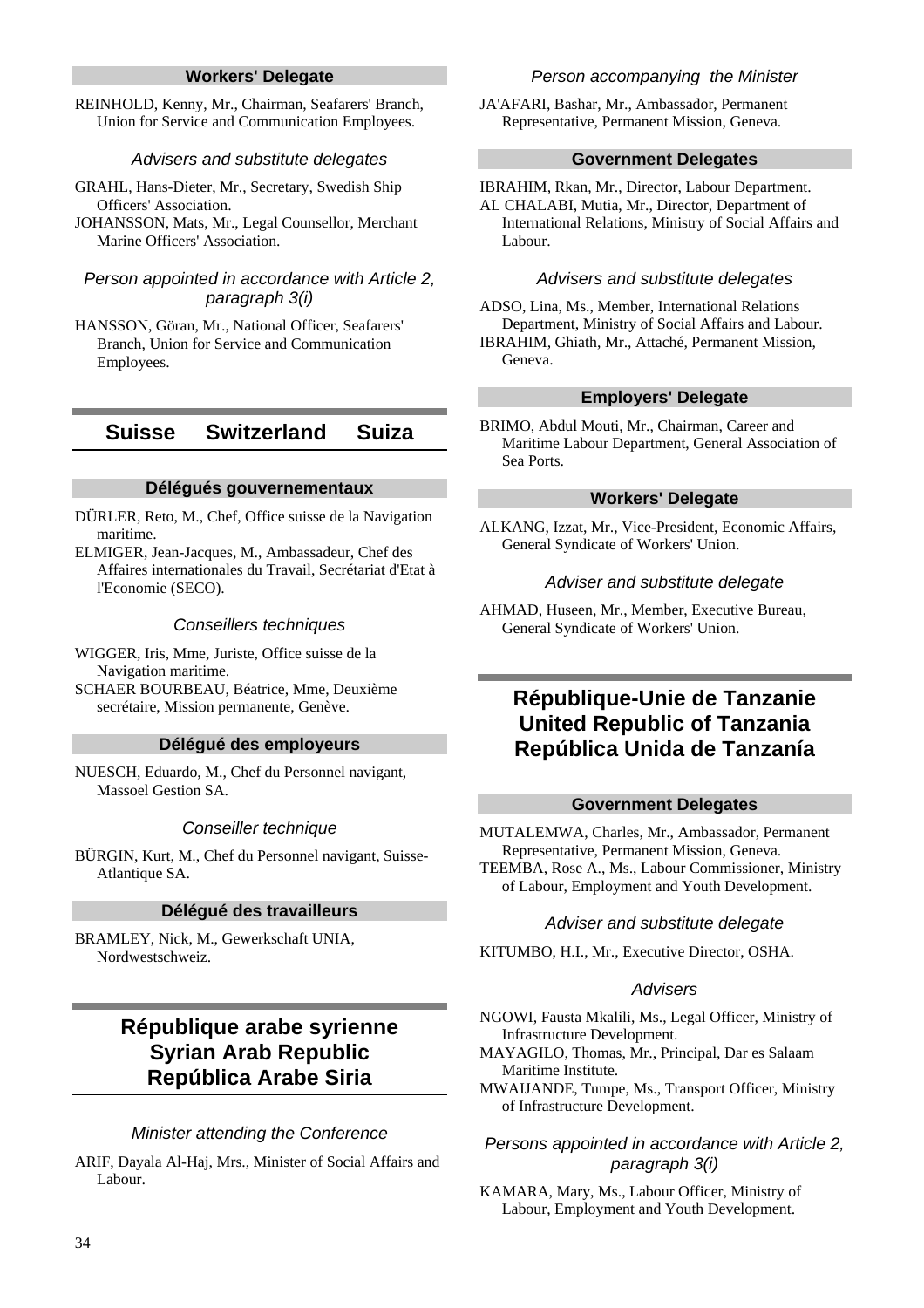KADEGE, Nyasugara P., Ms., Minister, Permanent Mission, Geneva.

#### Other persons attending the Conference

SARONGA, Lucas N., Mr., Minister Counsellor, Permanent Mission, Geneva.

LUVANDA, Baraka H., Mr., Second Secretary, Permanent Mission, Geneva.

## **Employers' Delegate**

RHOMBO, James J., Mr., Member, Executive Committee, Association of Tanzania Employers (ATE).

## **Adviser**

KABYEMERA, Dominico, Mr., Association of Tanzania Employers (ATE).

### **Workers' Delegate**

CHAKOMA, Mchafu Ahmed, Mr., Secretary-General, Tanzania Seamen's Union (TASU).

## **Thaïlande Thailand Tailandia**

## **Government Delegates**

CHAVALITNITIKUL, Chaiyuth, Mr., Deputy Director-General, Department of Labour Protection and Welfare, Ministry of Labour.

SIRISAIYAS, Surat, Mr., Transport Technical Officer, Marine Department, Ministry of Transport.

## Advisers and substitute delegates

THANGHONG, Vivathana, Mr., Minister Counsellor (Labour), Permanent Mission, Geneva.

PATTAMASUKHON, Sarmart, Mr., Labour Officer, Department of Labour Protection and Welfare, Ministry of Labour.

#### **Employers' Delegate**

YUKTANONDA, Vicha, Mr., Member of Sub-Committee on Seafarers, Thai Shipowners' Association.

### **Workers' Delegate**

THANSUVAN, Chalermvut, Mr., Committee, Merchant Marine Alumni Association.

## **Tunisie Tunisia Túnez**

### **Délégués gouvernementaux**

FERSI, Noureddine, M., Directeur, Marine marchande, Ministère du Transport.

YAHMADI, Ali, M., Directeur, Office national des Ports.

## Conseiller technique

LANDOULSI, Hatem, M., Conseiller, Mission permanente, Genève.

#### **Délégué des employeurs**

SELLINI, Samia, Mme, Responsable, Fédération nationale du Transport, Union tunisienne de l'Industrie, du Commerce et de l'Artisanat (UTICA).

#### **Délégué des travailleurs**

FADHLI, Brahim, M., Secrétaire général, Syndicat de base des Agents maritimes, Union générale tunisienne du Travail.

#### Conseiller technique et délégué suppléant

KRICHENE, Ezzedine, M., Secrétaire général, Syndicat de l'Office national des Ports.

## **Turquie Turkey Turquía**

### **Government Delegates**

BATUR, Erhan, Mr., Director-General, Occupational Health and Safety, Ministry of Labour and Social Security.

BAYAR, Süleyman, Mr., Deputy Director-General, Undersecretariat of Maritime.

### Advisers

AKSAHIN, Sahabattin, Mr., Chief of Section, Ministry of Labour and Social Security.

OZMEN, Ozkan, Mr., Expert, Ministry of Labour and Social Security.

KAZAN, Bilal, Mr., M-Sc Engineer, Sea Transport Directorate.

OYMAN, Halit, Mr., Expert, Permanent Mission, Geneva.

## Person appointed in accordance with Article 2, paragraph 3(i)

CAGDAS, Belgin, Ms., Chemicals Engineer, Ministry of Labour and Social Security.

### **Employers' Delegate**

UNSALER, Hakan, Mr., Secretary-General, Turkish Shipowners Association (TISK).

## **Workers' Delegate**

ATAERGIN, Selim, Mr., Professor, Adviser to the Presidency, Trade Union of Seafarers.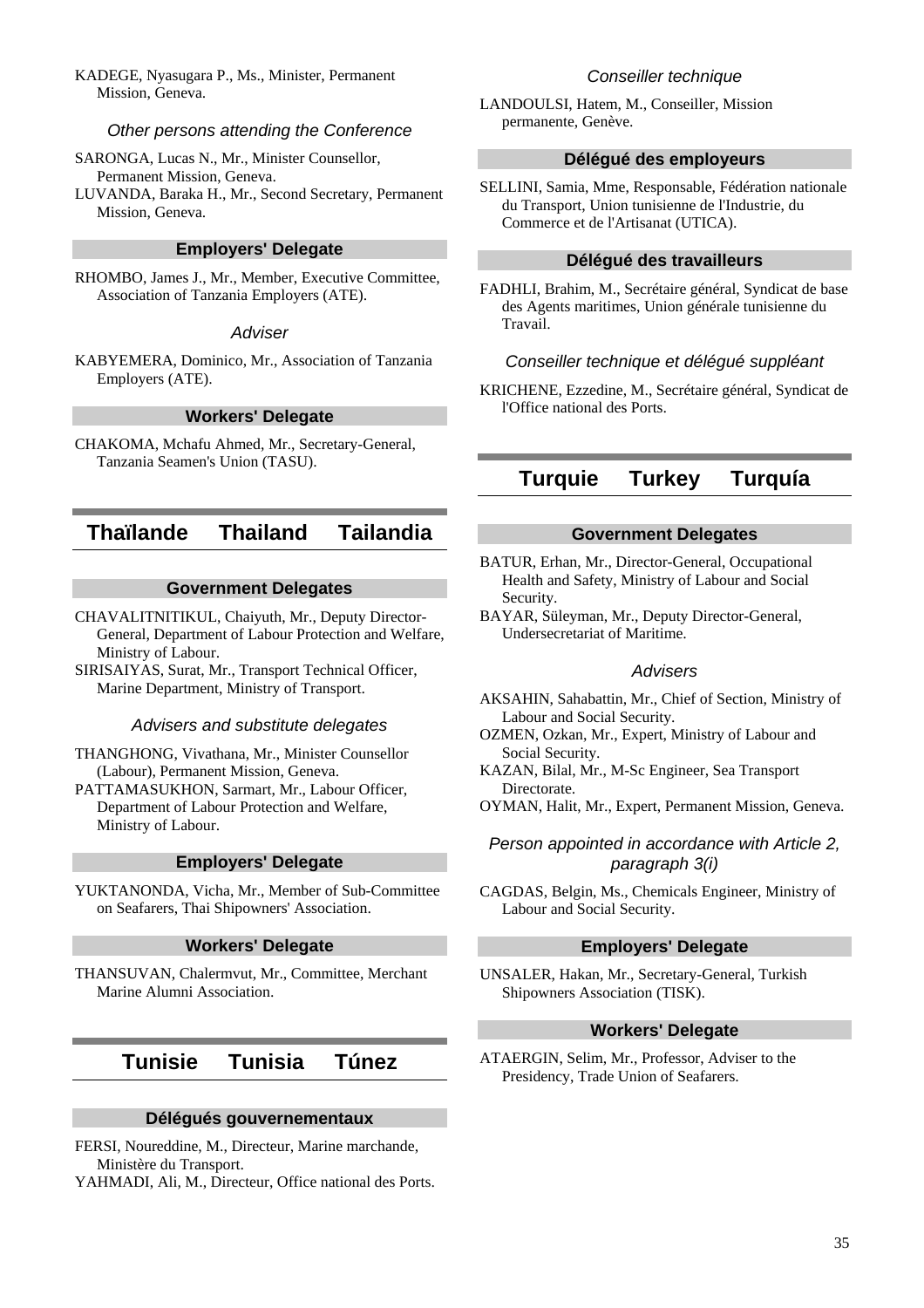## **Uruguay**

## **Delegados gubernamentales**

- VALLES GALMÉS, Guillermo, Sr., Embajador, Representante Permanente, Misión Permanente, Ginebra.
- DEMARCO, María Cristina, Sra., Subinspectora General del Trabajo y de la Seguridad Social, Ministerio de Trabajo y Seguridad Social.

## Consejero técnico y delegado suplente

COCCARO, Loreley, Sra., Asesora Letrada, Dirección Nacional de Trabajo, Ministerio de Trabajo y Seguridad Social.

## Consejeros técnicos

ROCANOVA, Ana Ines, Sra., Segunda Secretaria, Misión Permanente, Ginebra.

PEREIRA, Carlos, Sr., Misión Permanente, Ginebra.

## **Delegado de los empleadores**

RAZQUIN, Jorge, Sr., Representante, Cámara de la Marina Mercante.

### **Delegado de los trabajadores**

CANZIANI, Jorge, Sr., Integrante, Comisión Fiscal del Centro de Maquinistas Navales.

## **Venezuela**

## **Delegados gubernamentales**

FLORES, Carlos, Sr., Misión Permenente, Ginebra. POITEVIEN, Raquel, Sra., Embajadora, Representante Permanente, Misión Permanente, Ginebra.

### Consejero técnico y delegado suplente

DWIGHT, Sagaray, Sr., Supervisor del Trabajo, Unidad de Supervisión de Maturín.

### Consejeros técnicos

GALICIA, Jorge Luis, Sr., Coordinador, Asuntos Internacionales, Oficina de Relaciones Internacionales y Enlace con la OIT, Ministerio del Trabajo.

PIÑANGO, Miguel, Sr., Capitan, Universidad Maritima del Caribe (UMC).

MOLINA, Victor, Sr., Vicerrector, UMC.

### Persona designada de conformidad con el artículo 2, párrafo 3, i)

FIGUEROA, Cristobal, Sr., Primer Oficial, Instituto Nacional de Espacios Acuáticos (INEA).

## **Delegado de los empleadores**

DEL VALLE SALAZAR, Karina, Srta., Abogada, PDV-MARINA.

#### Consejero técnico

MOLERO, José, Sr., Abogado, PDV-MARINA.

## **Delegado de los trabajadores**

GUEVARA, Yvo, Sr., Presidente, Unión Universal Marinos Mercantes de Venezuela Afines y Conexos (SNUUMMVAC).

### Consejero técnico

ARCINIEGAS, Humberto, Sr., Jefe de Reclamos, Sindicato Unión Marinos (SUMA).

## **Viet Nam Viet Nam Viet Nam**

#### **Government Delegates**

NGO QUANG XUAN, Mr., Ambassador, Permanent Representative, Permanent Mission, Geneva.

PHAM QUOC TRU, Mr., Minister-Counsellor, Deputy Permanent Representative, Permanent Mission, Geneva.

#### **Advisers**

PHAM HONG NGA, Mr., Counsellor, Permanent Mission, Geneva.

DANG QUOC HUNG, Mr., First Secretary, Permanent Mission, Geneva.

DANG TRAN NAM TRUNG, Mr., Third Secretary, Permanent Mission, Geneva.

## **Zimbabwe**

#### **Government Delegates**

MUKANDURI, Samson, Mr., Minister Counsellor, Permanent Mission, Geneva.

MUNHUNDIRIPO, Francis, Mr., Counsellor, Permanent Mission, Geneva.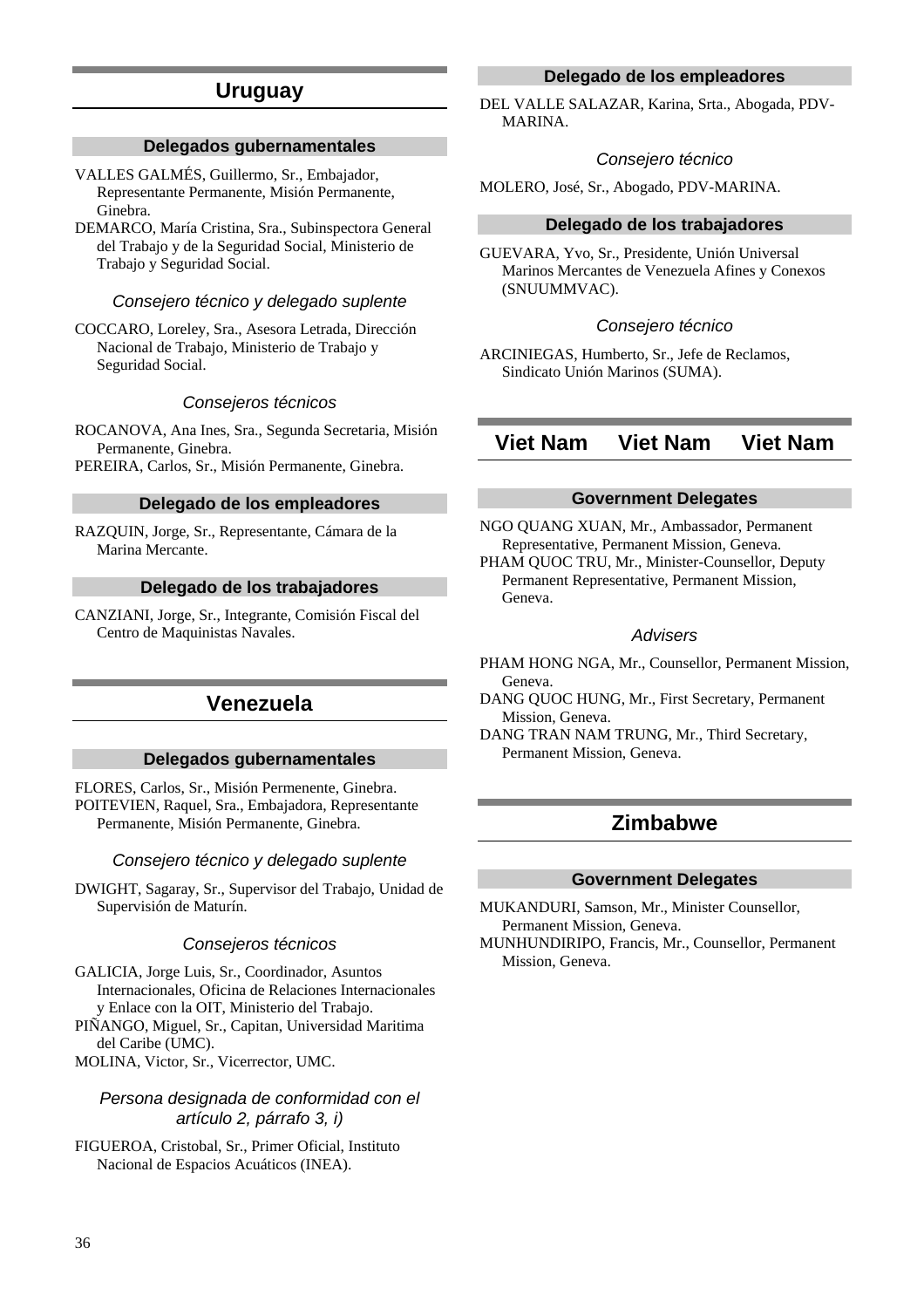# **OBSERVATEURS**

**OBSERVERS** 

i<br>1990 - Johann Barnett, frysk skriuwer<br>1990 - Johann Barnett, frysk skriuwer

÷.

**OBSERVADORES**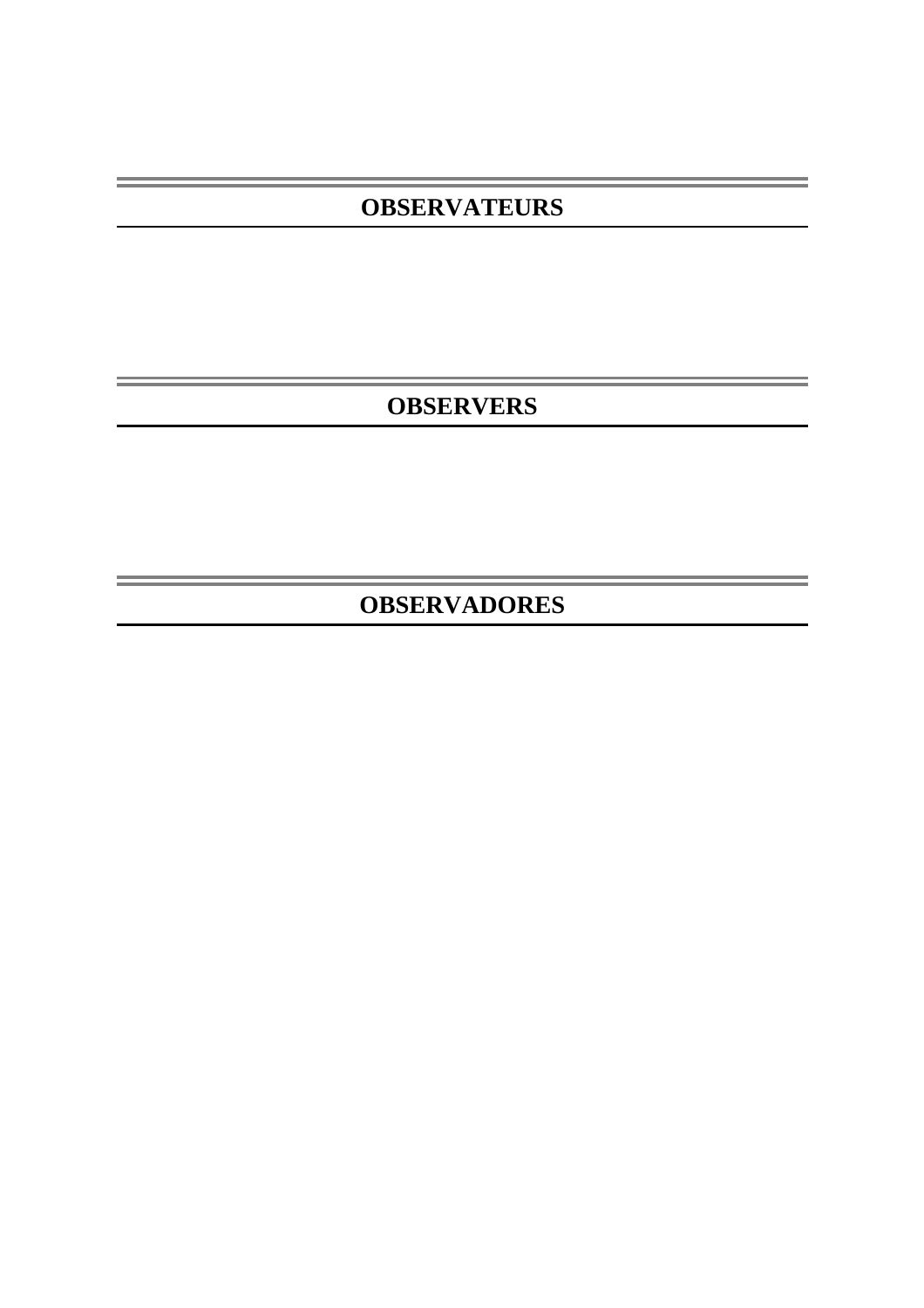# **Saint-Siège The Holy See Santa Sede**

## **Représentants**

TOMASI, Silvano, Mgr., Nonce Apostolique, Observateur permanent, Genève. DE GREGORI, Massimo, Mgr., Attaché de Nonciature. GUTIÉRREZ, Plácido, M., Expert. HAREL, Jacques, M., Expert.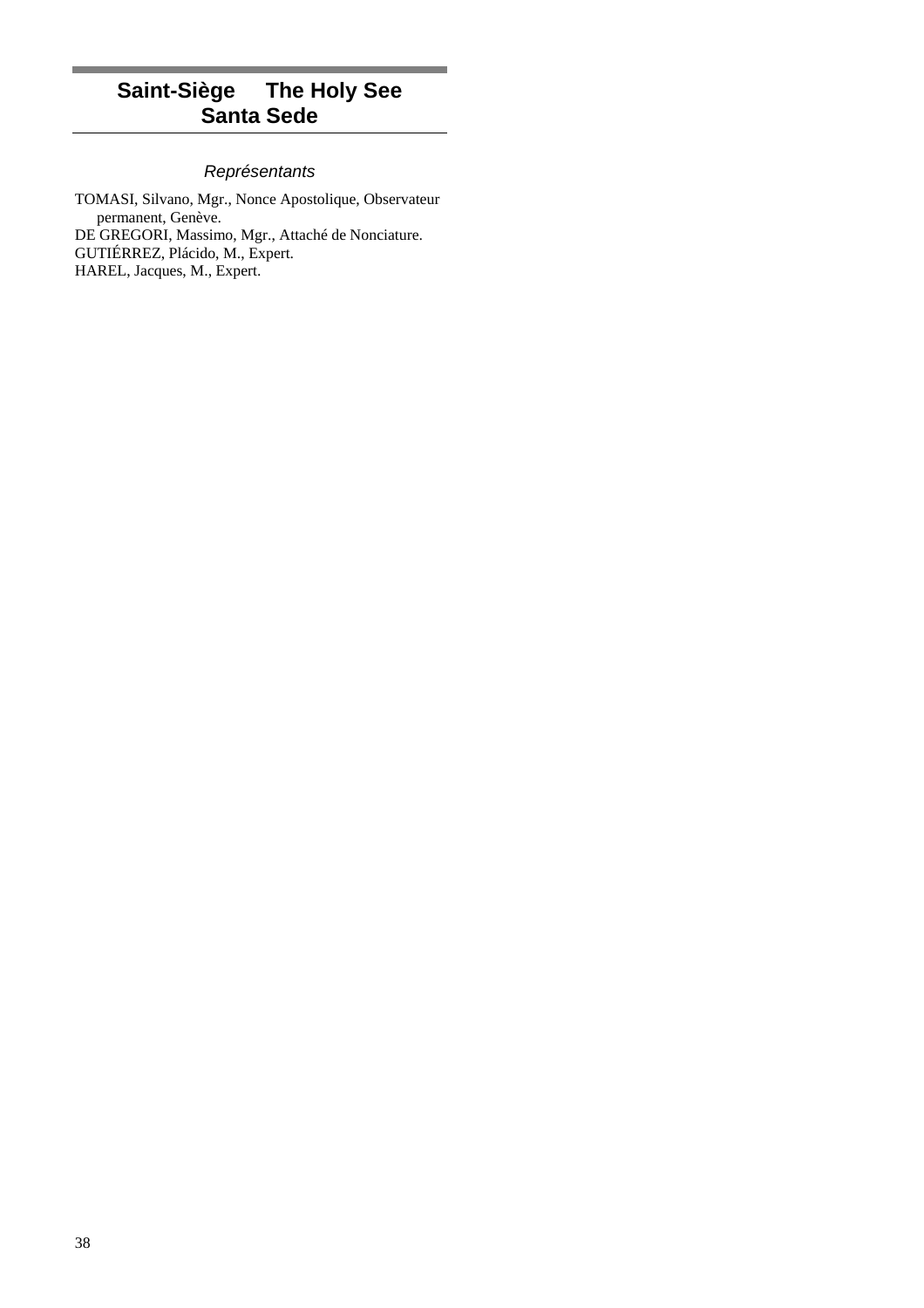**MOUVEMENT DE LIBERATION** 

**LIBERATION MOVEMENT** 

**MOVIMIENTO DE LIBERACION**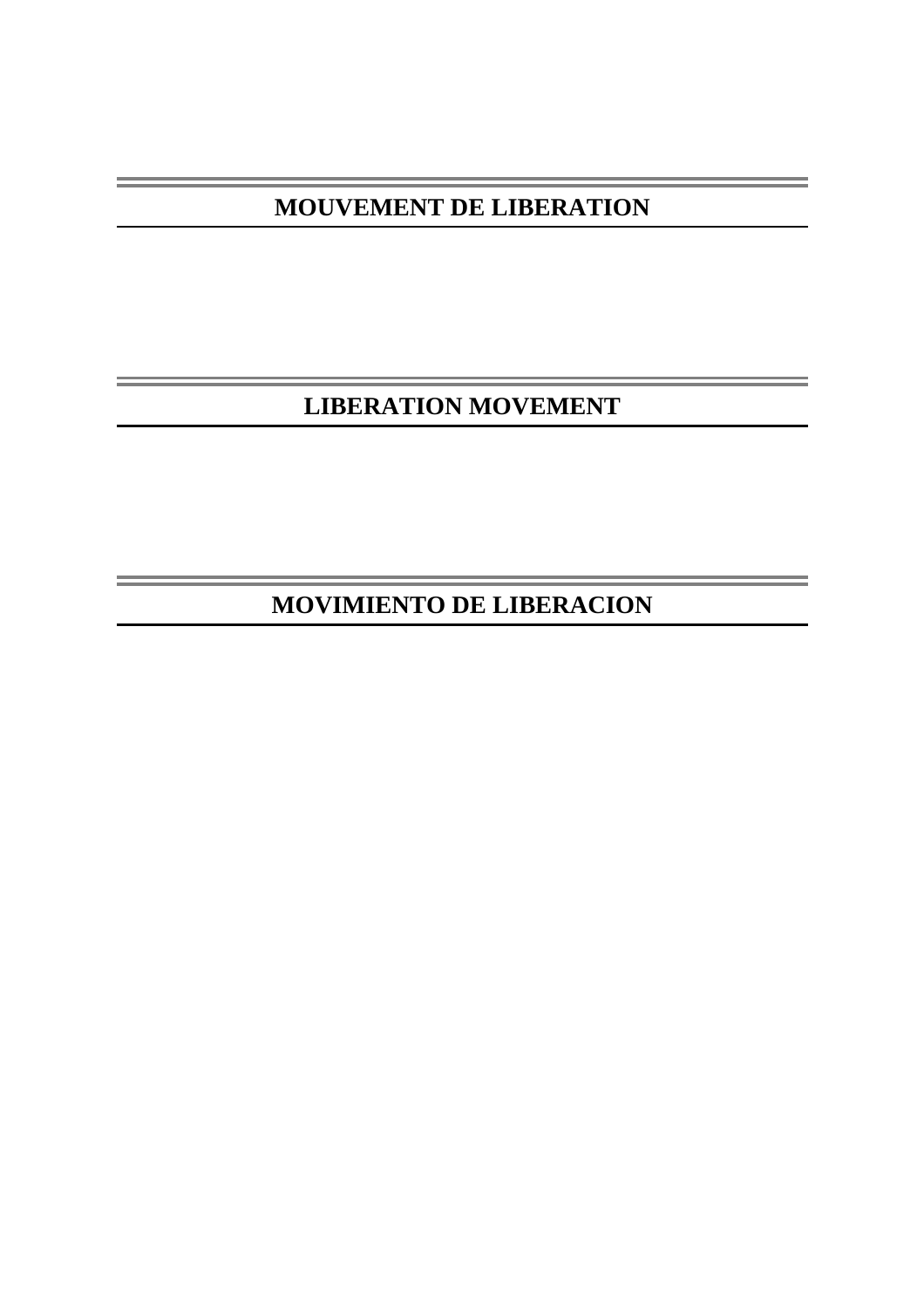# **Palestine Palestine Palestina**

## **Palestinian Authority Representative**

MUSA, Ibrahim, Mr., First Secretary, Permanent Mission, Geneva.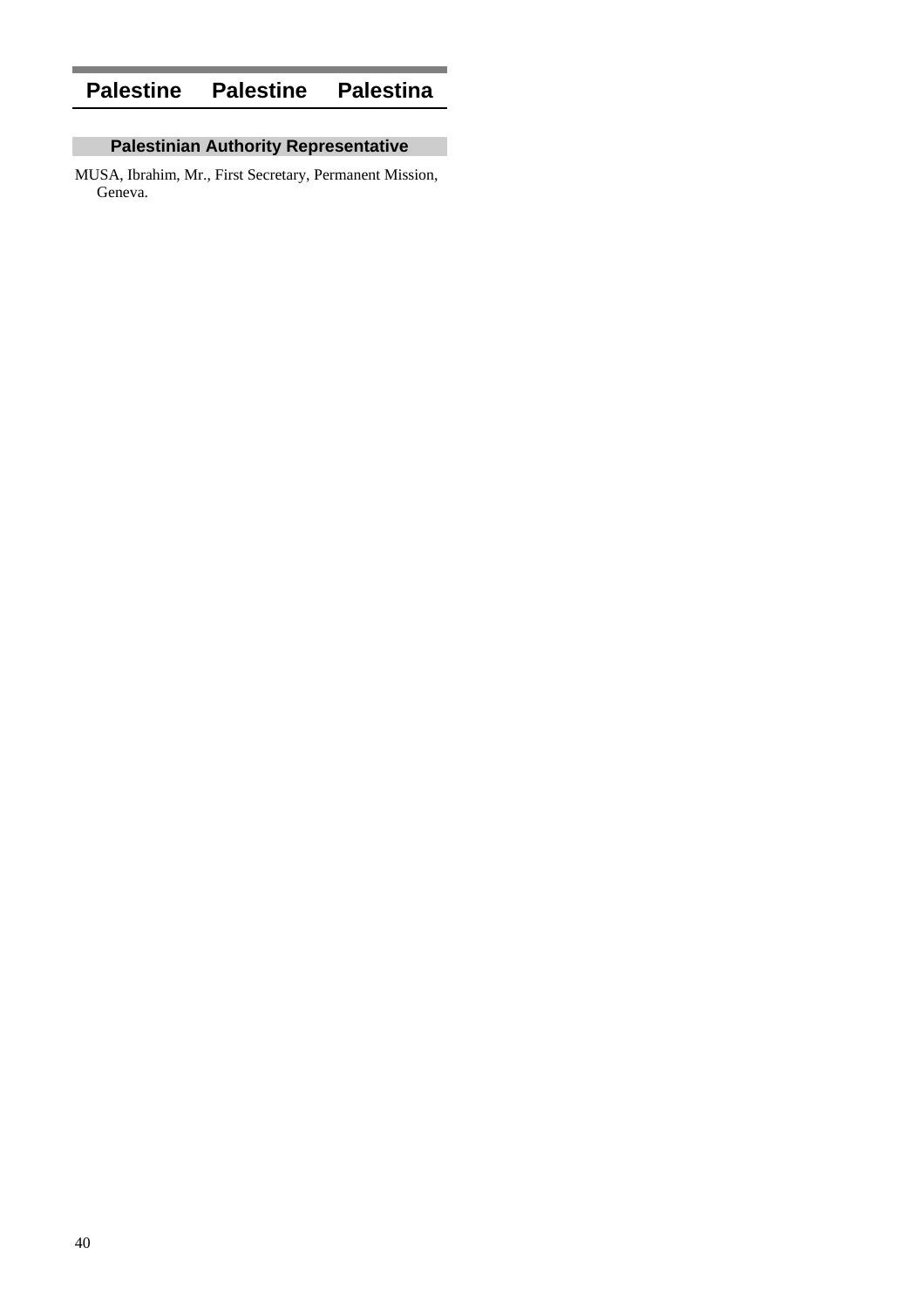# **REPRÉSENTANTS DES NATIONS UNIES, DES INSTITUTIONS SPÉCIALISÉES ET D'AUTRES ORGANISATIONS INTERNATIONALES OFFICIELLES**

# **REPRESENTATIVES OF THE UNITED NATIONS, SPECIALIZED AGENCIES AND OTHER OFFICIAL INTERNATIONAL ORGANIZATIONS**

# **REPRESENTANTES DE LAS NACIONES UNIDAS, DE LOS ORGANISMOS ESPECIALIZADOS Y DE OTRAS ORGANIZACIONES OFICIALES**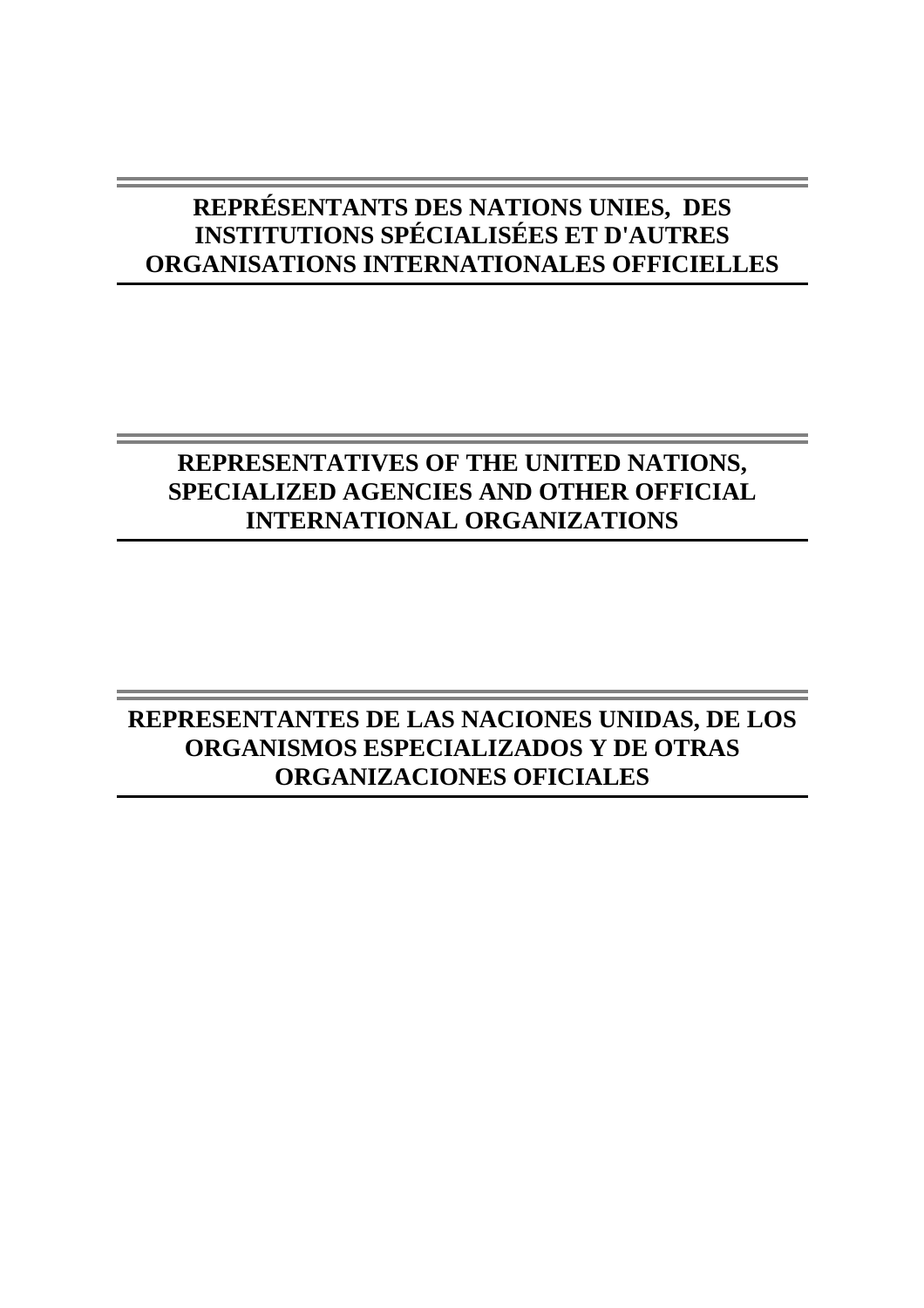## **Conférence des Nations Unies sur le**

## **commerce et le développement**

## **United Nations Conference on Trade and**

## **Development**

## **Conferencia de las Naciones Unidas sobre**

## **Comercio y Desarrollo**

RUBIATO, J., Mr., Chief, Transport Section, Division for Services Infrastructure for Development and Trade Efficiency.

BENAMARA, H., Ms., Economic Affairs Officer, Transport Section, Division for Services Infrastructure for Development and Trade Efficiency.

## **Organisation mondiale de la santé World Health Organization Organización Mundial de la Salud**

IVANOV, Ivan, Mr., Medical Officer, Department of Protection of the Human Environment. (PHE). KORTUM, Evelyn, Ms., Medical Officer, PHE. EIJKEMANS, Gerry, Mr., Medical Officer, PHE. BRAMLEY, David, Mr., Information Officer, PHE. ALLSOPP, Caroline, Ms., Information Officer, PHE.

## **Organisation maritime internationale International Maritime Organization Organización Marítima Internacional**

MITROPOULOS, E.E., Mr., Secretary-General. LIBRANDO, Gaetano, Mr., Deputy Director Head, Treaties and Rules Section, Legal Affairs and External Relations Division.

## **Union africaine African Union Unión Africana**

MASRI, Khadija, Ms., Permanent Observer. WEGE NZOMWITA, Venant, Mr., Minister Counsellor.

# **Organisation arabe du travail Arab Labour Organization**

## **Organización Arabe del Trabajo**

GUIDER, Ibrahim, Mr., Director-General.

HUMSI, Adib, Mr., Head, Permanent Delegation, Geneva. HILAL, Amira, Ms., Permanent Delegation, Geneva. KASBAOUI, Zahira, Ms., Permanent Delegation, Geneva.

# **Ligue des Etats arabes**

## **League of Arab States**

## **Liga de Estados Arabes**

ALFARARGI, Saad, Mr., Ambassadeur, Observateur permanent.

EL HAJJE, Osman, Mr.

TILIOUANT, Youcef, Mr., Premier Attaché.

## **Union européenne European Union Unión Europea**

- BARROT, Jacques, Mr., Commissioner responsible for Transport.
- TROJAN, Carlo, Mr., Ambassador, European Commission Delegation, Geneva.
- BÉCHET, Thierry, Mr., Minister, UN Section, European Commission Delegation, Geneva.
- BURGHELLE-VERLET, Philippe, Mr., Official, Head of Unit, DG Energy and Transport, Maritime Transport, Policy and Maritime Safety Unit.
- DEVOUCHE, Anne, Ms., Official, DG Energy and Transport, Maritime Transport, Policy and Maritime Safety Unit.
- DELARUE, Rudi, Mr., Official, DG Employment, Social Affairs and Equal Opportunities, Enlargement and International Co-operation Unit.
- FUENTE MARTIN, Angel, Mr., Official, DG Employment, Social Affairs and Equal Opportunities, Health, Safety and Hygiene at Work Unit.
- BRECZEWSKI, Nicolas, Mr., Official, DG Employment, Social Affairs and Equal Opportunities, Labour Law and Work Organisation Unit.
- DUFOUR, Christian, Mr., Delegation of the European Commission, Geneva.
- KARAMITSOS, Fotis, Mr., Director, DG TREN.

\* \* \*

- HOUTTUIN, Guus, Mr., Head, Liaison Office of the General Secretariat, Council of the European Union, Geneva.
- ALLEN, Olivier, Mr., Counsellor, Liaison Office of the General Secretariat, Council of the European Union, Geneva.
- VAN THIEL, Servatius, Mr., Counsellor, Liaison Office of the General Secretariat, Council of the European Union, Geneva.
- STOLZENBURG, Kai, Ms., Counsellor, DG Transport and Information Society, General Secretariat of the Council of the European Union, Brussels.
- OCHOA DE MICHELENA, Carmen, Ms., Counsellor, DG Transport and Information Society, General Secretariat of the Council of the European Union, Brussels.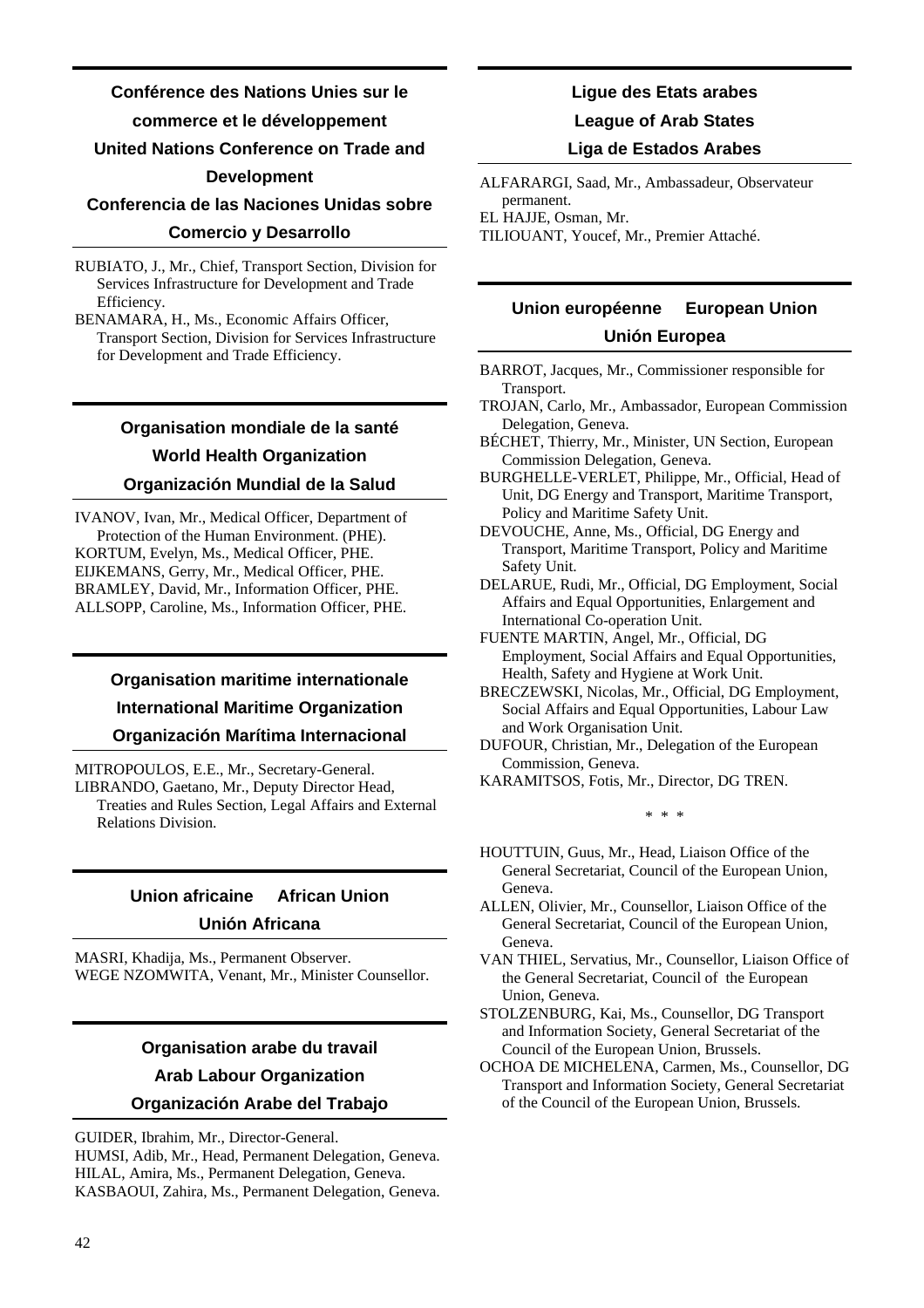# **REPRÉSENTANTS D'ORGANISATIONS INTERNATIONALES NON GOUVERNEMENTALES**

# **REPRESENTATIVES OF NON-GOVERNMENTAL ORGANIZATIONS**

# **REPRESENTANTES DE ORGANIZACIONES NO GUBERNAMENTALES**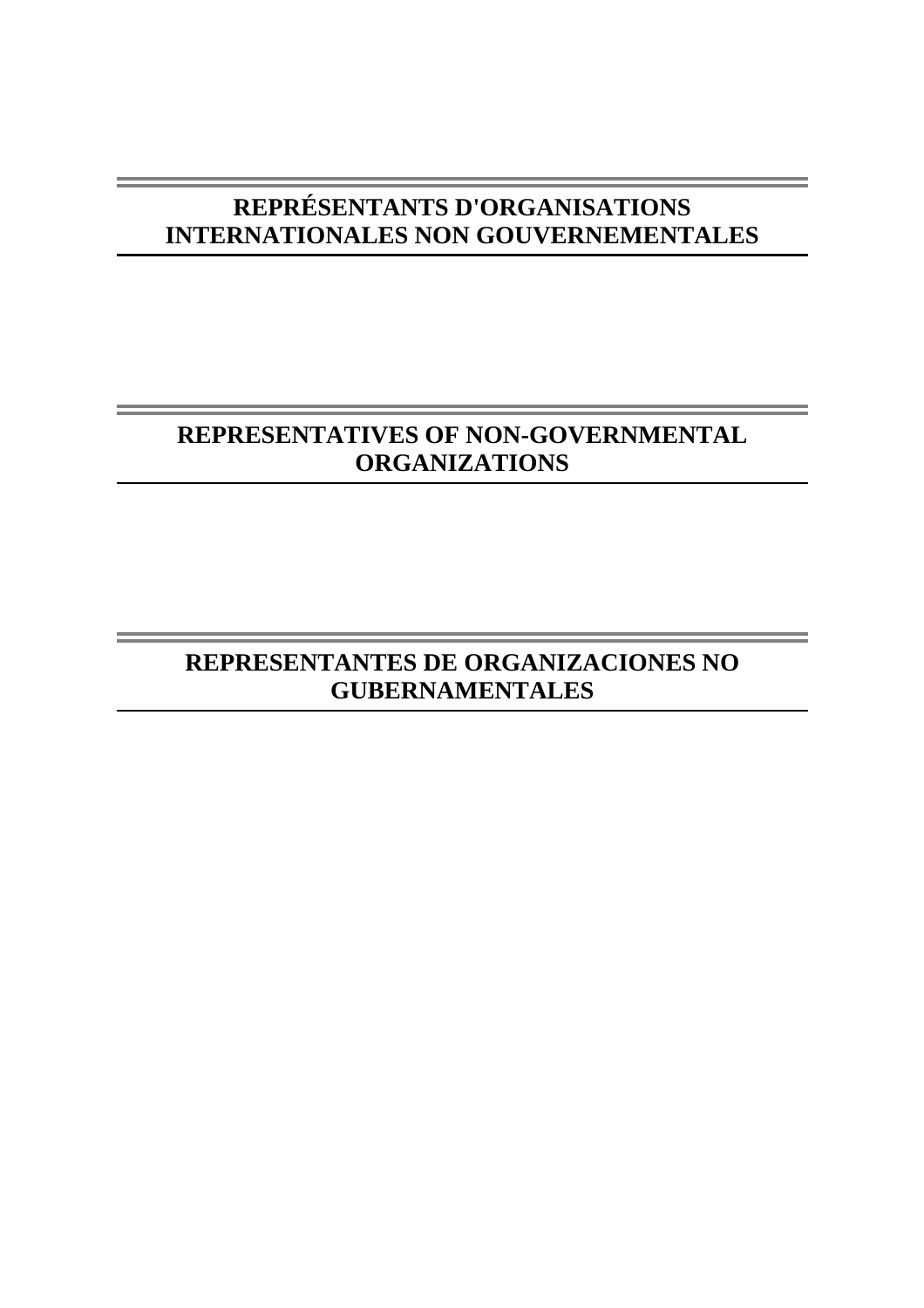## **Confédération internationale des syndicats**

#### **libres**

## **International Confederation of Free Trade**

## **Unions**

## **Confederación Internacional de**

### **Organizaciones Sindicales Libres**

BIONDI, Anna, Ms., Director, Geneva Office. GONZALEZ, Raquel, Ms., Assistant Director, Geneva **Office** ZELHOEFFER, Jerry, Mr. BLONDEL, Marc, M. VIGNE, Jacques, Mr.

# **Confédération mondiale du travail World Confederation of Labour**

## **Confederación Mundial del Trabajo**

SEA, Hervé, M., Représentant permanent, Genève.

## **Fédération syndicale mondiale World Federation of Trade Unions Federación Sindical Mundial**

RAMA RAO, V.V., Mr., General Secretary, Port, Dock and Waterfront Workers' Federation of India. TSIMPOGLOU, Savvas, Mr. CARDONA, Ramón, Mr., Permanent Representative, FSM, Geneva. GARCIA, Juliàn, Mr., Adviser. ALERT, Teresa, Ms., Adviser.

#### **Organisation internationale des employeurs**

#### **International Organization of Employers**

#### **Organización Internacional de Empleadores**

PEÑALOSA, Antonio, Mr., Secretary-General.

WILTON, Brent, Mr., Deputy Secretary-General.

DEJARDIN, Jean, Mr., Adviser.

YURÉN, Andrés, Mr., Adviser.

ETALA, Juan José, Mr., Unión Industrial Argentina (UIA).

MUIA, Frederick, Mr., Adviser.

OECHSLIN, Eric, Mr., Adviser.

TABANI, Ashraf W., Mr., President, Employers' Federation of Pakistan (EFP).

LACASA ASO, José Maria, Mr., Director, Relaciones Internacionales, Confederación Española de Organizaciones Empresariales (CEOE); Employers' Member, Governing Body of the ILO.

# **Association internationale des sociétés de**

## **classification**

## **International Association of Classification**

## **Societies**

## **Asociación Internacional de Sociedades de Clasificación**

WRIGHT, Colin, Mr. IVES, Roland, Mr.

## **Association maritime chrétienne internationale**

## **International Christian Maritime Association Asociación Marítima Cristiana Internacional**

STEVENSON, Douglas B., Mr., Chair; ICMA standing delegation to the ILO.

PETERS, Ken, Mr., Vice Chair, ICMA standing delegation to the ILO.

KANZ, Juergen R.A., Mr., General Secretary.

YORK, Chris, Mr., National Director, Apostoleship of the Sea (England and Wales).

GONZALES JOYANES, Domingo, Mr.

## **Confédération internationale des syndicats**

#### **des transports maritimes**

## **International Confederation of Water**

**Transport Workers' Unions** 

STOLYARENKO, Georgy, Mr., President. ALYAKRINSKIY, Roald, Mr., Vice-President.

## **Conseil international des femmes**

## **International Council of Women**

**Consejo Internacional de Mujeres** 

DE BOCCARD, Jeannine, Mme WACKER, Corinne, Mme

## **Fédération internationale des armateurs International Shipping Federation**

CRYE, Michael, Mr. HORROCKS, Chris, Mr. MCKNIGHT, William, Mr. WISEMAN, Natalie, Ms. COOPER, Terry, Mrs.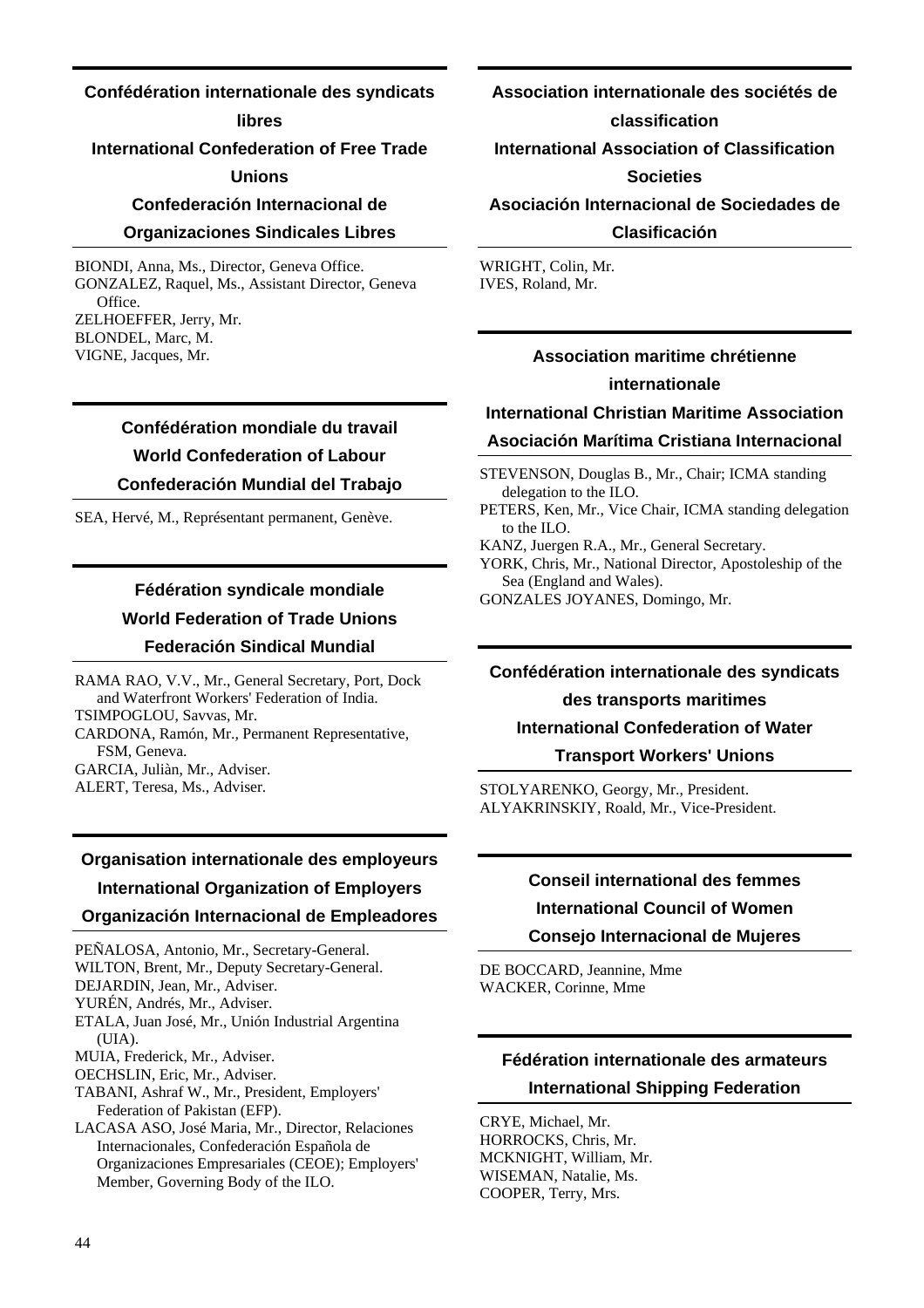JAGGER, Penny, Ms. FOARD, Melanie, Mrs. PAYNE, Lachlan, Mr. MARKING, Tim, Mr.

> **Fédération internationale des femmes de carrières libérales et commerciales International Federation of Business and Professional Women Federación Internacional de Mujeres de Negocios y Profesionales**

KAUSCH, Karin, Ms.

# **Fédération internationale des femmes des carrières juridiques**

**International Federation of Women in Legal Careers** 

## **Federación Internacional de Mujeres Juristas**

DIARRA DEMBELE, Fatoumata, Mme, Juge de la Cour pénale internationale.

ALLEGRONE, Mabel, Mme, Docteur du Droit de travail. TOMÉ, Anne, Mme, Avocate du Droit de travail. BALLESTEROS, Nuria, Mme, Avocate.

### **Fédération internationale des ouvriers du**

### **transport**

**International Transport Workers' Federation** 

**Federación Internacional de los Trabajadores** 

### **del Transporte**

- COCKROFT, David, Mr., General Secretary.
- WHITLOW, Jon, Mr., Seafarers' Section Secretary.
- BAINBRIDGE, John, Mr., Assistant Secretary, Seafarers' Section.
- HIGGINBOTTOM, Katie, Ms., Researcher, Seafarers' Section.
- COTTON, Stephen, Mr., Special Secretary, Seafarers' Department.
- SZYSZKO, Catherine, Ms., ETF, Brussels.
- PAVLOV, Igor, Mr., President, SUR.
- KOVALCHUK, Igor, Mr., Vice-President, SUR.
- BEREZINSKY, Valeriy, Mr., Vice-Chairman, SUR, Pacific Territorial Organization.
- CHERNYAKOVSKIY, Alexander, Mr., Labour Relations Adviser, SUR.
- VYAZNIKOV, Pavel, Mr., Foreign Relations Officer, SUR.
- HOAR, Sadie, Ms., Section Assistant, Seafarers' Section. FU-LIANG, Fang, Mr.

LIN, Iung-Yu, Mr. HUANG, Shang-Yi, Mr. CHUANG, Mei-Chuan, Ms.

## **International Maritime Health Association**

- RIKKEN, Sebastiaan A.J.J., M., Board Member, Co-editor IMGS3.
- VERBIST, Rob, M., Past president, Co-editor IMGS3, Project co-ordinator ICSW.

**Organisation africaine des syndicats des mines, métaux, énergie, chimie et assimilés African Organisation of Mines, Metal, Energy, Chemical and Allied Trade Unions Organización Africana de Sindicatos Mineros, del Metal, de la Energía, la Química y Afines** 

ZITOUNI, Lemtai, M., Secrétaire général. HADDAOUI, Yacine, M., Conseiller.

## **Organisation internationale de perspective mondiale World Vision International Visión Mundial Internacional**

GERMAN, Tom, Mr., Director of Humanitarian Affairs and International Relations. PHILPOT-NISSEN, Jennifer, Ms.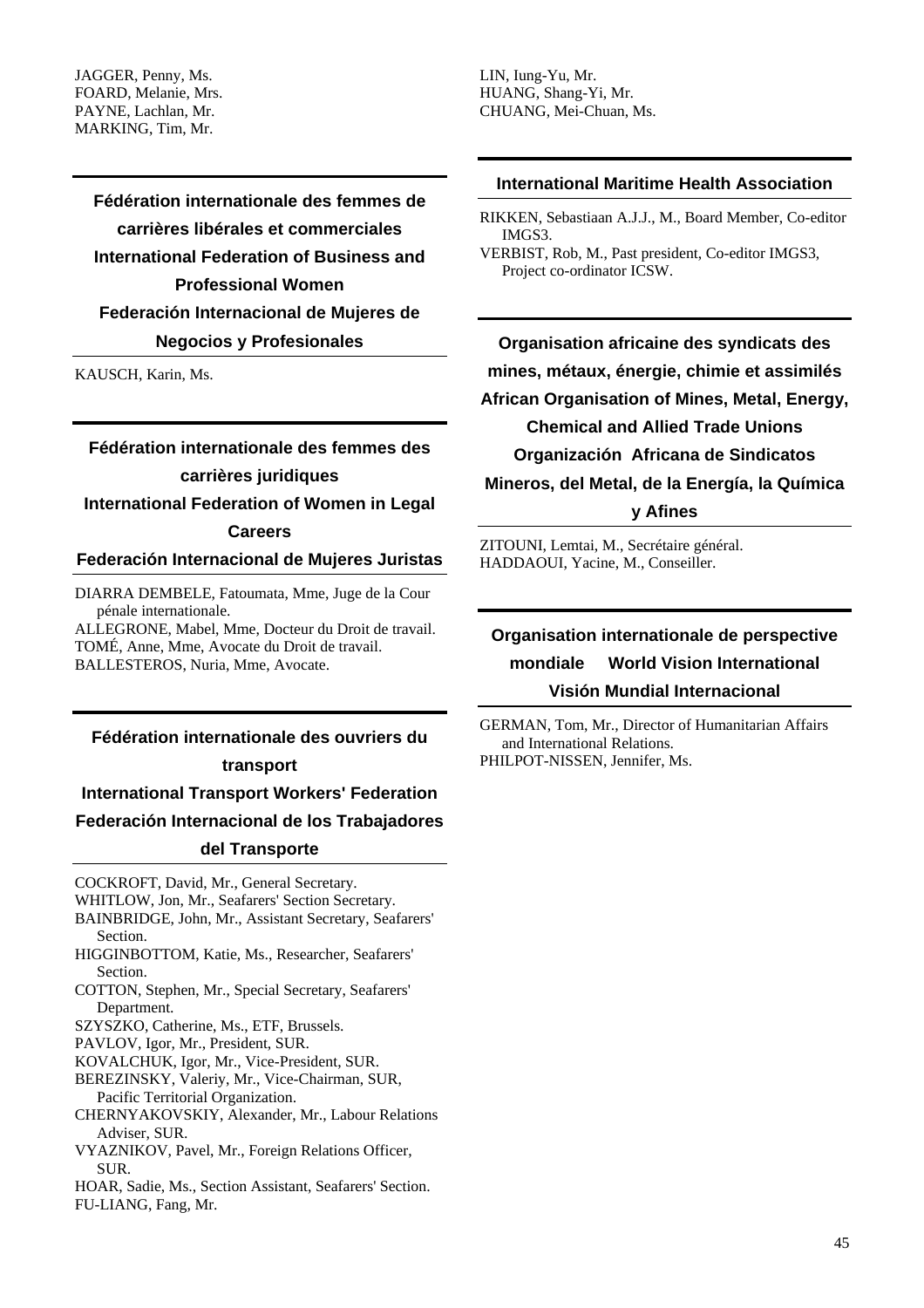# **BUREAUX DE LA CONFERENCE, DES COMMISSIONS ET DES GROUPES**

# **OFFICERS OF THE CONFERENCE, THE COMMITTEES AND THE GROUPS**

# **MESAS DE LA CONFERENCIA, DE LAS COMISIONES Y DE LOS GRUPOS**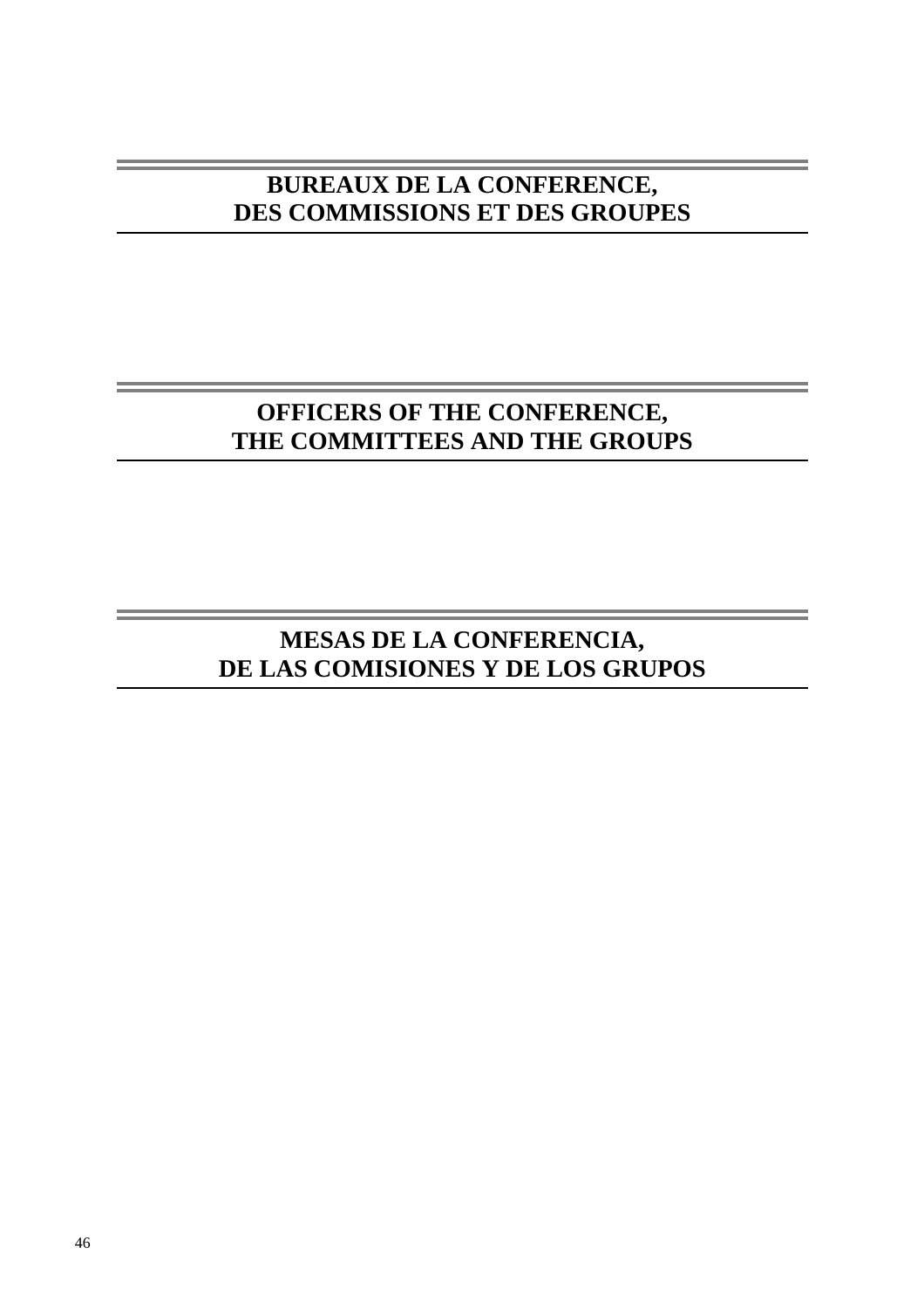## **Bureau de la Conférence**

## **Président**

SCHINDLER, Jean-Marc, M. (France)

### **Vice-présidents**

TERANISHI, Tatsuya, M., (Gouvernement, Japon) LINDEMANN, Dierk, M., (Employeur, Allemagne) ORRELL, Brian, M., (Travailleur, Royaume-Uni)

### **Secrétaire général**

SOMAVIA, Juan, M., Directeur général du Bureau international du Travail

## **Bureaux des Commissions**

## **Commission de Proposition**

## Président

RIBEIRO ALBUQUERQUE, Vera Lúcia, Mme (Brésil)

Vice-présidents

LINDEMANN, Dierk, M. (Employeur, Allemagne) ORRELL, Brian, M. (Travailleur, Royaume-Uni)

## **Commission de Vérification des Pouvoirs**

Président

EZEASOR, C. B., M. (Nigéria)

Vice-présidents

SULPICE, Guy, Mme (Employeur, France) CRUMLIN, Padraig, M. (Travailleur, Australie)

## **Comité Plénier**

### Président

CARLTON, Bruce J., M. (Etats-Unis)

### Vice-présidents

LINDEMANN, Dierk, M. (Employeur, Allemagne) ORRELL, Brian, M. (Travailleur, Royaume-Uni)

## **Commission d'organisation des Travaux**

Président

SCHINDLER, Jean-Marc, M. (France)

## **Comité de rédaction**

ROUSSEL, Donald, M., (Canada) MSOMI, N., Ms. (Afrique du Sud) MARTYN, Mary, Ms. (Royaume-Uni) DEARSLEY, David, M. (Royaume-Uni) McEWEN, Peter, M. (Royaume-Uni)

## **Bureaux des groupes**

### **Groupe gouvernemental**

Président

ZHANG, Xiaojie, M. (Chine)

Vice-président

SMEFJELL, Georg T., M. (Norvège)

### **Groupe des Employeurs**

Président

LINDEMANN, Dierk, M. (Allemagne)

Vice-présidents

COX, Joseph, M. (Etats-Unis) AKATSUKA, Koichi, M. (Japon)

### Secrétaire

DEARSLEY, David, M. (Royaume-Uni)

## **Groupe des Travailleurs**

Président ORRELL, Brian, M. (Royaume-Uni)

Vice-président

CRUMLIN, Padraig, M. (Australie)

## **Secrétaire**

WHITLOW, Jon, M. (Fédération internationale des Ouvriers du Transport)